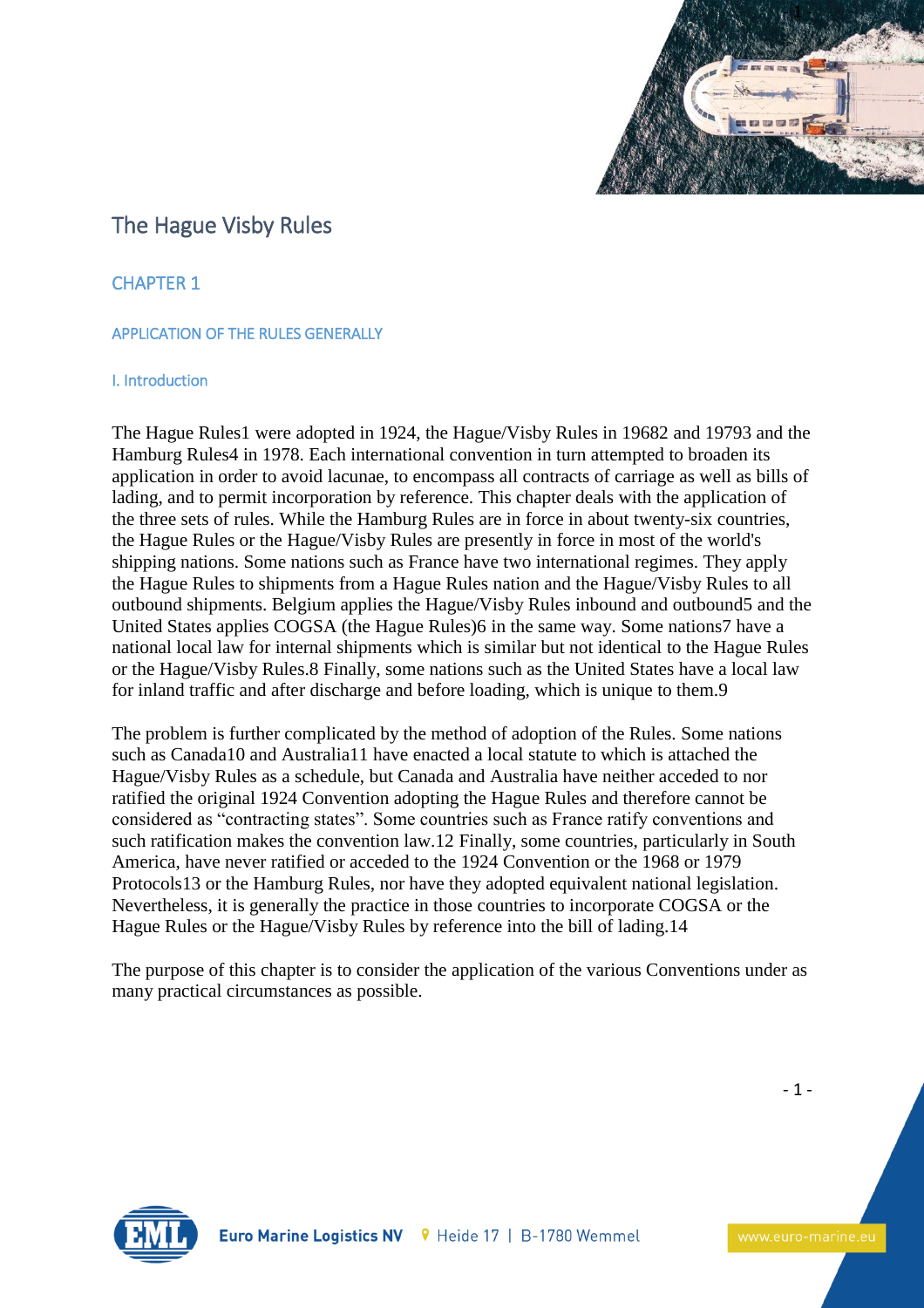

## II.The Hague Rules

1)The general principle of application

The general principle regarding the application of the Hague Rules is that they apply by their own force (ex proprio vigore) to contracts of carriage covered by a bill of lading or any similar document of title. Art. 2 and the definition of "contract of carriage" in art. 1(b) makes this clear:

"Art. 2 - Subject to the provisions of Article 6, under every contract of carriage of goods by sea the carrier, in relation to the loading, handling, stowage, carriage, custody, care and discharge of such goods, shall be subject to the responsibilities and liabilities, and entitled to the rights and immunities hereinafter set forth.

"Art. 1(b) -'Contract of carriage' applies only to contracts of carriage covered by a bill of lading or any similar document of title, in so far as such document relates to the carriage of goods by sea, including any bill of lading or any similar document as aforesaid issued under or pursuant to a charterparty from the moment at which such bill of lading or similar document of title regulates the relations between a carrier and a holder of the same."

2) Paramount clauses and the Hague Rules

Art. 10 of the Hague Rules states: "The provisions of this Convention shall apply to all bills of lading issued in any of the contracting States."

Most national laws invoking the Hague Rules stipulate that the bill of lading shall contain a paramount clause. Sect. 13, para. sixth, of COGSA15states:

"Every bill of lading, or similar document of title issued in Canada that contains or is evidence of any contract to which the Rules apply shall contain an express statement that it is to have effect subject to the Rules as applied by this Act."

Even if the bill of lading does not contain a paramount clause, the Rules still apply. This seems manifestly clear from the Hague Rules themselves and was so declared in Shackman v. Cunard White Star Ltd.16

If the bill of lading does not contain a paramount clause and does not invoke the Hague Rules but invokes some other law, the Hague Rules still apply. The contrary decision of the Privy Council in Vita Food Products Inc. v. Unus Shipping Co. Ltd. (The Hurry On)17 is in error.18

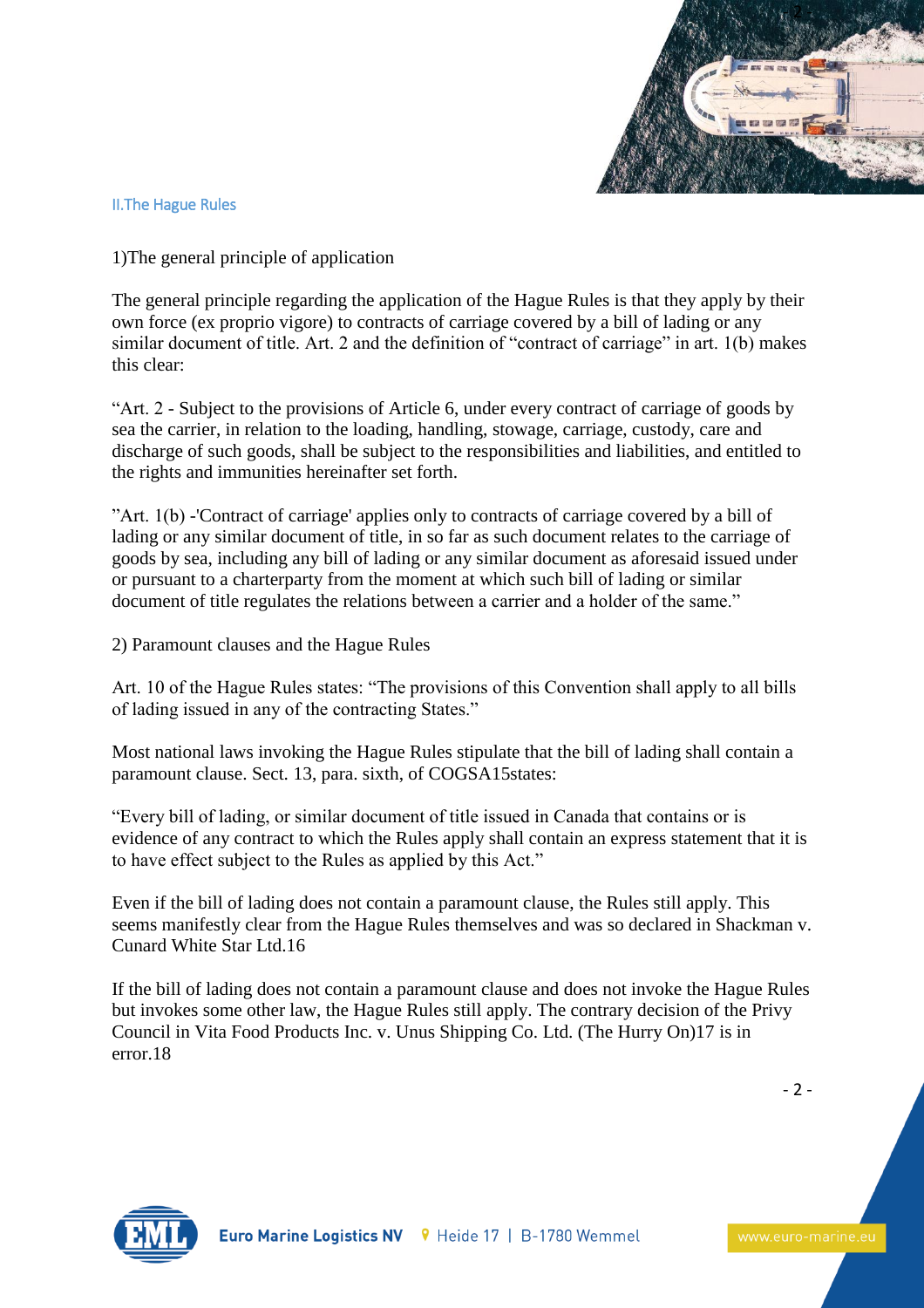

Fortunately, Vita Food is limited in its application and itself contains the source of its being distinguished - the Court stating that whether or not the Hague Rules will be given effect depends on where the case is tried. For example, if the Vita Food case had been tried

in Newfoundland, where the bill of lading was issued, then the Hague Rules would have applied. As Lord Wright himself stated: "A Court in

Newfoundland would be bound to apply the law enacted by its own Legislature ... "19 This has permitted the Vita Food decision to be distinguished, and authors have evolved principles of their own as to when the Hague Rules apply.20 The principles are roughly to the effect that the Hague Rules will apply in almost every case, the main exception being where a bill of lading was issued in a contracting state, which bill of lading invoked English law and did not contain a paramount clause, and the case was tried in England.

Fortunately, the decision of the Privy Council in Vita Food has not been followed.21

A paramount clause is no longer required under the Visby Rules because they specifically apply by force of law as if they were directly enacted as part of statutory law.22

## III.The Visby Rules

1)A brief history of the Visby Rules

The Visby Rules (the Brussels Protocol of 1968 amending the Brussels Convention of 1924) were the outcome of the successful deliberations of the Comité Maritime International Conference in Stockholm in 1963, where changes to the Brussels Convention of 1924 were adopted. The Comité met in the historic City of Visby after the Conference and thereby gave the Visby Rules their name.

Included in the Visby Rules was the ("Muncaster Castle Amendment"), a proposed amendment to art. 3(1) of the Hague Rules which would have allowed carriers to be relieved of their obligation to exercise due diligence to make the vessel seaworthy provided they diligently chose a reputable independent contractor to do the work.23 The Muncaster Castle Amendment (a quite retrograde provision)24 was discarded at the Diplomatic Conference subsequently held and, eventually on February 23, 1968, a Protocol was signed at Brussels amending the Hague Rules.25

By March 23, 1977, ten nations (sufficient in number and tonnage, as stipulated in art. 13 of the Brussels Protocol of 1968, to bring the Protocol into effect) had ratified or acceded to the Rules and therefore three months later, on June 23, 1977, the Visby Rules came into force for

- 3 -

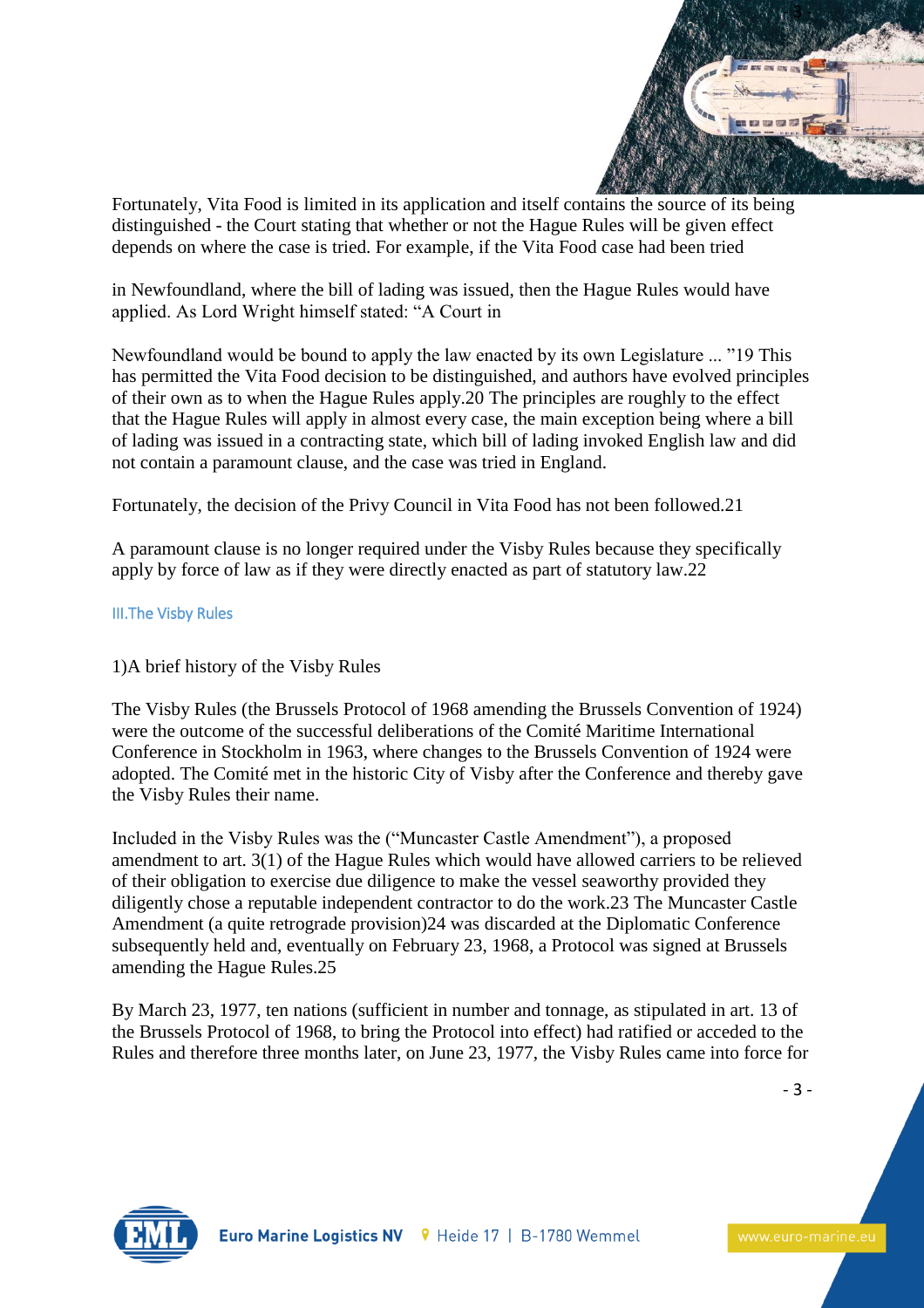

the United Kingdom, France, Denmark, Norway, Sweden, Switzerland (all of whom had ratified), and Ecuador, Lebanon, Singapore and Syria (all of whom had acceded).

Since that date the vast majority of the world's shipping nations have adopted the Visby Rules.26

2) Hague/Visby Rules - a single document

The Visby Rules (the Brussels Protocol of February 23, 1968) should not be considered as a separate convention. The Visby Rules are amendments to the Brussels Convention 1924 and art.6 of the Protocol stipulates:

"As between the Parties to this Protocol the Convention and the Protocol shall be read and interpreted together as one single instrument. A Party to this Protocol shall have no duty to apply the provisions of this Protocol to bills of lading issued in a State which is a Party to the Convention but which is not a Party to this Protocol."

Thus the result of ratification of or accession to the Visby Protocol by a nation is that the nation consents to be bound by the Hague/Visby Rules.27

3) Visby Rules - force of law

The Visby Rules attempt to overcome the problem created by the Vita Food Products v. Unus Shipping Co.28 decision, where the Hague Rules were not deemed by an English Court to have the force of law and were held to have effect more by agreement than law in the absence of a paramount clause.

Sect. 1 of the former U.K. statute giving effect to the Hague Rules (the Carriage of Goods by Sea Act, 1924) and sect. 2 of the former Canadian statute giving effect to the Hague Rules (Carriage of Goods by Water Act, 1936) read only: "shall have effect in relation to and in connection with ... " certain carriage.

The Visby Rules, on the other hand, would seem to give much more authority to the application of the Rules by their wording. Thus, art. 10 of Hague/Visby stipulates that: "Each Contracting State shall apply the provisions ... ", while national legislation giving effect to the Visby amendments, such as the U.K.'s Carriage of Goods by Sea Act, 197129, in four different subparagraphs, specifically gives the Hague/Visby Rules "the force of law" - sects. 1(2), (3), (6) and (7).30 In short, if the contract of carriage falls within one of the cases set out in art. 10 of the Hague/ Visby Rules, then the Rules must apply whatever be the proper law of the contract.31 Other national statutes are to the same effect.32

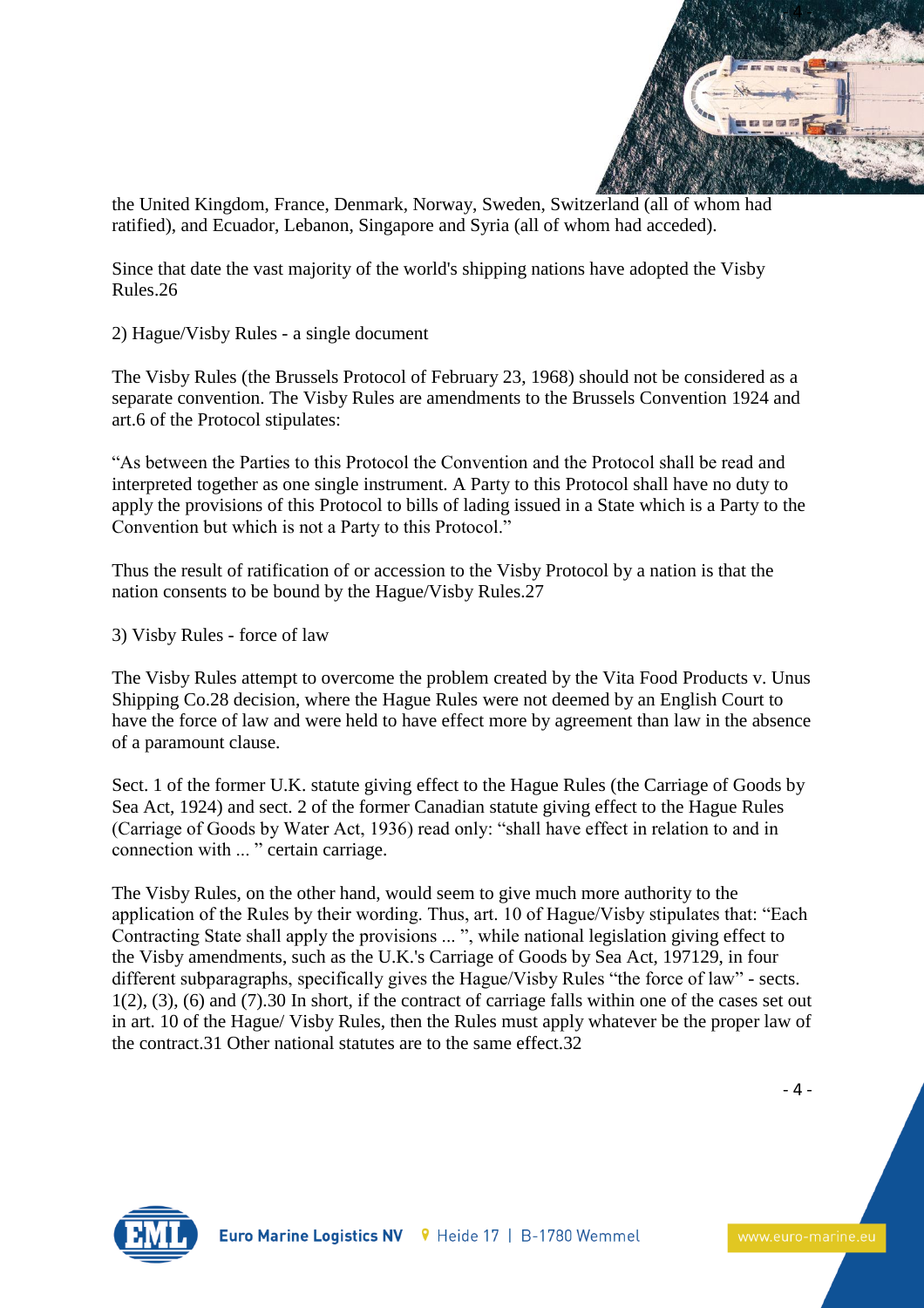

4) Paramount clause - Visby Rules

It is interesting to note that a paramount clause is no longer necessary under the Visby Rules because the Rules apply by force of law. Thus sect. 3 of the U.K.'s Carriage of Goods by Sea Act33 of 1924 calling for a paramount clause in each bill of lading is no longer to be found in the U.K. Act of 1971.

5) Extent of application - Visby Rules

The Hague/Visby Rules apply to carriage of goods between ports in two different States if:

a)a bill of lading is issued in a contracting state - art. 10(a); or

b)the carriage is from a port in a contracting state - art. 10(b); or

c)the Rules are incorporated by reference into the contract of carriage - art. 10(c).

d)National laws may extend the application of the Hague/Visby Rules in virtue of art. 10 last para. to bills of lading not mentioned in art. 10(a), (b) or (c). Thus the U.K.'s Carriage of Goods by Sea Act 1971 at sect. 1(6)(b) applies the Hague/Visby Rules to nonnegotiable receipts when they specifically invoke the Hague/Visby Rules.34

e)The Hague/Visby Rules can also be applied to domestic carriage as is the case in the Scandinavian nations35 and in Canada.36

## IV. The Hague and Hague/Visby Rules

1) Contracts of common and private carriage

The Hague<sup>37</sup> and Hague/Visby Rules apply not only to public or common carriage but also may apply to private carriage, by an incorporating clause.38 The common law distinction between private and common carriers is not known or referred to in the Hague and Hague/Visby Rules or in the Hamburg Rules.39 The distinction is not made in the civil law and is not dealt with in this text.

Private carriage is usually by charterparty40 and takes place when a special contract is entered into for the transportation of particular goods. Common or public carriage is a contract of carriage arranged after public offers and advertisements and is usually by a liner bill of lading i.e., a bill of lading issued by a steamship company whose ships ply an advertised route on a regular "liner" basis.41 Common carriage, incidentally, can include the

- 5 -

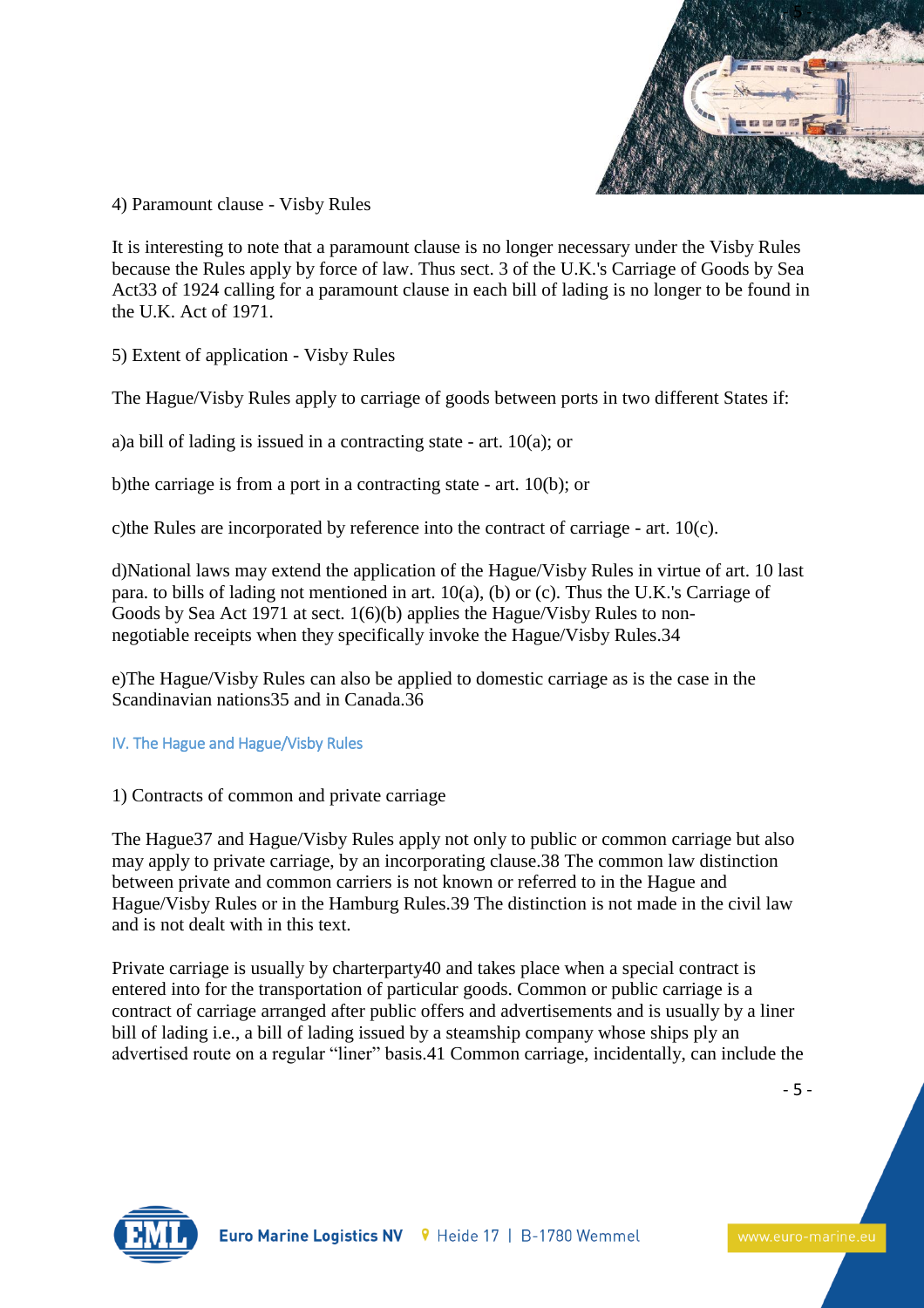

transport of the goods of only a single shipper. The Rules apply to common carriage and may apply to private carriage - the criterion is that there be a contract of carriage (normally covered by a bill of lading42) rather than a contract of hire (normally a charterparty43). Because most private carriage is by charterparty, however, the Rules do not usually affect it.44

2) Sea transportation of goods

Rather than a division between common and private carriage, sea transportation is better divided between contracts of carriage and contracts of hire as follows:

a)Contracts of carriage of goods by sea

(i)under bills of lading and similar documents of title; (ii) under waybills (nonnegotiable receipts).

b)Contracts of hire of the ship

(i)under demise and bareboat charterparties; (ii) under time charterparties; (iii) under voyage

charterparties (voyage charterparties are really contracts to hire the services of the ship).

3) Bill of lading - the best evidence of the contract

A bill of lading is not necessarily the contract of carriage, but is usually the best of evidence of the contract.45 The contract is the advertisements, the booking note, the freight tariff, (and on occasion, certain practices of the carrier known and accepted by the shipper) all taken together.46 The Hague and Hague/Visby Rules apply when the shipment is "covered by a bill of lading or any similar document of title" (art. 1(b)). The word "covered" indicates that a bill of lading need not be issued when the carriage commences; in fact the bill of lading is usually issued afterwards. See "shipped" bill of lading at art. 3(7).

4) Contracts to which the Rules apply

The Hague and Hague/Visby Rules apply to all contracts of carriage of goods by sea, oral or written, except where by art. 6, a non- negotiable receipt is issued in an extraordinary shipment in a non-commercial trade, or except where a non-negotiable receipt is issued in the "national coasting trade", as permissible under a national statute in accordance with para. 2 of the Protocol of Signature of the 1924 Brussels Convention.



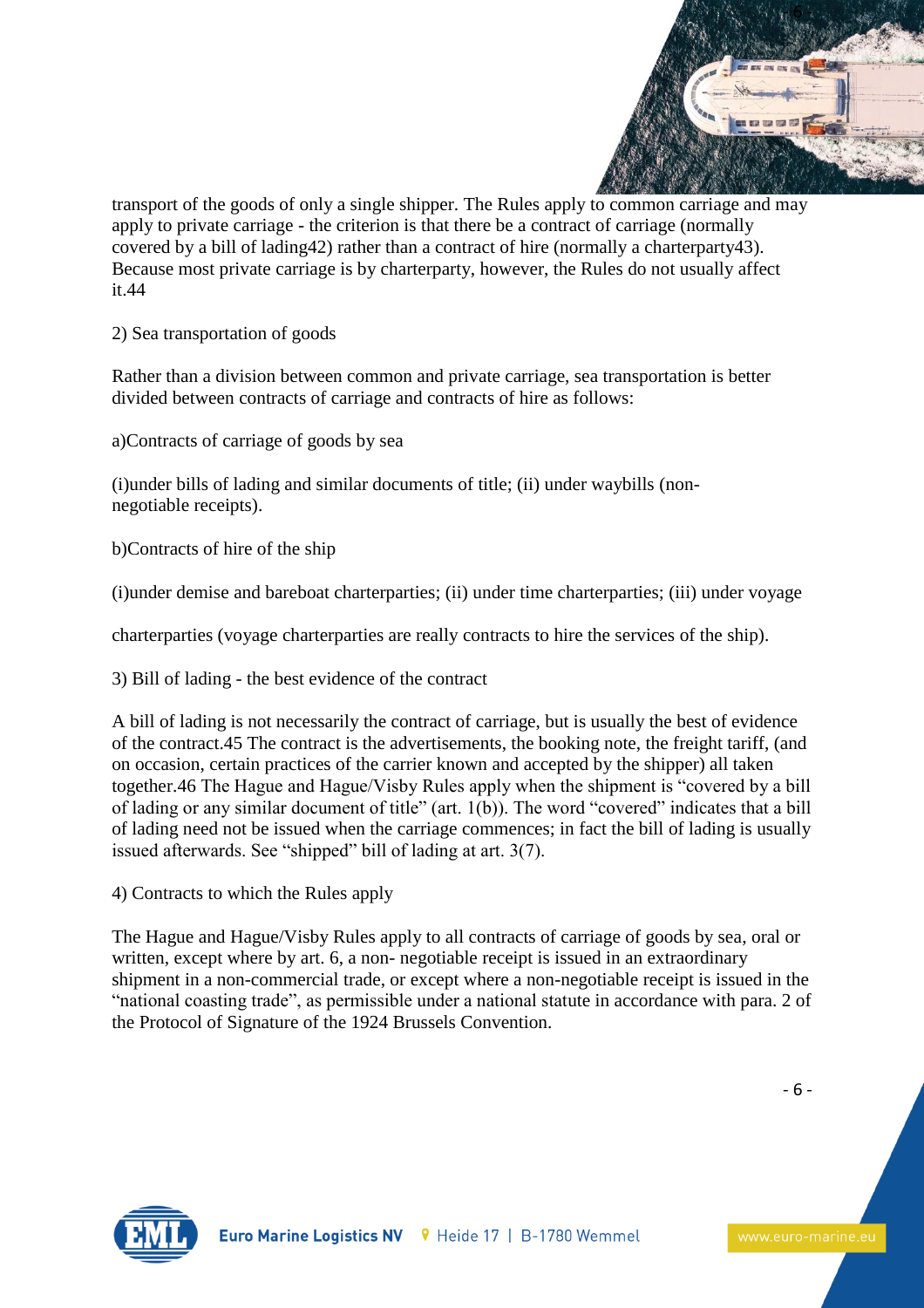

The Rules are ambiguous and state, at arts. 1(b) and 2, that they apply to bills of lading or similar documents of title. But art. 3(8) declares the Rules to be of public order, while art. 6 stipulates that the Rules may only be avoided by the issue of non-negotiable receipts under certain specific conditions. From art. 1(b), art. 2, art. 3(8) and art. 6, taken together, one must conclude that the most rational interpretation (and the best solution to the ambiguity) is that the Hague or Hague/Visby Rules apply to all contracts of carriage of goods by sea, except for carriage under non-negotiable receipts which comply with art. 647 and the national coasting trade when permitted by statute.48

There are of course certain minor exceptions, such as (i) goods carried on deck and so described on the bill of lading, and (ii) live animals.

The above argument, taking into consideration arts. 1(b), 2, 3(8) and 6 of the Hague and Hague/Visby Rules, has never been ruled on by a court or really discussed by authors, who rely on art. 1(b) alone to contend that the Rules govern only "bills of lading and similar documents of title" (i.e. negotiable documents of carriage49), unless a particular statute permits their extension to waybills and similar non-

negotiable receipts.50 In the U.K., where there is such a particular statute,51 the courts have taken this restrictive view, without entering into the meaning of art. 1(b), 2, 3(8) and 6 taken together.

Accepted rules of construction of statutes and interpretation militate in favour of the recognition that the Rules govern waybills, except in the particular case contemplated by art. 6 and in cabotage if permitted under national law. Such recognition would resolve ambiguities and give effect to what appears to have been the intention of the drafters of the Brussels Convention in 1924.

## 5) Waybills

The Hague or Hague/Visby Rules thus apply to non-negotiable receipts (waybills), unless the shipment is an extraordinary shipment in a non-commercial trade or is a shipment in the national coasting trade under special national law.52

6)Summary of application of the Rules to contracts of carriage

a)The Hague or Hague/Visby Rules apply to all contracts of carriage of goods by sea being:

I.bills of lading and similar documents of title;



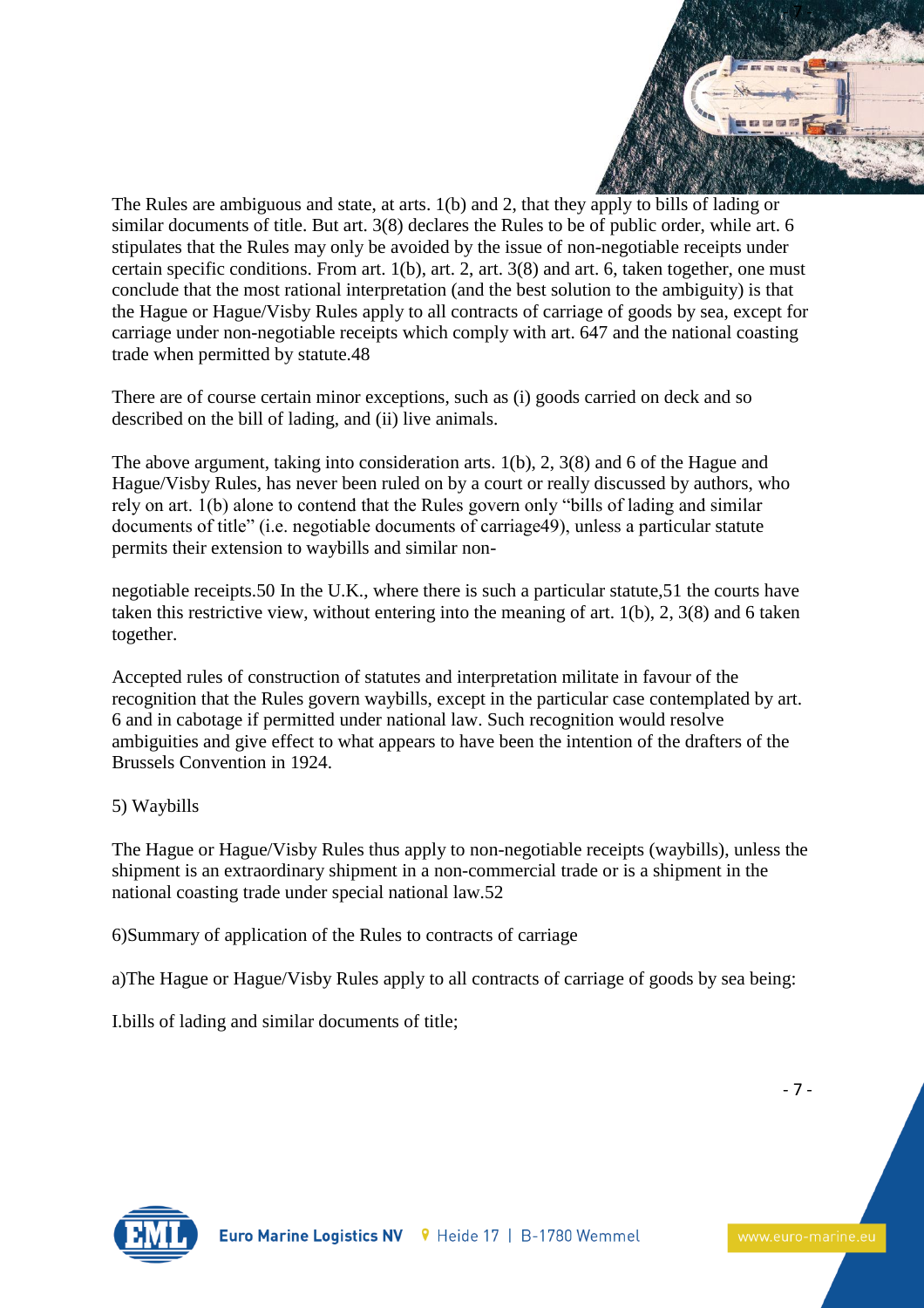

II.non-negotiable receipts (waybills) in the ordinary course of trade; (iii) oral contracts relating to the above.

b)The Hague or Hague/Visby Rules do not apply to:

I.contracts of carriage of live animals - art. 1(c);

II.contracts of carriage of deck cargo which is carried on deck and "is stated as being carried on deck" - art.  $1(c)$ ;

III.transportation by charterparty (which is a contract of hire rather than of carriage), unless a bill of lading is issued and "regulates the relations between a carrier and holder of the same."  $-$  art. 1(b)

IV.non-negotiable receipts (waybills) not in the ordinary course of trade;

V.non-negotiable receipts (waybills) in the coasting trade under specific national legislation.

## 7) No bill of lading issued

The Hague and Hague/Visby Rules apply to a contract of carriage covered by a bill of lading or similar document of title, whether or not a bill of lading was in fact issued. This is particularly so because the bill of lading is not necessarily the contract of carriage but usually the best evidence of it. The contract includes the booking note, the tariff, the carrier's advertisements, and practices known and accepted by the shipper, etc., all taken together.

To Devlin J. in Pyrene Co. v. Scindia Steam Navigation Co.,53 the criterion was whether a bill of lading was intended and not whether it was issued:

"In my judgment, whenever a contract of carriage is concluded, and it is contemplated that a bill of lading will, in due course, be issued in respect of it, that contract is from its creation 'covered' by a bill of lading, and is therefore from its inception a contract of carriage within the meaning of the Rules and to which the Rules apply."54

The Supreme Court of Canada followed Pyrene Co. in Anticosti Shipping Co. v. St-Amand55 and applied the \$500 per package limitation because, although no bill of lading had been issued, one was intended. On the other hand, where no bill of lading is issued but a charterparty is contemplated, then the Hague Rules do not apply, as was held in Canada Steamship Lines Ltd. v. Desgagné.56

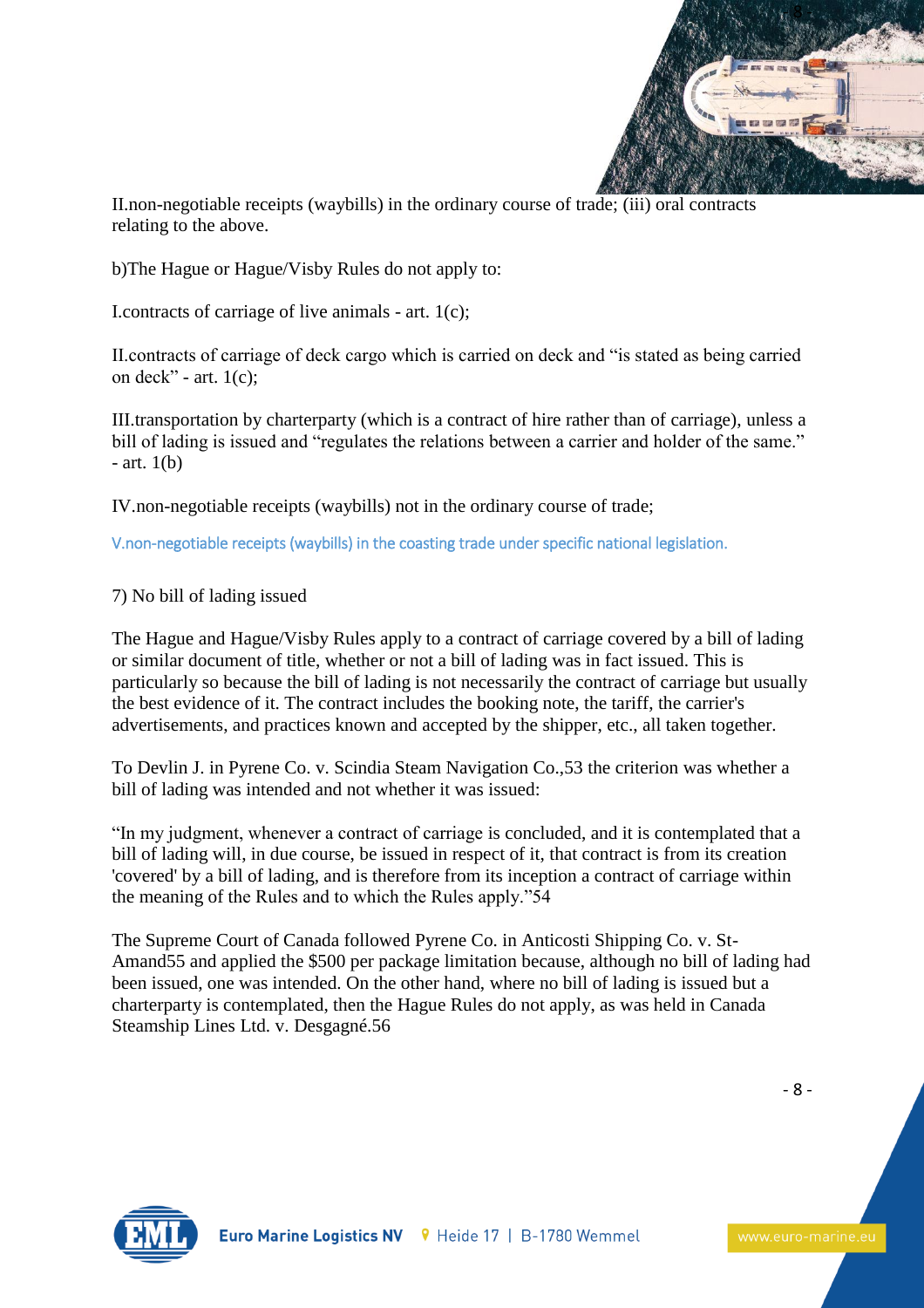

In The Beltana,57 bills of lading were not issued but shipping receipts were issued, subject to "the conditions of the usual form of Bill of Lading currently issued by (Defendants)". Relying on Pyrene Co. v. Scindia Steam Navigation Co., the Supreme Court of Western Australia held that the Australian Sea-Carriage of Goods Act, 1924, applied.

In St. Lawrence Construction Ltd. v. Federal Commerce and Navigation Co. Ltd., although no bill of lading was issued, the parties contracted by letter for the carriage of construction equipment and supplies, to which letter was annexed a standard form bill of lading, subjecting the contract to the Canadian Water Carriage of Goods Act 1936 (the Hague Rules). The Canadian Federal Court of Appeal, applying Pyrene, decided that a bill of lading had been contemplated and in consequence gave the carrier the benefit of the Hague Rules package limitation.58

In Parsons Corp. v. The Happy Ranger,59 the contract of carriage consisted of a signed printed front page, entitled "Contract of Carriage", a 6-page printed rider containing 18 clauses and an attached specimen form of the carrier's bill of lading. The printed front page provided for the issue, as part of the contract, of a bill of lading in the form of the appended specimen bill, also stipulating that the contract would take precedence over the bill in the event of any conflict between their terms. No bill of lading was actually issued, however. Reversing the trial judge, the English Court of Appeal found that, because a bill of lading was "to be issued", as in Pyrene, the contract was "covered" by a bill of lading and was therefore a "contract of carriage" within the meaning of art. 1(b) of the Hague/Visby Rules.60 The fact that the bill of lading which might have been issued might not have contained all, or exactly the same, terms as the contract previously agreed to and the specimen bill was not relevant to the Pyrene principle; rather, the only relevant question was whether a bill of lading was to

be issued.

There is also considerable American authority on the application of COGSA where a bill of lading is contemplated even if never issued.61

There may be rare cases where the parties do not give much thought to the type of contract of sea transportation which they are entering into, but do not intend in any event that a bill of lading be issued. If they intend a contract of carriage (as opposed to a contract of hire of the ship) and if a non-negotiable receipt is not issued, then the Rules will apply by the conjuncture of arts.  $1(b)$ ,  $2$ ,  $3(8)$  and 6.

8) Cargo never received

The Hague and Hague/Visby Rules do not apply if the carrier never receives the goods even if a bill of lading is issued. This is because the contract of carriage has not yet commenced.62

- 9 -

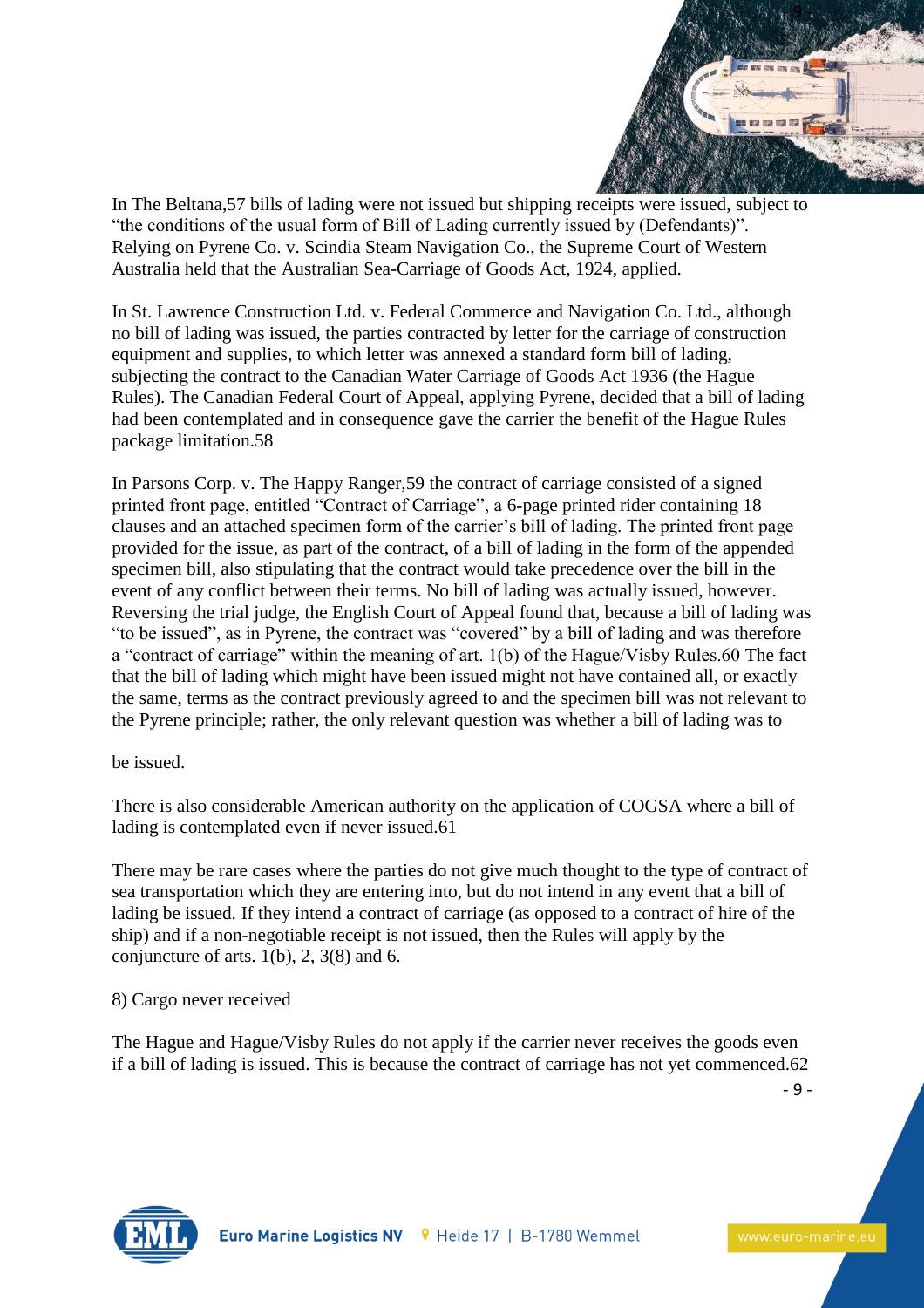

# 9) Charterparties

The Hague and Hague/Visby Rules do not apply to charterparties, but can be made to do so by express contract.63 The express statement, however, must be proper and logical. In Anglo- Saxon Petroleum Co. v. Adamastos Shipping Co.,64 the Court of Appeal held that the Hague Rules were not applicable where a paramount clause included in a charterparty read: "This Bill of Lading ... ". The decision of the Court of Appeal was reversed by the House of Lords,65 but the latter did emphasize, however, that a carelessly worded paramount clause can be a dangerous way of incorporating the Hague Rules into a charterparty.66

Of course, the Hague and Hague/Visby Rules apply to bills of lading issued to third parties pursuant to a charterparty by art.

## 1(b).

The Hamburg Rules specifically exclude charterparties from their application at art. 2(3).

## 10) Waybills

As outlined above, and despite the opposite view of some authors, sea waybills are subject to the Rules in most cases. Nevertheless, parties to waybills frequently incorporate by reference in such documents the CMI Uniform Rules for Sea Waybills, adopted by the CMI in 1990.67 Under rule 4(i) of those Uniform Rules, the carriage of goods is subject to "any International Convention or National Law which is, or if the contract of carriage had been covered by a bill of lading or similar document of title would have been, compulsorily applicable thereto." This provision can have the effect of subjecting carriage under waybills to the Hague, Hague/Visby or (presumably) the Hamburg Rules, or some national enactment of them.68

## 11) Tackle to tackle

The Hague and Hague/Visby Rules apply, according to art. 2, art. 1(b) and art. 1(e) taken together, "from the time when the goods are loaded on to the time when they are discharged from the ship." This classic rule is better known as "tackle to tackle".

"Tackle to tackle" has traditionally meant from the moment when ship's tackle is hooked on at the loading port until the moment when the ship's tackle is unhooked at discharge. If shore tackle is being used, that moment has traditionally been when goods cross the ship's rail. In Pyrene Co. v. Scindia Steam Navigation Co.,69 cargo was attached to ship's tackle and was being loaded on board when the cargo fell outside the ship. It was held that the Rules applied

- 10 -

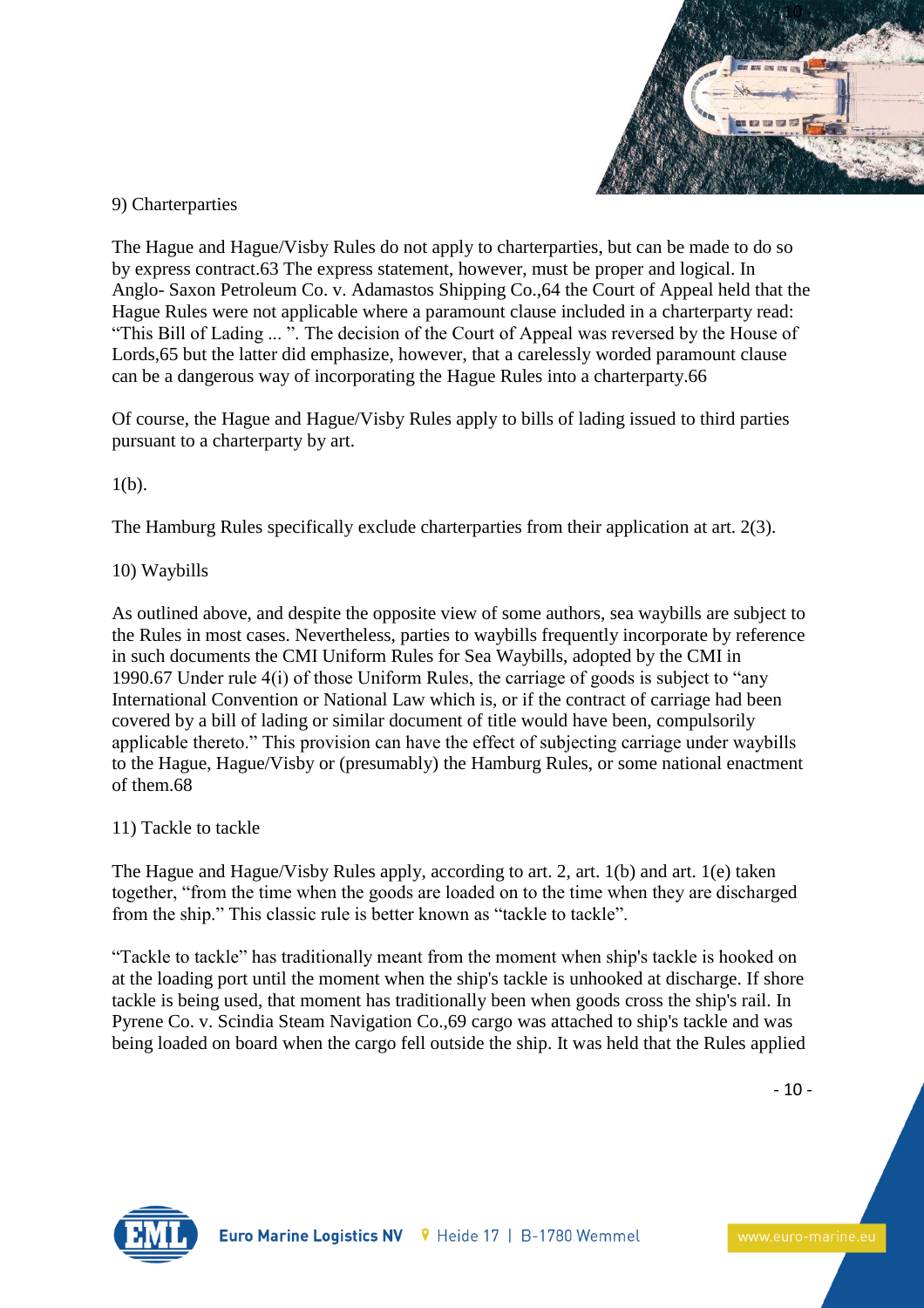

although the goods had not crossed the ship's rail. The decision was correct because ship's tackle had been hooked on.

12) The Rules may apply by agreement

Although "tackle to tackle" is the classic term describing the limits of application of the Rules, the Hague and Hague/Visby Rules apply to the whole contract of carriage,70 including the entire loading and discharging, if the parties so agree. Art. 7 of both Rules provides:71

"Nothing herein contained shall prevent a carrier or a shipper from entering into any agreement, stipulation, condition, reservation or exemption as to the responsibility and liability of the carrier or the ship for the loss or damage to, or in connexion with, the custody and care and handling of goods prior to the loading on, and subsequent to, the discharge from the ship on which the goods are carried by sea."

In other words the period of application may be extended beyond tackle to tackle by the terms of the bill of lading contract. As Devlin J. put it:72

"But I see no reason why the rules should not leave the parties free to determine by their own contract the part which each has to play. On this view the whole contract of carriage is subject to the rules, but the extent to which loading and discharging are brought within the carrier's obligations is left to the parties themselves to decide." [Emphasis added].

13) What is the agreement?

If the Rules may be extended to cover the whole loading and discharging operation by agreement, it is proper to examine the intention of the parties in the light of the custom and practice of the port, as well as the nature of the cargo itself (e.g. containers,

grain, liquids, bunkers) to determine at what point the operation of loading begins and at what point the operation of discharge ends. In fact Devlin J. specifically referred to "custom and practice of the port and the nature of the cargo".73 The point therefore where loading begins will depend on whose tackle is being used, or who supplied the tubes, pipes or other equipment and what type of equipment is being used.

14) Examples of application before loading and after discharge

The Hague and Hague/Visby Rules apply beyond ship's tackle when there is an agreement to that effect.74

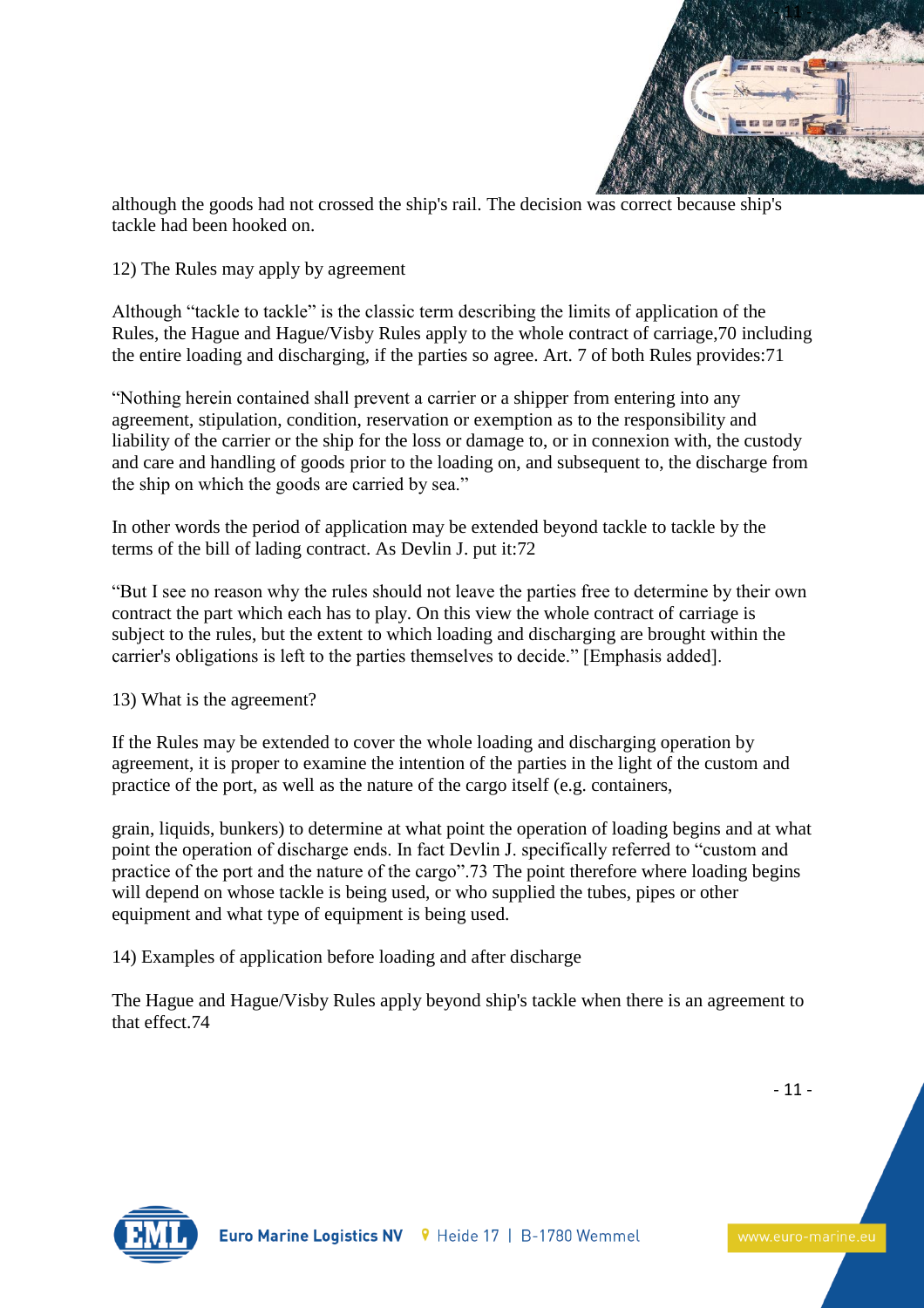

In Uncle Ben's Int'l Div. Of Uncle Ben's, Inc. v. Hapag-Lloyd Aktiengesellschaft,75 the contractual extension of COGSA beyond tackle made the one-year COGSA timebar applicable to the claim for pre-loading damage to the cargo.

In Falconbridge Nickel Mines Ltd. v. Chimo Shipping Ltd.,76 for example, the bill of lading stated that the ship's liability ended with its discharge from the ship's gear, but this was held to be subject to the understanding that the cargo was to be lightered ashore by the ship's barge. The Canadian version of the Hague Rules, therefore, applied to the lighterage.77

Whether the Rules will apply beyond tackle depends on the actual terms of the contract.78

In Hartford Ins. Co. v. M/V OOCL Bravery,79 for example, bicycles shipped from the U.S. to the Netherlands under a through bill of lading were stolen during post-discharge road carriage in Belgium. The bill extended COGSA's application to the pre-tackle and posttackle periods, "except as otherwise provided herein". Another clause in the same bill stipulated that each stage of the transport would be "… governed according to any law and tariffs applicable to such stage". The Second Circuit interpreted these clauses to mean that: "… COGSA applies by contract to the overland portion of the carriage only to the extent that no other law is directed specifically at this portion of the carriage". In this case, because the CMR Convention80 on road carriage, ratified by Belgium, had the force of law there, that Convention (rather than COGSA) was the law applicable to the relevant stage of transport when the theft happened.81

The American Harter Act82 and the French Law of June 18, 196683 are national residuary laws which apply to the periods (including after discharge and before loading) when the international conventions do not have effect by their own force.84 This gives clarity to the law of the total contract of carriage. Such clarity is not found in Canada and other countries which have no such special act applying before loading or after discharge.

If there is no local statute governing after discharge or its provisions are not proven, then the after-discharge clauses of the bill of lading apply insofar as they are permissible under the applicable general law.85

15) During transhipment - through bill of lading

It was held in Captain v. Far Eastern Steamship Co.86 that, although the Hague Rules were incorporated by reference into a contract of carriage from Madras via Singapore to Vancouver, the Rules did not apply whilst the goods were ashore during transhipment in Singapore.

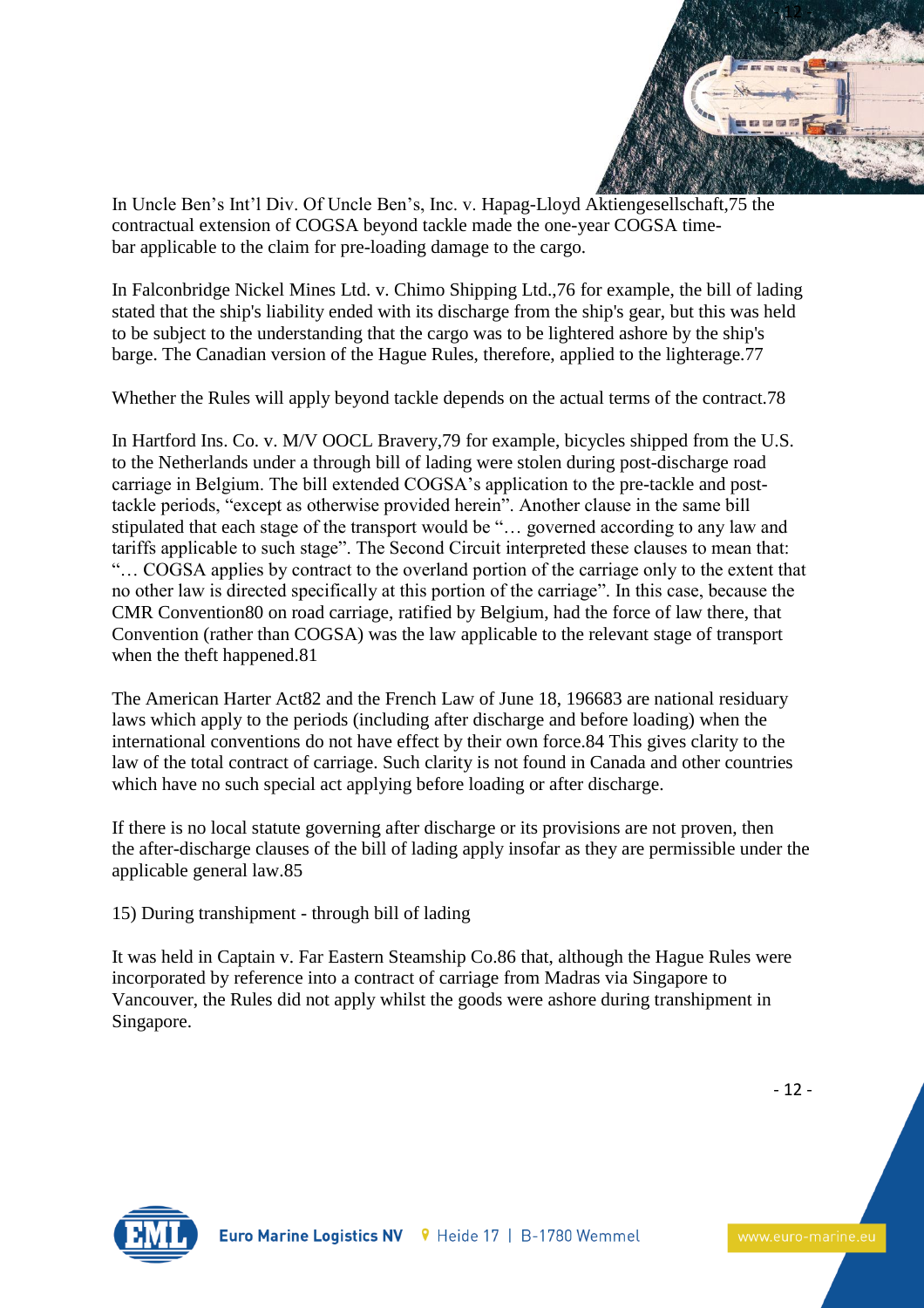

Captain v. Far Eastern Steamship Co. was, however, distinguished by Bingham J. in Mayhew Foods v. O.C.L.87 who pointed out that the shipper in Captain had been told that there would be a transhipment and separate bills of lading had been issued for the two legs of the journey. In Mayhew Foods, however, frozen chicken was shipped from a U.K. port, then discharged and stored for almost a week at Le Havre before being loaded on board another ship for carriage to Saudi Arabia. Bingham J., referring to Devlin J.'s judgment in Pyrene, emphasized that the rights and liabilities under the Rules attached to the contract of carriage. While sect. 1(3) of the 1971 Carriage of Goods by Sea Act made the Rules inapplicable to inland transport prior to shipment on board a vessel, the Rules did apply from the time of shipment at a U.K. port until discharge at the port of destination, even if, before arrival at destination, the goods were discharged and stored on land for transhipment, since such operations were "in relation to and in connection with the carriage of goods by sea" in a ship.

In Ryoden Machinery Co. Ltd. v. Owners of the Ship Anders Maersk,88 boilers were shipped from Baltimore to Shanghai under a bill of lading invoking U.S. COGSA and authorizing transhipment, which occurred in Hong Kong. The Hong Kong Supreme Court, citing Mayhew Foods, found that because "transhipment" was not synonymous with "shipment", the transhipment did not subject the Hong Kong/Shanghai leg of the voyage to Hong Kong's Hague/Visby Rules, applicable to outbound shipments from Hong Kong. Hence the lower COGSA package limitation under the bill of lading continued to govern in respect of the loss of one boiler during that final leg of the voyage.

# 16) Contracts other than contracts of carriage

Many contracts appear at first glance to be contracts of carriage when in reality they are something else, such as contracts of towage or contracts of construction or even charterparties. All the details and circumstances of the contract must be studied before any conclusion can be reached.89

# a)Contract of towage

At times it is difficult to distinguish between a contract of carriage and a contract of towage.90 The exact nature of the contract in each case will depend on all the facts, on the intention of the parties, and usually on whether or not a bill of lading has been issued.91 It is interesting that the U.S. Supreme Court's decision in Bisso92 disallowed the incorporation of COGSA provisions into a towage contract limiting the tower's common law liability.93

b)Carriage ancillary to another contract

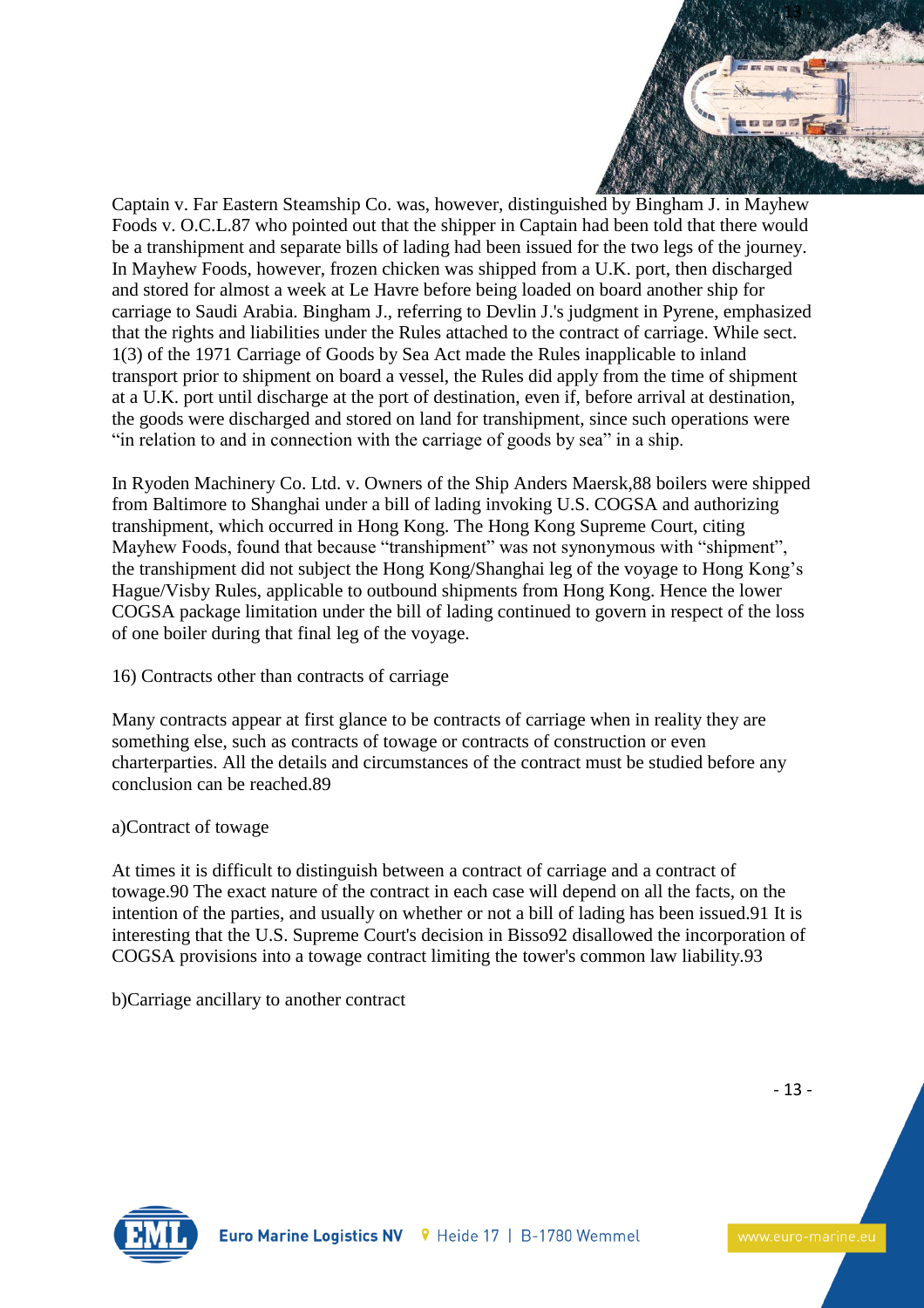

At times the carrier and the shipper have an additional relationship besides that of carrier and shipper. Again the exact relationship in respect to the actual carriage of goods must be looked at.94

c)Bills of lading in a set

On occasion, goods are to be carried in a series of shipments on different voyages by one or more ships. The individual shipments are subject to the Hague or Hague/Visby Rules if bills of lading are issued or intended, or if a charterparty is not the contract.95 If a charterparty is the contract, the Hague or Hague/Visby Rules do not apply.

d)Volume or tonnage contracts – « contrat de tonnage »

An interesting debate has arisen in France over the juridical nature, of what are called volume or tonnage contracts or "contrats de tonnage".96

In such a contract, an undertaking is made to transport97 a certain amount of goods,

usually measured in tons, during a period of time, which perhaps may span more than a year, by ships and other means usually to be designated later. The contract often begins inland and is multimodal in nature. Very often a freight forwarder is involved. The tonnage contract is therefore an "umbrella agreement"98 which in fact constitutes a promise to conclude a number of contracts, either of carriage or charterparty, for the transportation of the goods to be shipped. Is a tonnage contract subject to the law affecting charterparties or to the law governing bills of lading, i.e. the Hague or Hague/Visby Rules?

The answer depends, of course, on the particular terms of each such contract. It is therefore difficult, if not dangerous, to try to arrive at general rules particularly because the possible variations in the terms of such contracts can produce so many different kinds of agreement.99

Perhaps the most that can be said is that the tonnage contract will be subject to the normal common law or civil law of the place of contract (unless, of course, the parties have validly agreed upon some other law). If the tonnage contract has the characteristics of carriage of goods, it could be subject to the Hague Rules or Hague/Visby Rules, whereas a contract having the characteristics of an affreightment it will be subject to the law of charterparties.100 The individual shipments on particular ships, however, will be treated as either carriage of goods (under bills of lading) or affreightment (under charterparties) depending on the particular agreement entered into for that particular shipment.101

Very often in tonnage contracts the shipper and the consignee indicated on the bill of lading are the same person and rarely is the bill intended to be negotiated to a third party.102 The

- 14 -

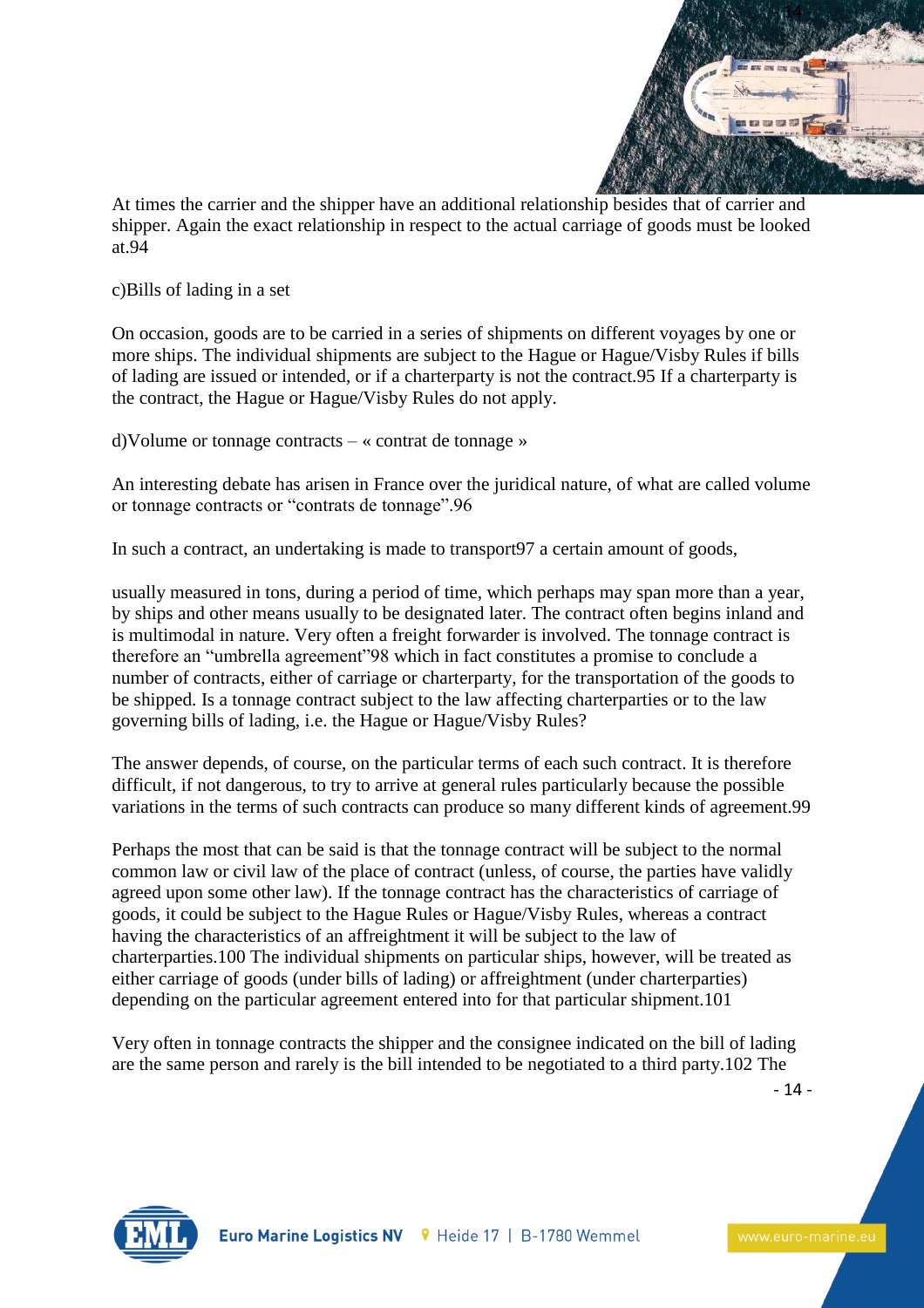

bill in such cases may very well constitute merely a receipt. Thus the issue of a bill of lading in a tonnage contract is by no means conclusive as to whether the contract is one of carriage or of affreightment.103 Nor are judges bound by the terms used by the parties to characterize their contract. The problem is not dissimilar to the law affecting booking notes.104 Booking notes form part of the contract of carriage along with the bill of lading, the carrier's tariff, the oral arrangements, etc.105 Once, however, a bill of lading is transferred to a third party who relies on it, then the bill of lading may well be the sole contract.106

Increasingly, however, the tonnage contract is being viewed in France as a contract of voyage charterparty, the principal object of which is to make available to a shipper one or more identified (or identifiable) ships, in order to transport a fixed or determinable quantity of goods on a determined route. This analysis is supported by the fact that in most cases the parties to such a

contract are companies of relatively equal bargaining power, who do not usually require the protection of compulsory legislation intended to protect smaller shippers shipping goods under

acontract of carriage.107

V.Application of National Statutes

## 1)Introduction

It is a general principle of private international law that the foreign law of a contract, where it is expressly or implicitly chosen by the contracting parties or is the law with which the contract has the "closest and most real connection" or "most significant relationship",108 will be applied by local courts:

a)if the foreign law is substantive rather than procedural;109

b)if the foreign law does not violate public order (in civil law jurisdictions) or public policy110 (in common law jurisdictions) or any mandatory rules of the forum;111

c) if the resort to foreign law is not intended as an evasion of local law or jurisdiction.112

Many Hague Rules nations nevertheless are reluctant to apply any law of carriage of goods by sea but their own, unless the foreign package limitation is higher.

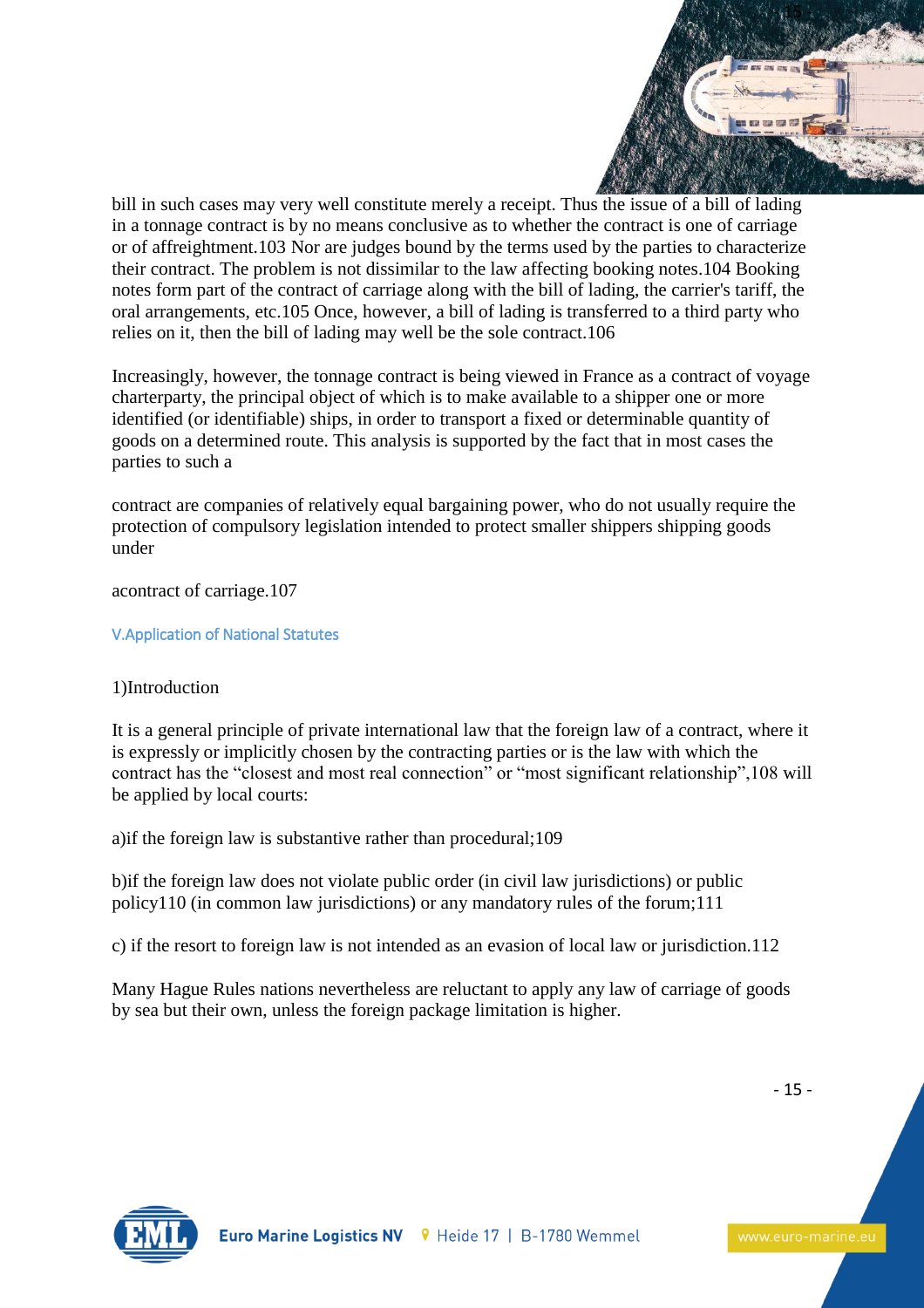

The Visby Rules changed the application of the Hague Rules in three ways. First, the package limitation under Visby is higher than U.S. \$500.00 and Visby provides a per kilo as well, which latter limitation can be very high. Secondly, the Visby Rules apply by force of law and often inwards and outwards. Thirdly, the package and kilo limitations under Visby are uniform, being in poincaré gold francs (or in SDR's. in the case of those nations which have adopted the 1979 Protocol to the Hague/ Visby Rules). In contrast to the Hague Rules limitation which varies from nation to nation, the Visby Rules have done away with much of the conflict of laws arising from the Hague Rules.

## 2) The United States

The United States, which has a high Hague Rules package limitation, has been especially reluctant to apply foreign law. At times, American public policy would seem to require the protection of the rights of the shipper as opposed to those of the carrier (which latter is often a foreign steamship company). In Blanchard Lumber Co. v. S.S. Anthony II,113 Levet, D.J stated:

"... it is my opinion that American law, and specifically the Harter Act in this case, must be applied in order that the strong American policy of protection to shippers, evidenced by both the Harter Act and the Carriage of Goods by Sea Act, may be maintained."

Levet, D.J. believed that applying Canadian law (which was the proper law of the contract) would make the demise clause valid and would relieve the charterer from liability for negligence, contrary to American law. American law was therefore applied and, as the case was concerned with authorized deck carriage, the Harter Act controlled.

COGSA114 and the Harter Act115 apply outwards from U.S. ports116 as well as inwards,117 unlike the 1924 Brussels Convention on Bills of Lading (the Hague Rules), which apply outwards only, and unlike the corresponding legislation of most countries of the world.118 The inwards application of COGSA to bill of lading contracts made outside the United States for carriage to the United States is unfortunate and chauvinistic. It also disregards the potentially closer and more real connection to such contracts of the country of shipment, which is also often the place where the bills of lading are issued (and/or the place of business of the shipper). The consequences are even more incongruous now that most shipping nations have adopted the Visby Rules. Shipments to the U.S. from a Hague/Visby nation may be subject to two compulsory regimes: the Hague/Visby Rules and COGSA. One District Court has characterized this situation as a "legal Gordian knot", and has seemingly approved of this chauvinistic legislation, stating: "Congress, however, per proprium vigorem maiorem, has cut it effortlessly and with aplomb – United States courts must apply COGSA, when its terms so require, regardless where bills of lading were issued or when carriage began."119

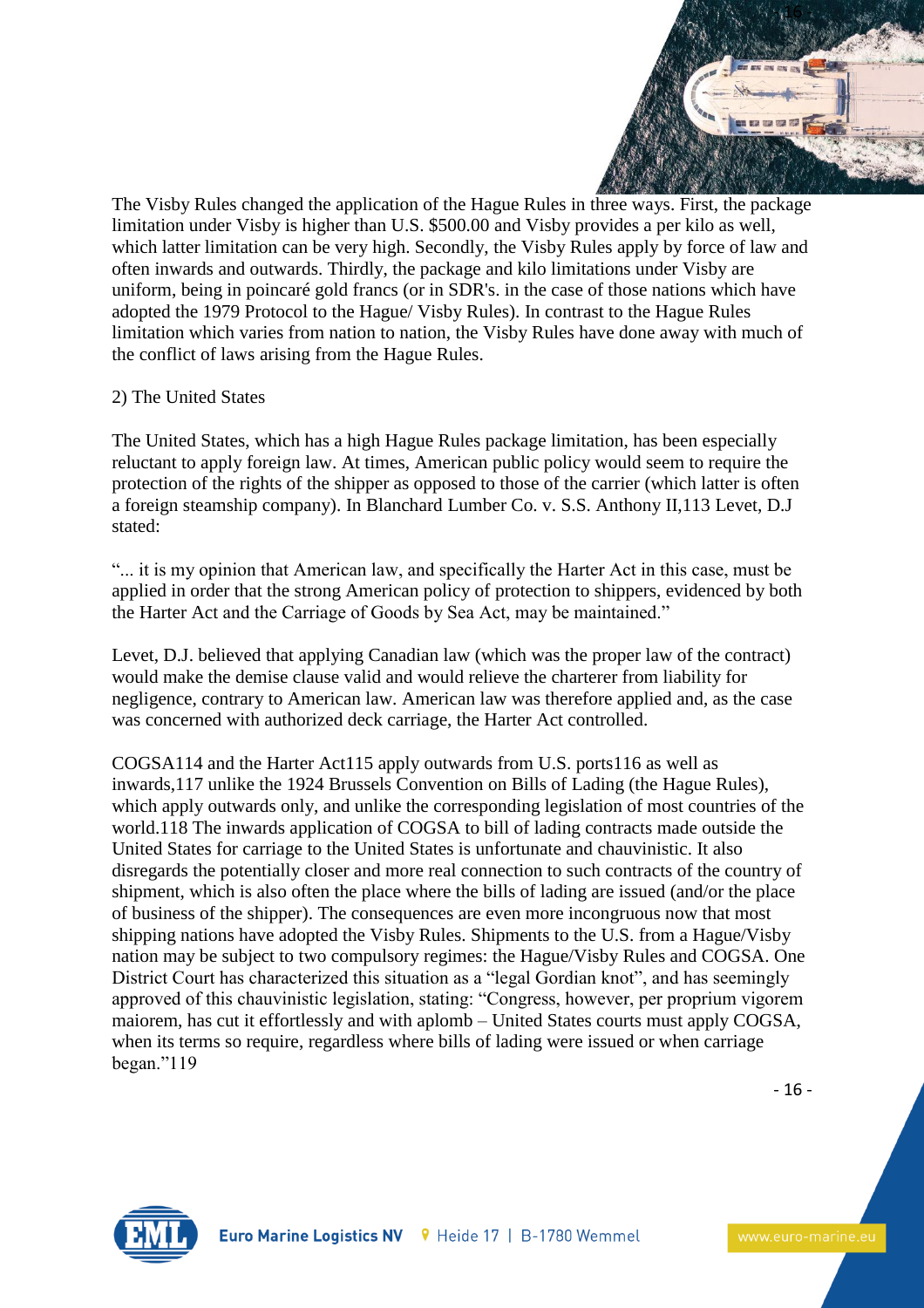

This conflict of laws dilemma "bites" with telling effect in respect of the differing limitations of liability of the carrier under the two regimes. In Sunds Defibrator v. Atlantic Star,120 for example, the U.S. court docilely applied COGSA and the \$500 package limitation, although the shipment was from Sweden where the package and kilo limit of Visby are higher. The U.S. Court refused to recognize the substantive law (the Hague/Visby Rules) of the place of the bill of lading contract and the place of shipment (Sweden). The Court also refused to recognize the "force of law" nature of the Visby Rules.

Nevertheless, American courts, to their credit, have begun to give effect to the higher Visby package and kilo limitations in respect of cargo inbound to the U.S. from Hague/Visby Rules nations. American judges have begun to realize that although U.S. COGSA is compulsorily applicable to inbound shipments to America, the statute itself (like the Hague Rules on which it is modeled), permits the parties to the contract of carriage to agree on higher limitations than COGSA provides for and generally to increase the carrier's responsibilities and liabilities above COGSA levels.121 This understanding has permitted the higher Visby limitations to be applied to contracts for carriage of goods by sea to the U.S. in two main categories of case: a) where the bill of lading has made the Hague/Visby Rules applicable;122 and/or b) where the bill of lading has contained confusing or ambiguous paramount clauses, thus permitting the court to apply the contra proferentem rule of statutory construction against the carrier who drafted the bill and in favor of the cargo interests subjected to it.123 Ambiguity in the bill of lading is sometimes resolved in favor of the application of COGSA, however.124

When COGSA applies by its own force, it of course supersedes statutes enacted by the American states,125 and the common

law.126

3) The United Kingdom

The United Kingdom adopted the Hague/Visby Rules by the Carriage of Goods by Sea Act 1971127 which came into force on June 23, 1977128 and at the same time repealed the Carriage of Goods by Sea Act 1924.129 The 1971 Act applies to all bills of lading issued in the United Kingdom or to any bill of lading issued in any Visby Rules contracting state. Sect. 1(6)(b) makes a non-negotiable receipt (waybill) subject to the Rules by force of law if:

a)it is marked non-negotiable;

b)it constitutes a contract of carriage of goods by sea, and

c)it contains an express provision that the Rules are to govern as if the receipt were a bill

- 17 -

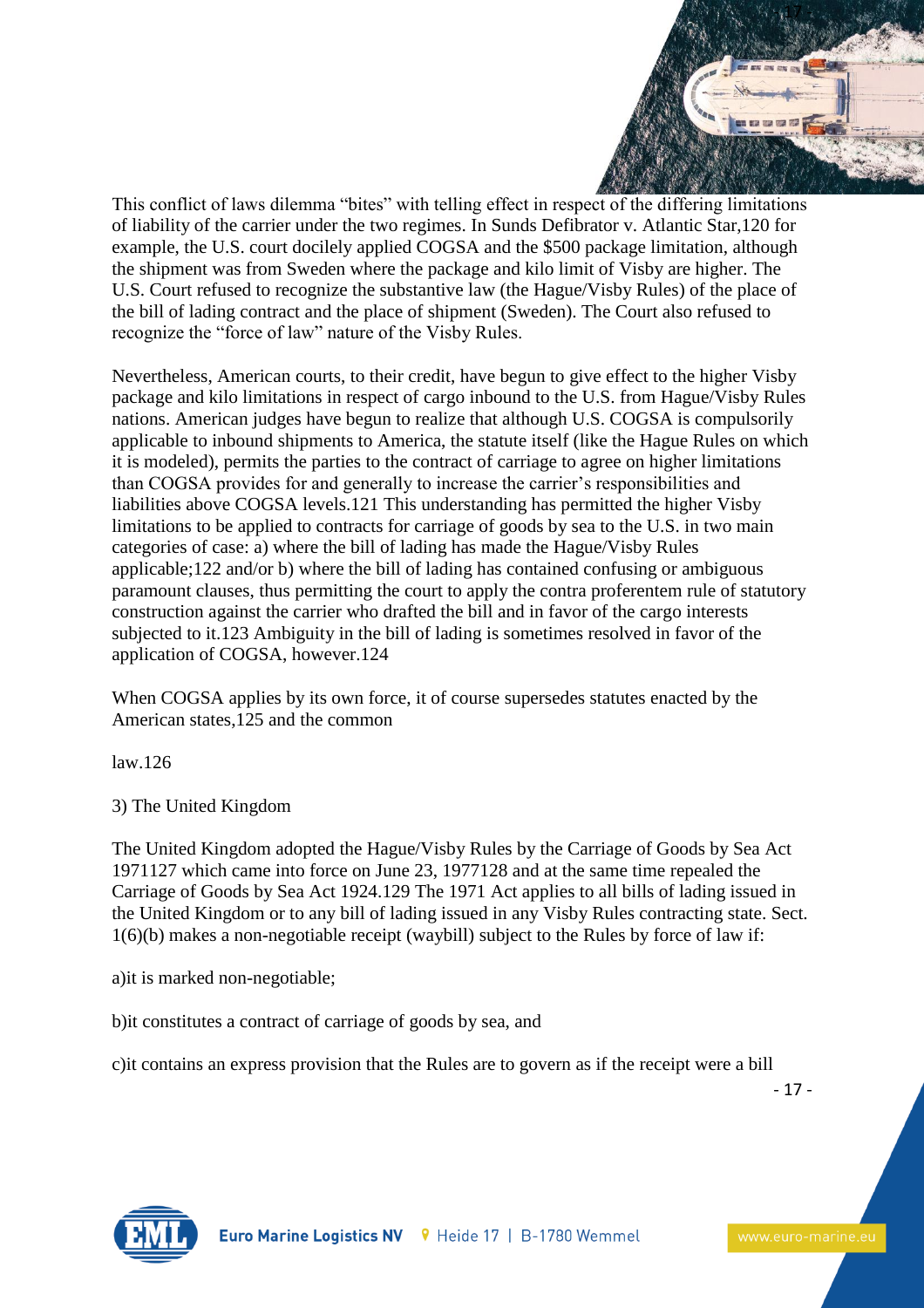

of lading;130

United Kingdom courts at times recognize the foreign law of carriage of goods by sea.131

In The River Gurara,132 for example, Colman, J. applied the Hague Rules, in force under legislation at various West African ports, and as incorporated in standard-form bills of lading of the shipping line in question. As a result, a certain clause of these bills, which effectively lessened the carrier's liability contrary to the Rules by redefining "package", was struck down as invalid under art. 3(8). In The Chanda,133 the Hague Rules of the West German Commercial Code, incorporated by reference in a bill of lading covering the shipment of an asphalt drying and mixing plant from Germany to Saudi Arabia, were applied by Hirst, J. to break the then German package limitation of 1,250 DM, where the plant's control cabin, containing delicate electronic and computerized equipment, was damaged during a storm at sea, as a result of its unauthorized deck carriage and inadequate lashing.

In The Morviken,134 however, a case involving a shipment from the U.K. to which the Hague/Visby Rules compulsorily applied, the House of Lords refused to give effect to a clause in the bill of lading which made Dutch law (and therefore the Hague Rules) the proper law of the contract of carriage, because to have done so would have lessened the carrier's liability under the Hague/Visby Rules and thereby contravened art. 3(8).

In The Benarty,135 on the other hand, the Court permitted a transfer of the suit to Djakarta, resulting in the carrier being able to lessen his liability below the amount provided under English law. Though the damaged cargo had been shipped from London (and continental European ports), the Court held that the transfer of jurisdiction resulting in a decreased liability did not contravene art. 3(8) of the Hague/Visby Rules because the carrier was seeking to rely on a statute limiting the shipowner's liability based on tonnage, not a package limitation. Since art. 8 of the Hague/Visby Rules used the words "any statute", that article meant that an applicable foreign limitation of liability statute, such as the Indonesian Commercial Code, was not affected by the Hague/Visby Rules.

# 4) France

France adopted the Hague Rules for international carriage by a law dated April 9, 1936,136 amended by the Visby Rules 1968 on July 8, 1977137 and the Visby S.D.R. Protocol 1979 on April 3, 1987.138 International waybills are subject to the Hague/Visby Rules if the latter have been incorporated into the contract of carriage by a paramount clause.139

On April 2, 1936,140 France adopted a law for domestic carriage. The Law of April 2, 1936 was replaced by the Law of June 18, 1966,141 which applies to chartering and affreightment

- 18 -

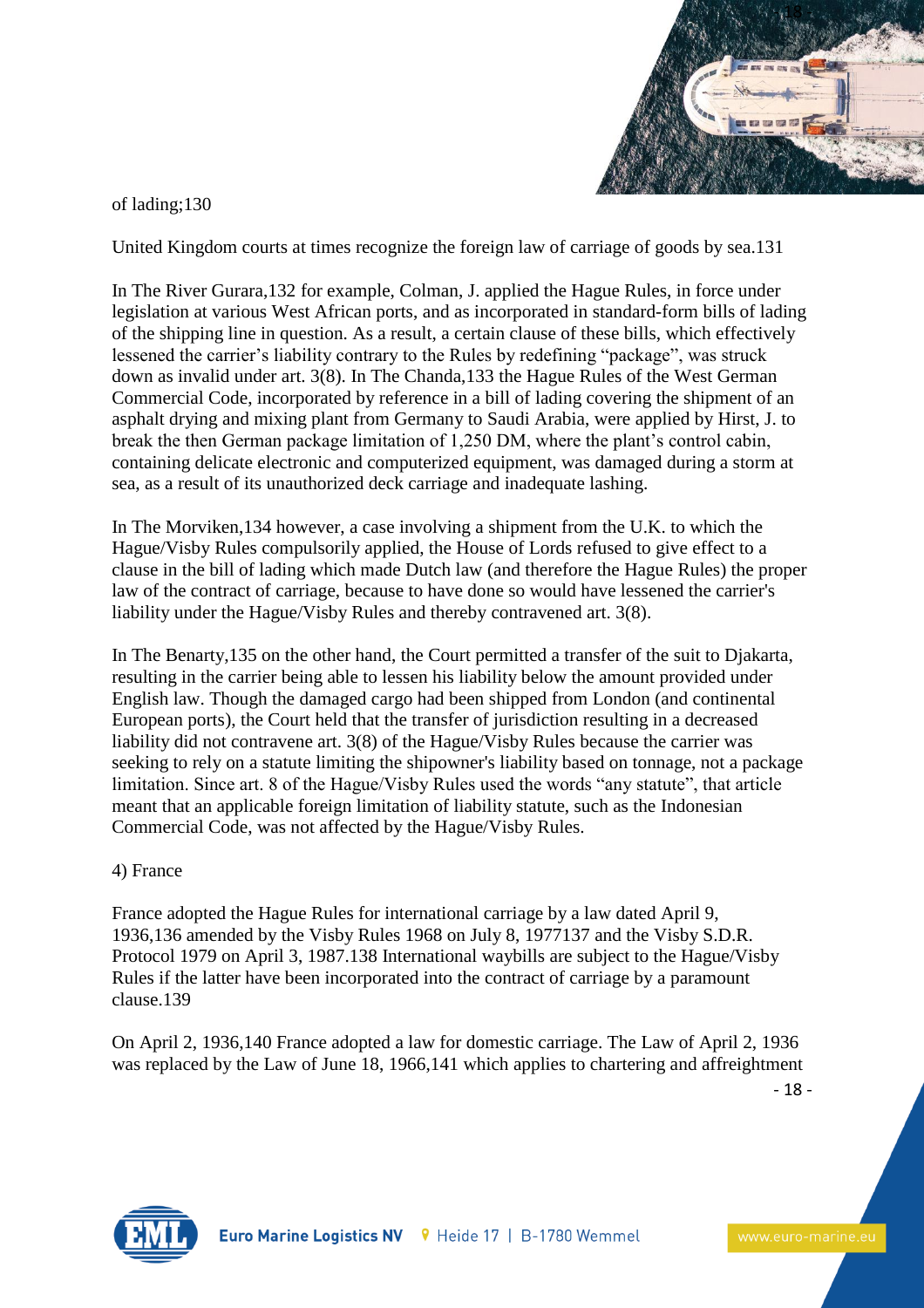

in general, as well as to the domestic carriage of goods by sea under bills of lading and similar documents of title. Domestic waybills (lettres de transport maritime) are also subject to the Law of June 18, 1966. The Law of June 18, 1966 was amended by the Law of December 21, 1979142 and the Law of December 23, 1986143 in order to comply with the Visby Rules 1968/1979.144 The Law of June 18, 1966, as amended, applies, not just to the tackle-to-tackle period, but also before loading (from the time the carrier takes charge of the goods) and after discharge until delivery (art. 27).

The Law of June 18, 1966 also constitutes a residual regime for those cases where the international convention, adopted in 1936 and amended later in 1977, does not apply.145 There is a great similarity between the Harter Act as a residual regime to COGSA in the U.S. and the Law of June 18, 1966 as the residual regime to the international convention (the Hague/Visby Rules) in France. Both the Harter Act and the Law of June 18, 1966 apply from the period the carrier takes custody of the goods until proper delivery.

France being itself party to the Hague/Visby Rules, carriage from another Hague/Visby Rules state to France would be subject to those Rules in a French court, because, under the French Constitution of 1958, once France ratifies and publishes an international convention, the convention becomes part of French national law and prevails over any inconsistent provision of that law.146 French judges are therefore bound to apply the Hague/Visby Rules where one or more of the conditions of application prescribed by art. 10 of the Rules exist; viz., where the bill of lading is issued in a Hague/Visby state, where the carriage is from such a state or where those Rules are incorporated by reference into the bill by a paramount clause. The Rome Convention on the Law Applicable to Contractual Obligations 1980,147 binding on France and the other member states of the European Union, confirms this position, in providing that it "…shall not prejudice the application of international conventions to which a Contracting State is, or becomes, a party." (Rome Convention 1980, art. 21).

The Law of June 18, 1966 purports to apply to carriage to and from France where the contract is not subject to any international convention binding on France. Art. 16, first para., of that Law provides:

« Art. 16 Le présent titre est applicable aux transports, effectués au départ ou à

destination d'un port français, qui ne sont pas soumis à une convention internationale à laquelle la France est partie et en tout cas aux opérations de transport qui sont hors du champ d'application d'une telle convention. » (Emphasis added).

(free translation)

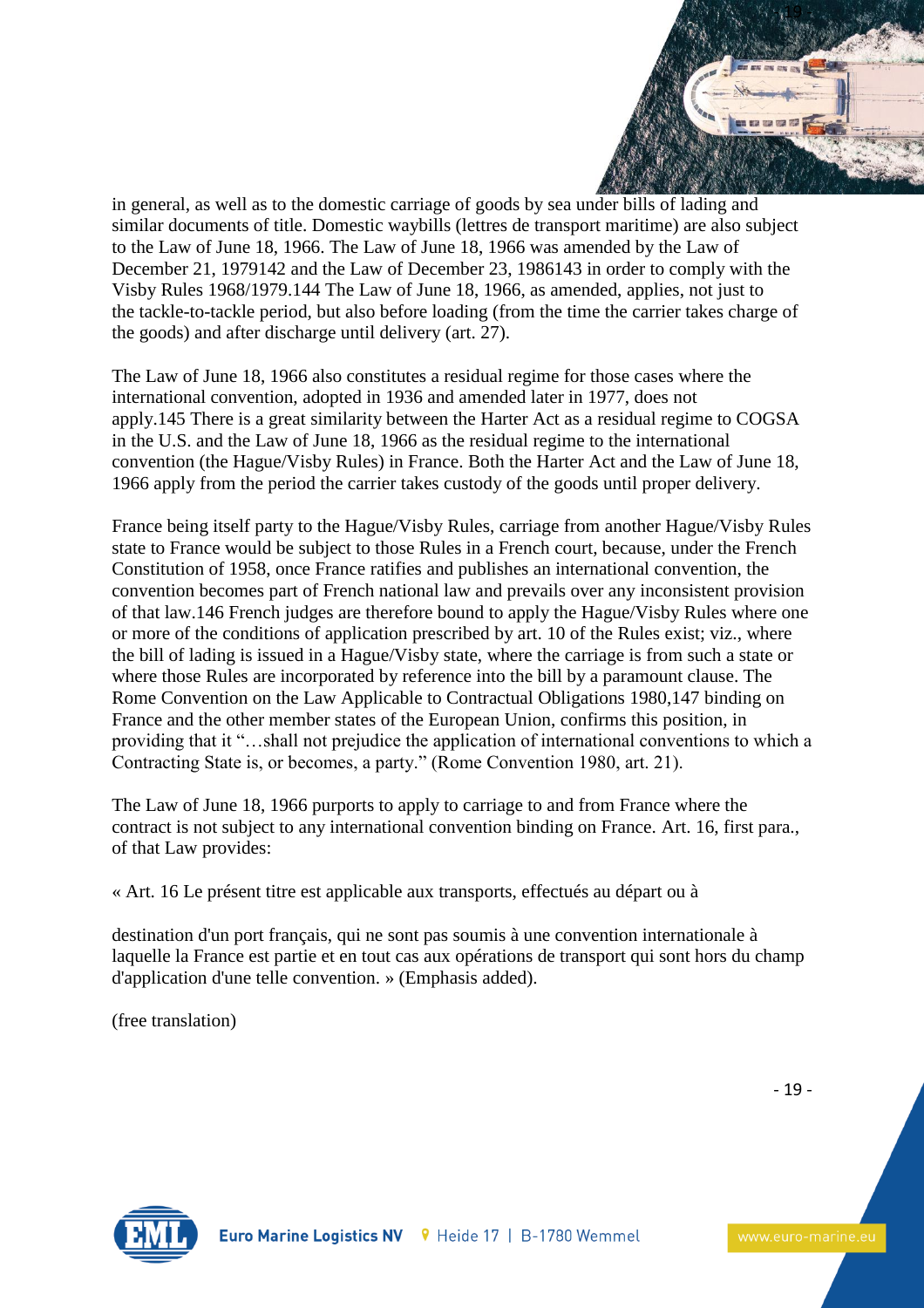

« Art. 16 : This title is applicable to contracts of carriage, from or to a French port which are not subject to an international convention to which France is party and in any case to carriage operations which fall outside the scope of application of

such a convention." (Emphasis added)

Although art. 16, first para., of Law no. 66-420 has not been repealed, there is reason to believe that, as a conflicts rule, it may now be a "dead letter", in view of the coming into force in France on April 1, 1991 of the Rome Convention on the Law Applicable to

Contractual Obligations 1980.148 Under the Rome Convention 1980, which propounds uniform choice of law rules binding on all courts of

European Union countries in contractual matters, contracts are governed by the law expressly chosen by the parties or the choice of which may be inferred from the terms of the contract and the circumstances of the case (art. 3(1)). Failing such an express or inferred choice, the contract is rebuttably presumed to be governed by the law with which it is most closely connected (art. 4(1)). By virtue of a special presumption, contracts for the carriage of goods are rebuttably deemed to be most closely connected with the country where the carrier has his principal place of business, provided that that country is also where the place or loading or of discharge or the principal place of business of the consignor is situated (art. 4(4)).149 That presumption is disregarded, however, if the circumstances of the case as a whole indicate that the contract is more closely connected with another country (art. 4(5)).150

French courts, applying art. 3(1) of the Rome Convention 1980 on express choice of law, would therefore apply the Hague Rules to carriage from a Hague Rules country, because the paramount clause which bills of lading subject to these Rules must contain would constitute such an express choice.151

Carriage from a country not subject to either the Hague or Hague/Visby Rules would no longer be subject automatically to the French Law of June 18, 1966 by virtue of its art. 16. Rather, such a contract of carriage would be governed, as prescribed by the Rome Convention 1980, either by: a) the law specified by the parties (if any) (art.  $3(1)$ ); or b) the law inferred as applicable by the terms of the contract and the circumstances of the case (art.  $3(2)$ ; or c) the most closely connected law (art. 4(1)). The special presumption of art. 4(4) could be invoked in cases where its conditions were met. But that presumption could be overridden if the circumstances pointed to a more closely connected law (art. 4(5)).

Carriage from a country subject to the Hamburg Rules is discussed below.

Summary – France

- 20 -

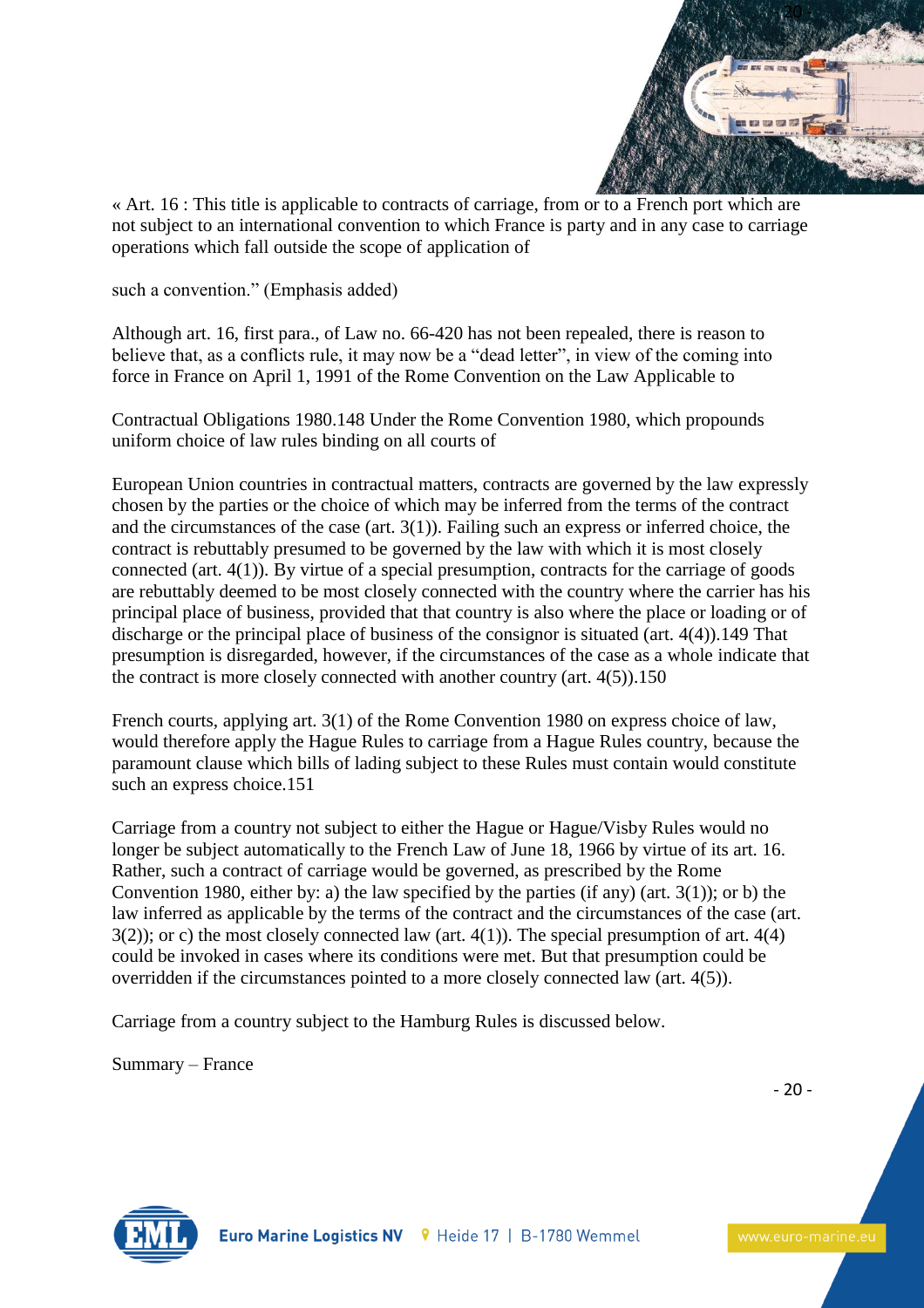

1)The Hague/Visby Rules apply in France:

a)when the bill of lading (or other contract of carriage) has been issued in France, or

b)when it has been issued in any contracting state, or

c)when the carriage is from a port in France or from any port in a contracting state, or

d)when the contract of carriage expressly incorporates the Hague/Visby Rules.

2)France would apply the Hague Rules to carriage from a state that had adopted the Hague Rules, by virtue of the required Hague Rules paramount clause in the contract of carriage, and the Rome Convention 1980.

3)The residuary Law of June 18, 1966 as amended would apply to all domestic contracts of carriage; it would therefore apply to:152

a)carriage by sea where the port of loading and port of discharge are French and the shipper and the carrier are French;

b)the periods in France before loading and after discharge carriage;153

c)carriage where a bill of lading or similar document of title is neither issued nor contemplated;154

d)carriage of live animals;

e)carriage of goods on deck when such carriage is declared in the contract;155

f)carriage of an extraordinary character, in the sense of art. 6 of the Hague Rules, where anon-negotiable receipt is issued and is so marked;

4)International carriage where the bill of lading or similar document of title has been issued in a state which is not a "Contracting State" to the Hague or Hague/Visby or Hamburg Rules or where the goods have been shipped from such a state, would be governed by the law identified by applying the conflict of law rules found in the Rome Convention 1980, rather than by art. 16, first para., of the French Law of June 18, 1966, which prevailed prior to the coming into force of the Convention on April 1, 1991.156

5)Furthermore, independently of any international character of the contract of carriage, French law will govern whatever conservatory or executory measures are to be taken against

- 21 -

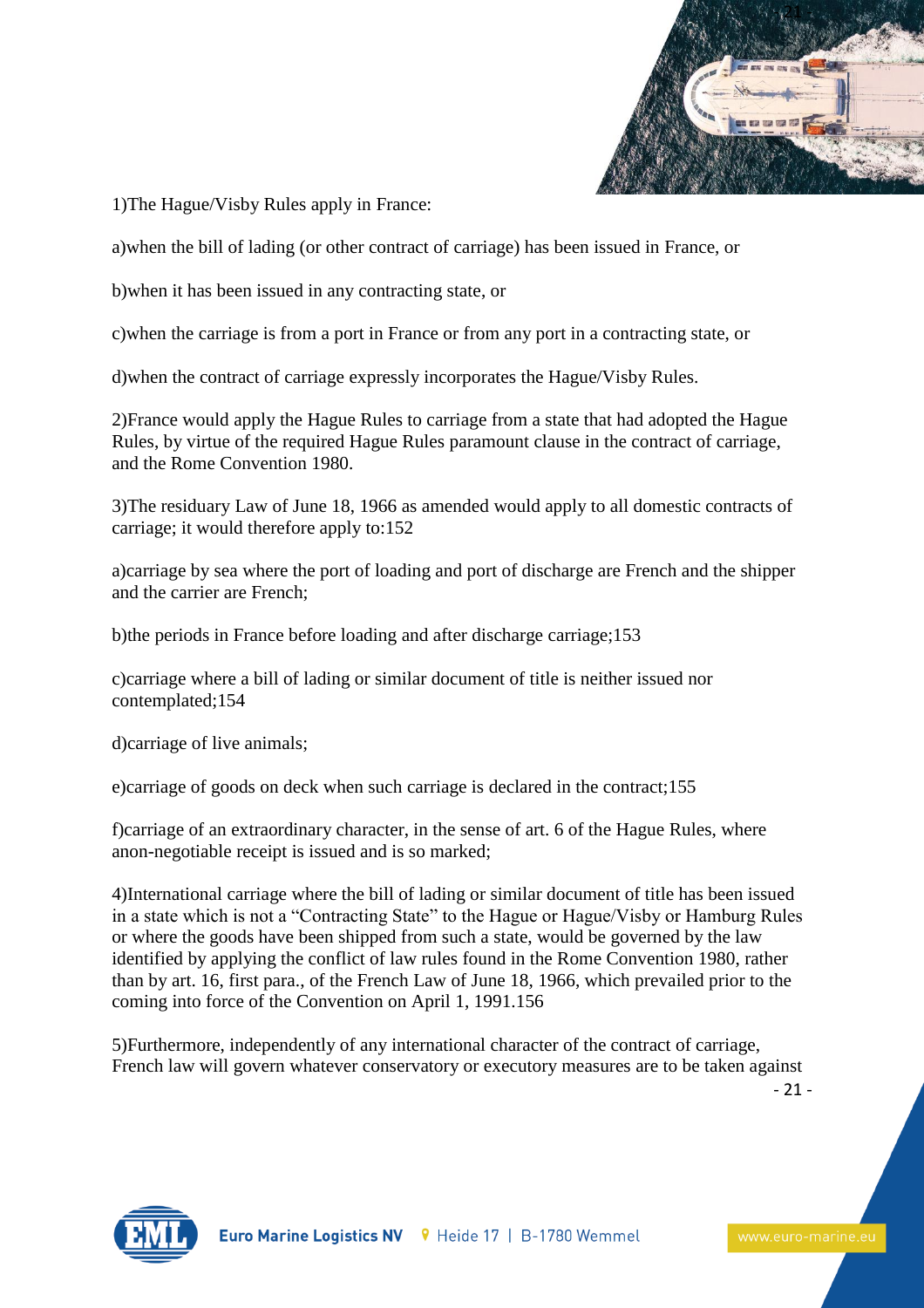

the cargo in France (art. 16, second para.), as well as the rules of prescription when the action is taken in France (art. 16, third para).

#### 5) Canada

Canada adopted the Hague Rules into national law in 1936 by the Water Carriage of Goods Act,157 later known as the Carriage of Goods by Water Act.158 The 1936 statute made the Hague Rules applicable in the Canadian coasting trade as well as also outbound from Canadian ports.159

In 1993, the Canadian Parliament enacted another Carriage of Goods by Water Act,160 which repealed and replaced the 1936 Act and

gave effect to the Hague/Visby Rules where they applied under their own art. 10,161 as well as in the coasting trade,162 all pending the coming into force in Canada of the Hamburg Rules.163 The advisability of moving to the Hamburg Rules was to be determined by Parliament at five-year intervals, on the basis of a "consideration" of the question by the Minister of Transport of Canada, the submission of his report on the matter to both Houses of Parliament, the review of the report by the relevant Parliamentary committee, and a report

by that by that back to the House of Commons, which would take the final decision.164 The committee back to first such review process, which the statute required to be completed by December 31, 1999, led to the decision that Canada should continue to adhere to the

Hague/Visby Rules, the international regime of cargo liability in force among the country's major trading partners.165

In 2001, the Marine Liability Act166 in turn repealed and replaced the 1993 statute.167 Part 5 of the Marine Liability Act, entitled "Liability for Carriage of Goods by Water" (sects. 41- 46), continues to gives effect to the Hague/Visby Rules,168 pending the coming into force of the Hamburg Rules,169 while providing for further five-year reviews of the advisability of replacing the former Rules with the latter ones, this review to involve consideration by the federal Minister of Transport and the submission of a report setting out the results of the consideration to both Houses of Parliament. The first such review is to be completed no later than January 1, 2005.170

Canada's Marine Liability Act, at sect. 43(1), provides for the Hague/Visby Rules to have the force of law in Canada in respect of contracts for the carriage of goods by water between different states as described in art. 10 of those Rules. Art. 10 makes those Rules apply to the carriage of goods by sea: a) from ports in Hague/Visby states, or b) under bills of lading

- 22 -

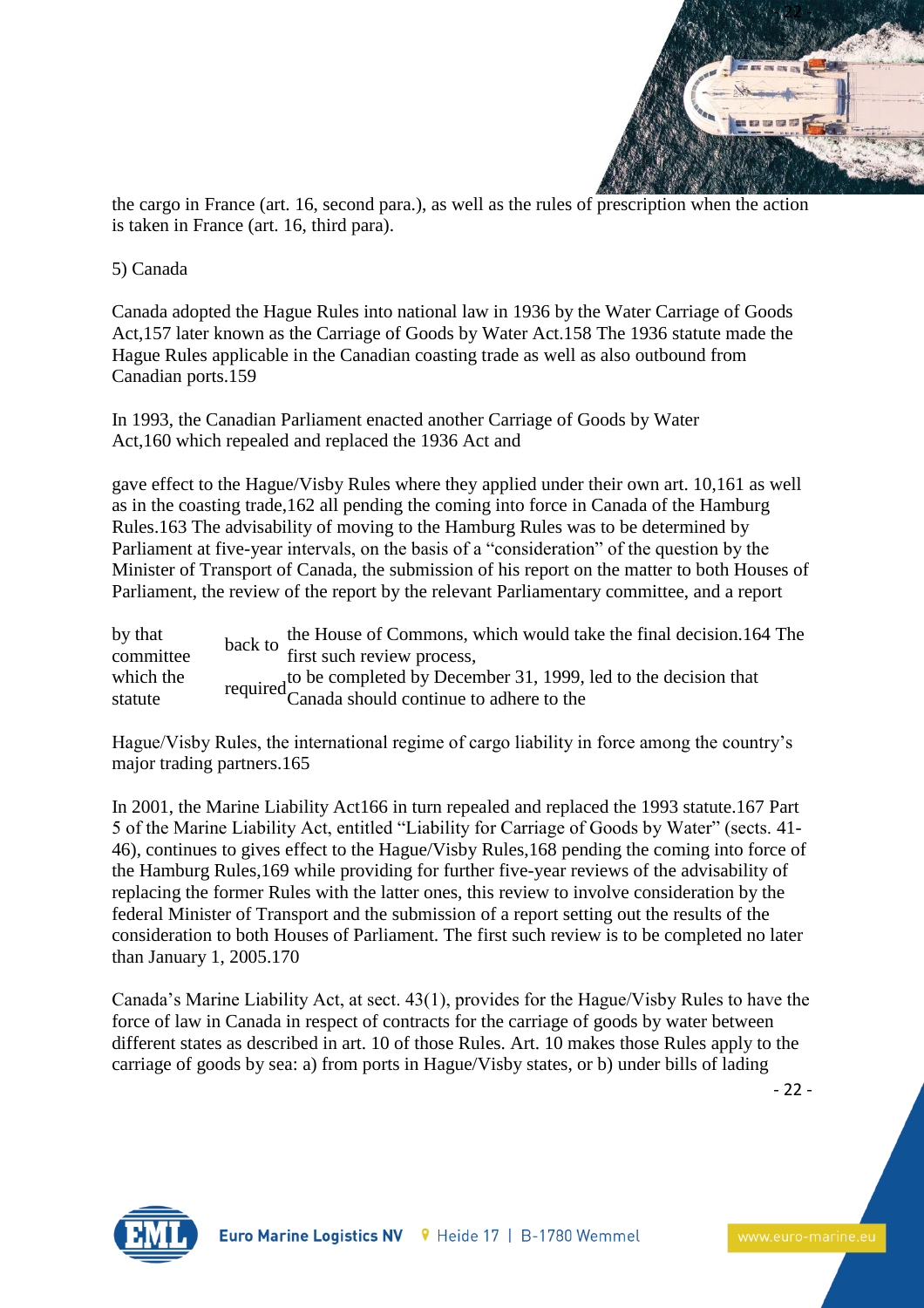

issued in such states, or c) where the parties have incorporated those Rules by reference into their contract of carriage. Sect. 43(1) of the Marine Liability Act therefore gives the force of law to the Hague/Visby Rules in Canada, not only in respect of shipments under bills of lading and similar documents of title outbound from Canada, but also in respect of such shipments inbound to Canada from other Hague/Visby states,171 as well as shipments between Hague/Visby states (other than Canada) and from Hague/Visby states to non-Hague/Visby states (e.g. the U.S.172). The same provision would also make the Rules compulsory in regard to shipments from non-Hague/Visby States under bills of lading issued in Hague/Visby States, and to bills of lading covering shipments between any states if the bills called for the Hague/Visby Rules or some national law making those Rules applicable.173

Sect. 43(3) of the Marine Liability Act defines "Contracting State" in art. 10 of the Hague/Visby Rules, so as to include Canada itself (which has never ratified or acceded to the Rules), as well as any state which is not a "Contracting States" in that formal sense, but which has nevertheless given the force of law (i.e. by national legislation) to the Brussels Convention 1924 and the Visby Protocol of 1968, regardless of whether such a state gives the force of law to the Visby S.D.R. Protocol of 1979. This wide definition secures a wide scope of application of the Hague/Visby Rules, under sect. 43(1) of the Act.174

Where sect. 43(1) of the Marine Liability Act, as extended by sect. 43(3), does not subject the contract of carriage compulsorily to the Hague/Visby Rules, Canadian courts must apply their own conflict of law rules to determine the law governing the bill of lading contract. It is the Canadian conflicts practice to apply foreign substantive law where it is the proper law of the contract,175 provided that such law does not violate Canadian international public order (or public policy) or mandatory rules176 and is not invoked in order to evade the proper law or proper jurisdiction.177 On this basis, Canadian courts give effect to the express choice of a foreign carriage of goods by sea law (e.g. U.S. COGSA in inbound shipments to Canada from the U.S. or the Hague Rules in shipments from Hague Rules nations to Canada178) if that foreign law is specifically stipulated by the bill of lading or if the choice is implied. Otherwise, the court will seek the proper law of the contract of carriage, evaluating the contacts (connecting factors) of the case to determine the law with which it has the closest and most real connection.179

The Marine Liability Act also gives the Rules the force of law in respect of the carriage of goods by water within Canada180 (i.e. in the Canadian coasting trade), unless no bill of lading is issued and the contract of carriage stipulates that the Rules do not apply (sect. 43(2)).181 In the national coasting trade, therefore, the Rules may be contracted out of by express language to that effect inserted in a non- negotiable carriage document (e.g. a waybill), even in respect of ordinary commercial shipments. Without an express term setting aside the Rules, however, waybills would be subject to the Rules in Canadian cabotage.

- 23 -

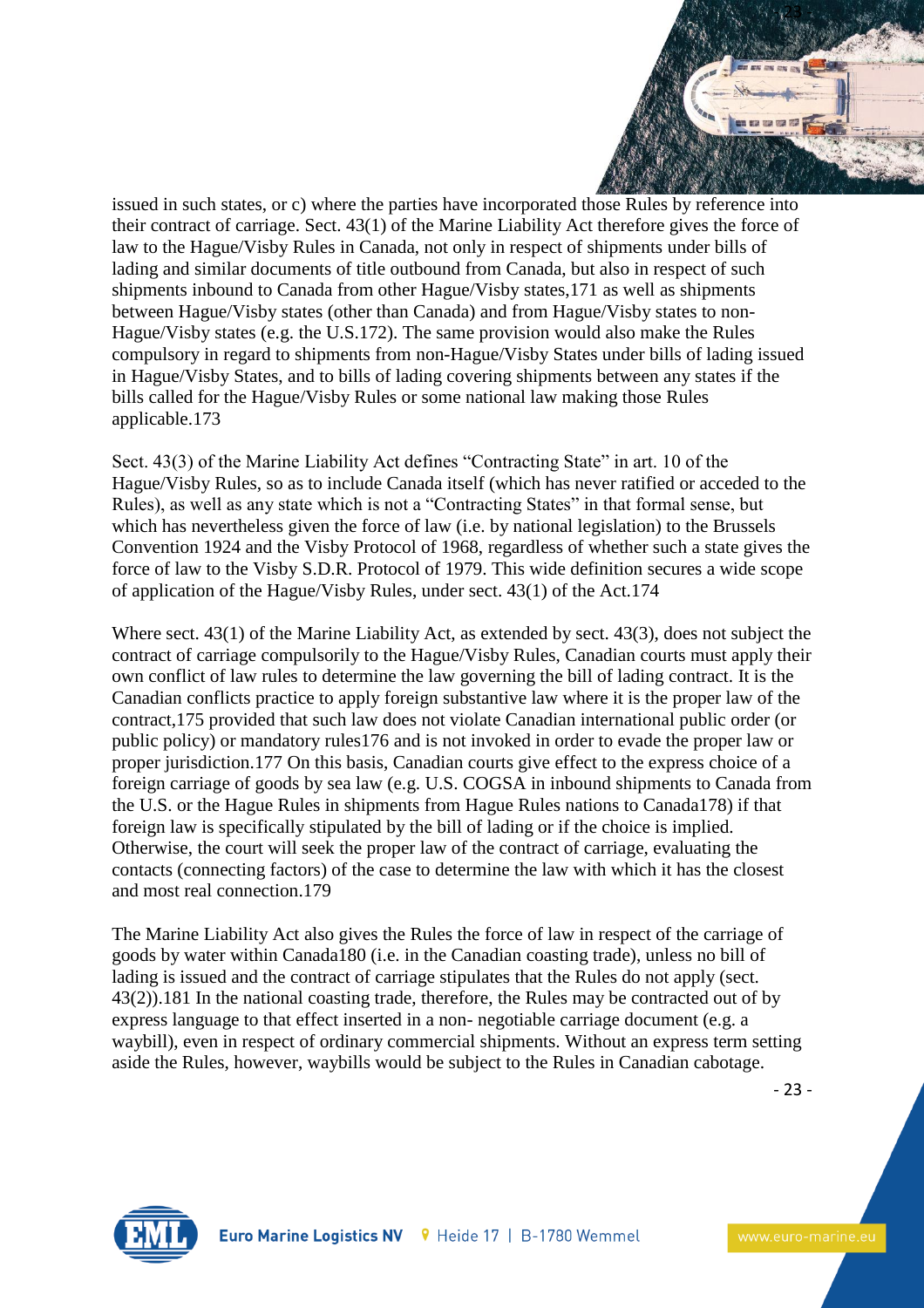

Waybills used in international carriage are subject to the Marine Liability Act,182 except in the rare case of compliance with the conditions of art. 6 of the Rules, in respect of extraordinary commercial shipments carried pursuant to a special agreement between the shipper and the carrier.183

## VI. Incorporation by Reference

The Hague Rules or the Hague/Visby rules may be incorporated into a contract of carriage184 or even a charterparty,185 or may be made to apply before loading186 or after discharge187 by a clause in the contract applying the Rules to the contract. Whether the Rules will have precedence over the other terms of the contract depends on the terms of the incorporating clause, the terms of the statute itself and the rules of construction of the court deciding the matter. This question is dealt with in detail, elsewhere.188

## VII. COGSA, the Harter Act and State Law - U.S.

## 1) Introduction

COGSA189 applies of its own force "from the time when the goods are loaded on to the time when they are discharged from the ship"190... "in foreign trade."191 Where it applies, COGSA furnishes the exclusive remedy, leaving no room for any "common law" claims for breach of contract or negligence or bailment.192 The Harter Act193 applies of its own force a) to the pre- loading period and the post- discharge period in foreign and domestic trade, and b) also to the domestic trade itself, i.e. to carriage of goods between ports of the United States or its possessions.194

State law in general terms applies ashore before the application of the Harter Act at loading and after the application of Harter Act at discharge.

COGSA, the Harter Act and state law overlap on occasion when one or the other is incorporated by reference. It is therefore useful to study the interaction of the three laws.

2) COGSA - incorporation by reference

COGSA has often been incorporated by reference into contracts in order to govern situations outside its scope.195 Thus it has been made to apply to domestic trade196 and beyond the tackle-to-tackle period in foreign commerce.197 The period of responsibility clause,198 which is often woven into the paramount clause of the bill of lading, makes COGSA apply prior to loading and subsequent to discharge and throughout the entire period

- 24 -

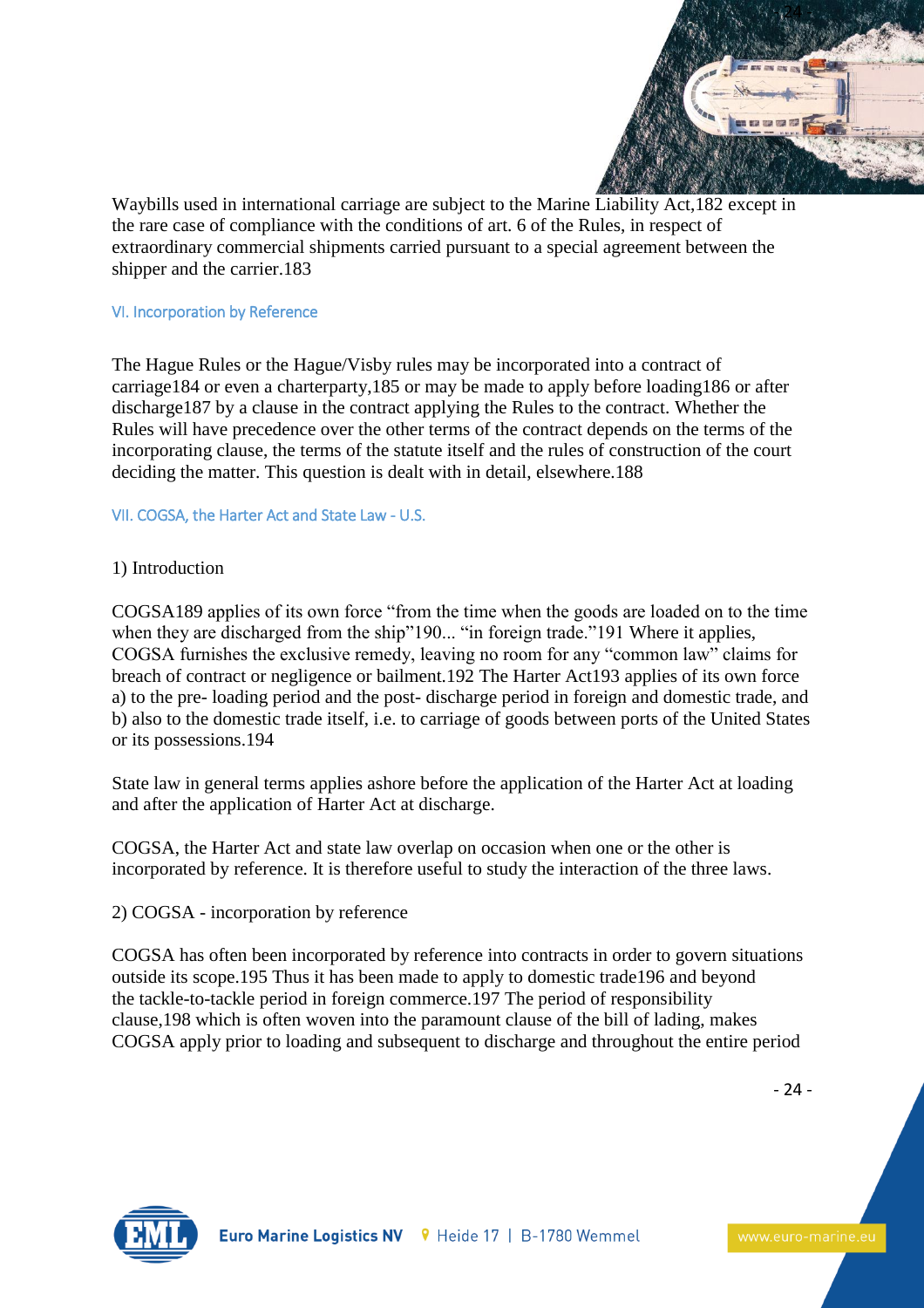

when the goods are in the custody of the carrier. This is important since damage to cargo often occurs during the loading and discharging operations.

## 3) The Harter Act

In both domestic and international carriage the Harter Act199 applies to the preloading period (i.e. from receipt of the goods200 to the actual loading) and to the postdischarge period201 (i.e. as soon as the cargo has left the ship's tackle202 until proper delivery).203 Accordingly, even where COGSA is extended by the bill of lading so as to apply during these periods, any provision of COGSA incompatible with the Harter Act is invalid.204

Although "proper delivery"205 is not defined by statute, it has been held to be either "actual" or "constructive delivery". In Orient Overseas Line v. Globemaster,206 it was held that: "'Proper delivery' within the provisions of [the Harter Act] means either actual or constructive delivery. Actual delivery consists in completely transferring the possession and control of goods from the vessel to the consignee or his agent. Constructive delivery occurs where the goods are discharged from the ship upon a fit wharf and the consignee receives due and reasonable opportunity to remove the goods or put them under proper care and custody."

Constructive delivery therefore requires discharge on a fit wharf, due notice to the consignee of the vessel's arrival and a reasonable opportunity for the consignee to take possession of the goods personally or through an agent, all subject, of course, to local port law, custom or regulation.207

This does not mean, however, that the Harter Act applies up to the moment when the consignee comes and actually picks up the goods. In Morse Electro Products Corp. v.

S. S. Great Peace,208 the Court held that the Harter Act ceased to govern once the consignee had been notified of the discharge of the cargo to a fit and proper pier.209

4) Conflict between COGSA and the Harter Act

COGSA contains two provisions directly relating to the Harter Act - sect. 12, entitled210 "Harter Act Remains Applicable Before Loading and After Discharging Cargo", and sect. 13, fourth para., entitled211 "Application in Domestic Trade Optional." From the foregoing provisions one may conclude that, when COGSA is incorporated by reference into a contract of carriage in the domestic trade, the Harter Act is not superseded before loading and after discharge212 but that it is superseded by COGSA during the tackle to tackle period in international trade.213 "Under COGSA", as stated in Eutectic Corp. v. M/V Gudmundra,

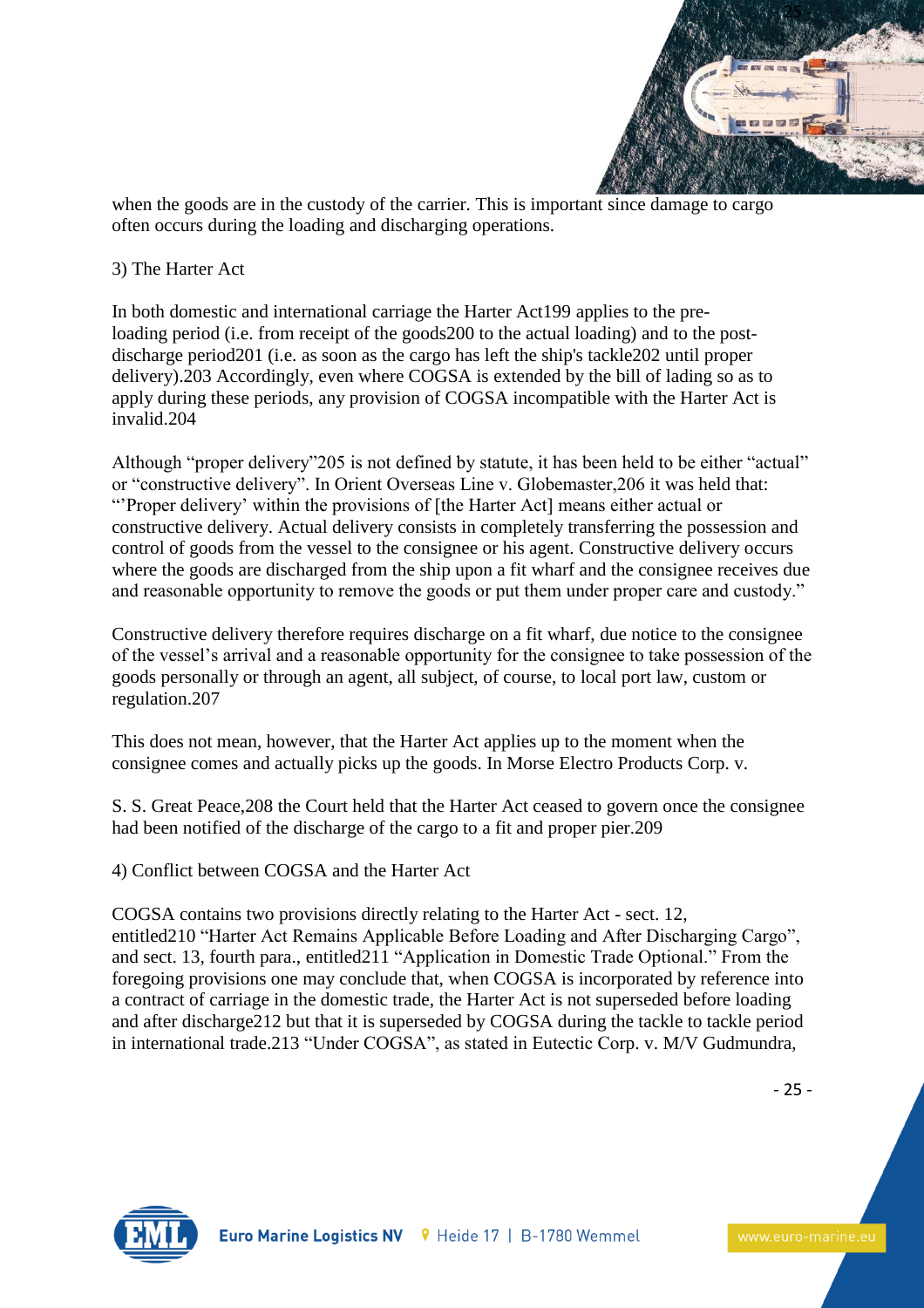

"the liability of the carrier prior to loading and after discharge is made subject to the Harter Act."214

In Sklut Hide and Furs v. Prudential Lines,215 the Court held that COGSA could not be applied to render enforceable a clause relieving the carrier from responsibility for cargo loss prior to delivery when such a clause would be null and void under the Harter Act. In Allstate Ins. Co. v. International Shipping Corp.,216 COGSA, including its one-year delay for suit, was incorporated into the contract of carriage. Yet the carrier was denied the one-year delay for suit defence. Since the damage had occurred prior to loading, the Harter Act, and not COGSA, controlled. The Harter Act did not incorporate a statute of limitations and therefore the action was not time-barred.

In U.S. v. Ultramar Shipping Co, Inc.,217 a case involving loss of a wheat cargo shipped from the U.S. to Bangladesh following the cargo's discharge into a lighter and before its delivery, the defendant ocean carrier was not permitted to benefit from certain defenses under COGSA (notably the "q" clause), despite its incorporation into the bill of lading by a paramount clause, where the defenses concerned were not recognized under the Harter Act, which applied to the post-discharge loss.

In B. Elliott (Canada) Ltd. v. John T. Clark & Son,218 a clause stating that the warehouseman was acting solely as agent of the consignee rather than of the carrier was held null and void as being contrary to the Harter Act. Though the warehouseman was therefore held liable, the Court decided that COGSA's one-year delay for suit incorporated into the bill of lading did apply. This result, which differs with Allstate, supra, can be explained by the fact that, in this case,219 land-based law rather than the federal maritime law (i.e. the Harter Act) applied. Under the applicable state law, the warehouseman, as the carrier's agent or independent contractor, was entitled to all the defences that were available to the carrier under the bill of lading, including COGSA's one year delay for suit. Thus the bill of lading and COGSA covered the terminal operations and the action was time-barred.

## 5) State law and COGSA

After "proper delivery," the Harter Act no longer governs. Yet the carrier (or more likely his agent) may still have custody over the goods despite the fact that proper or constructive delivery has occurred, as for example when the consignee has been afforded a fair opportunity to remove the goods but has not done so.220 Since the period of responsibility clause very often specifies that COGSA governs throughout the entire time the goods are in the custody of the carrier, COGSA could continue to operate even though the Harter Act has ceased to do so, provided the bill of lading still governs liability. Though by this time the carrier will likely have discharged his obligations under the contract of carriage,221 the carrier in possession of the goods may be liable as bailee for negligence in the storage of the

- 26 -

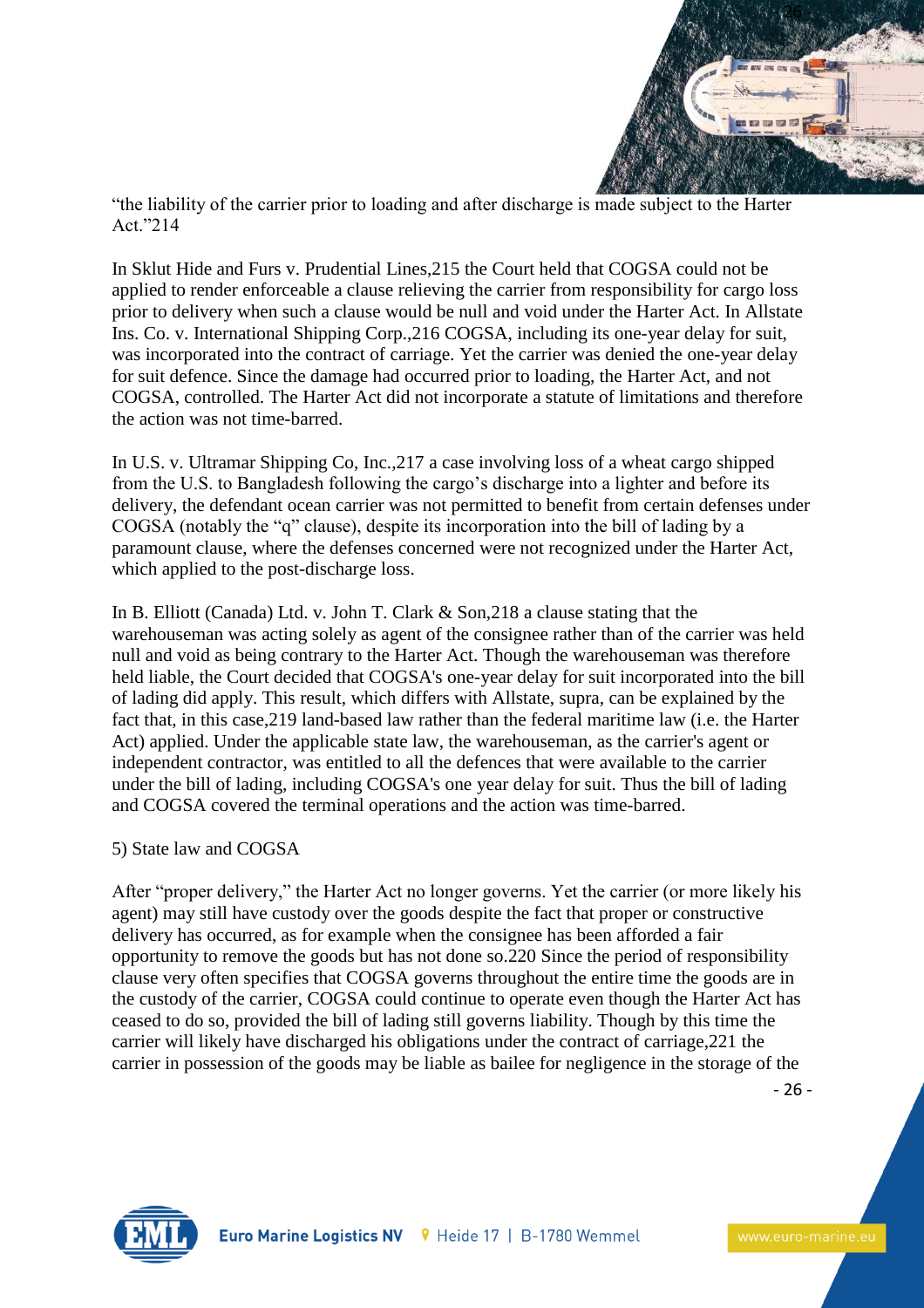

goods222 or vicariously liable for his agent's negligence.223 Do the provisions of COGSA apply to limit such liability? In B.F McKernin & Co. v. U.S. Lines,224 COGSA was held to apply even during land transportation between Philadelphia and Newark. The Second Circuit in Philipp Bros. Metal Corp. v. S.S. Rio Iguazu held that COGSA did not apply to limit the stevedore's liability as bailee but avoided the question whether COGSA could limit the carrier's vicarious liability by finding that the stevedore had not been acting as the carrier's agent at the time of the loss.225 Whether COGSA can apply or not after proper delivery probably depends on state law. In New York or Maryland, state law would make the defenses and limitations under COGSA applicable.226

Previously it was thought that the period of responsibility clause was sufficient to displace applicable state law in favor of COGSA.227 In Colgate Palmolive v. Dart Canada, however, the Second Circuit held that, when the application of COGSA is extended beyond tackle-totackle, it applies merely as a contractual term.228 Thus when state law conflicts with contractual limitation of liability based on COGSA, state law predominates.229 Although the Second Circuit continues to cling to this doctrine,230 some other Circuits and lower courts in the United States are reverting to the view that the contractual extension of U.S. COGSA to the pre-loading and/or post- discharge periods gives COGSA precedence over any inconsistent law of the U.S. state of loading or discharge.231 Other decisions avoid the effect of Colgate Palmolive by distinguishing that decision from the case at bar.232

COGSA should apply when it is extended by contract to the period prior to loading and/or the period between discharge and delivery, at least in contracts of carriage concluded in the "foreign trade". COGSA, as America's international regime of carriage of goods by sea, properly pre- empts domestic state law in respect of such carriage and its application better comports with the expectations of the parties to such international shipments. As the Fourth Circuit declared in Wemhoener Pressen v. Ceres Marine Terminals, Inc., "...contractual incorporations of COGSA into foreign bills of lading should be construed according to federal law."233

## VIII. The Hamburg Rules - application

The Hamburg Rules 1978234 attempt to resolve the defects in the application of the Hague and Hague/Visby Rules:

1)The Hamburg Rules apply to "all contracts of carriage by sea" at art. 2(1), and not merely to bills of lading or similar documents of title.

2)The Hamburg Rules apply:

- 27 -

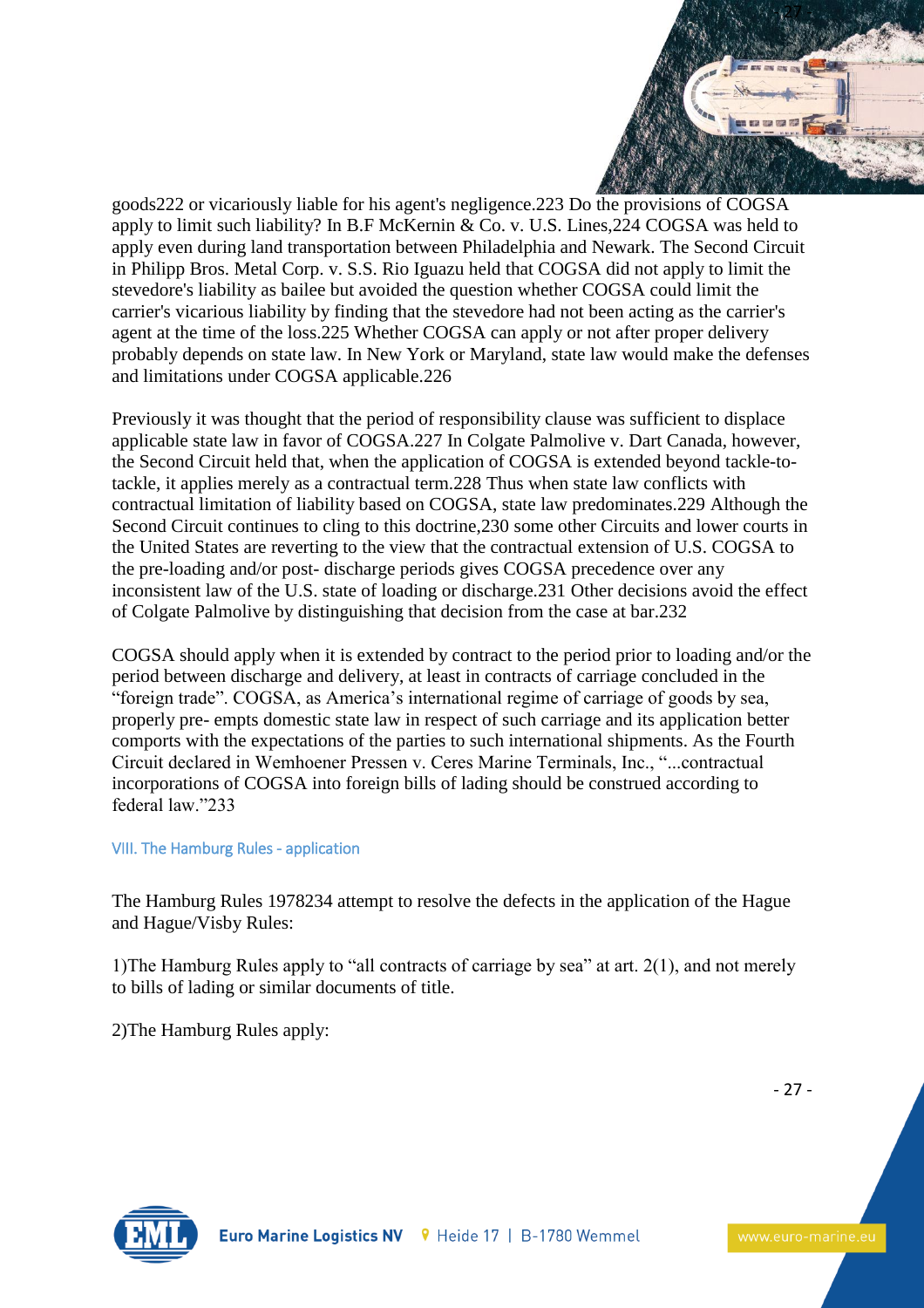

a)When the port of loading is in a contracting state, at art. 2(l)(a), (similar to art. 10(b) of the Hague/Visby Rules);

b)When the port of discharge is in a contracting state, at art.  $2(1)(b)$ , (this is not too dissimilar to the inwards and outwards application of COGSA235);

c)When one of the optional ports of discharge is in a contracting state, at art.  $2(1)(c)$ ;

d)When the bill of lading or other document is issued in a contracting state, at art. 2(l)(d), (similar to art. 10(a) of the Hague/Visby Rules);

e)When the Hamburg Rules are incorporated by reference, at art. 2(1)(e), (similar to art. 10(c) of the Hague/Visby Rules).

Art. 2(2) of the Hamburg Rules (echoing art. 10 of the Hague/Visby Rules) specifies that they apply regardless of the nationality of the ship, the carrier, the actual carrier, the shipper, the consignee or any other interested person.

3)The Hamburg Rules do not apply to charterparties by art. 2(3), but do apply to bills of lading pursuant to a charterparty when the bill of lading governs the relations between the carrier and the third party holder of the bill of lading. This is similar to art. 1(b) and art. 5, paragraph 2, of the Hague and Hague/Visby Rules.

4)The Hamburg Rules, at art. 2(4), specifically apply to goods carried in a series of shipments during an agreed future period.

5)The Hamburg Rules at art. 4 apply from "port to port". This is an intelligent provision but it unfortunately contains loopholes. Art. 4(2)(a)(ii) gives a simple exception - the carrier is not responsible until he receive the goods from the port authority or other third party pursuant to law or regulation. At delivery, in virtue of art. 4(2)(b)(ii), there is an even broader exception available to the carrier, who may avoid responsibility by "contract" or "usage". The carrier may therefore contract out of responsibility after tackle by a general clause in the bill of lading or may try to invoke custom.

Thus in jurisdictions such as Canada, for which art. 4 was intended, and which do not have obligatory statutes imposing responsibility on the carrier before loading and after discharge (as in the U.S. and France), art. 4 could be not much more than tackle to tackle.

Conflicts of law relating to the coming into force of the Hamburg Rules have begun to arise in

- 28 -

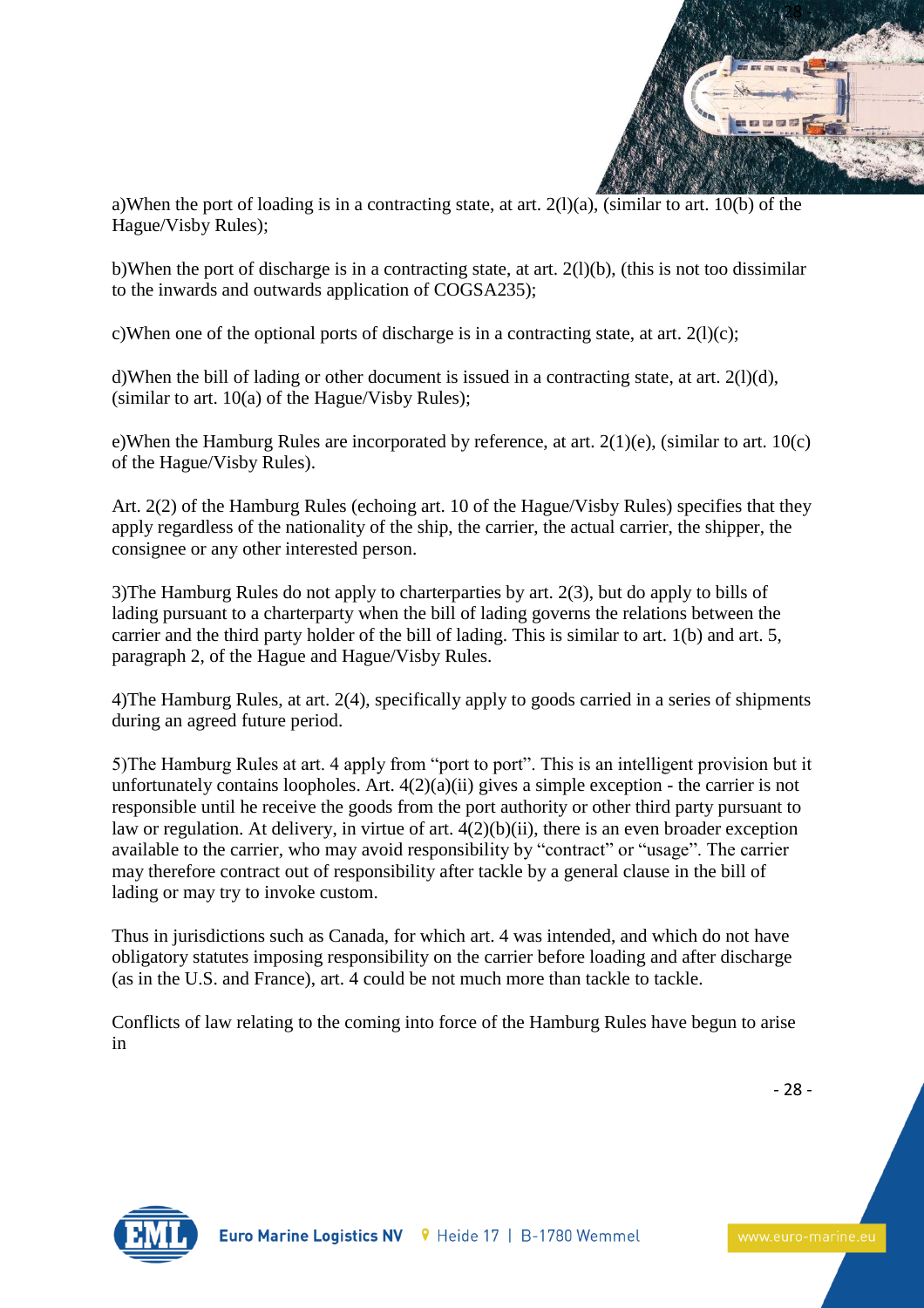

various countries236 since the Rules came into force internationally on November 1, 1992, notably

France. France signed the Hamburg Convention in 1979 and authorized its approval by Law no. 81- 348 of April 15, 1981,237 but has not yet ratified it. There have been three major approaches to conflicts of law involving the Hamburg Rules in French courts.238 A few decisions have given effect to the Hamburg Rules as if they were "self-executing" norms (i.e. simply because one or more their conditions of application, as defined in art.  $2(1)(a)$  to (e), were met).239

At the other extreme are judgments refusing to apply the Hamburg Rules, even in cases where their conditions of application (under art. 2) were met, because France is not party to them.240 Yet other decisions have given effect to the Rules where designated as applicable by the parties, as required by French conflict of law rules.

The current position in France appears to be that the Hamburg Rules cannot be directly applied by French judges, even where one of the conditions of their art.  $2(1)(a)$  to (e) is fulfilled, because France has not ratified the Hamburg Convention, with the result that its provisions are not (yet) mandatory rules of the French forum.241 They may, however, be applied indirectly, in accordance with French (i.e. Rome Convention 1980) conflict rules, where the parties to the contract of carriage have expressly selected the national law of a Hamburg Rules state, and where those Rules apply to the contract in question, pursuant to one of the paragraphs of art. 2(1)(a) to (e).242 The Hamburg Rules themselves (rather than a national enactment of them) may also be incorporated by reference in the contract of carriage as contractual terms, in which case any of their provisions which are more favorable to cargo interests than those of the Hague or Hague/Visby Rules, would be effective.243 Absent any such express or implied choice of law, the Hamburg Rules forming part of the law of a country could also be given effect in France if they were determined by a French court to constitute the law of the country most closely connected with the contract of carriage, under art. 4(1), 4(4) and/or 4(5) of the Rome Convention 1980, or possibly as mandatory rules of a closely connected country, under art. 7 of the same treaty.244

Prof. W. Tetley, Q.C. Faculty of Law

McGill University e-mail: [william.tetley@mcgill.ca](mailto:william.tetley@mcgill.ca) Montreal, Quebec, Canada website: <http://tetley.law.mcgill.ca/>

Notes:

1 International Convention for the Unification of Certain Rules of Law Relating to Bills of Lading, signed at Brussels, August 25, 1924 and in force as of June 2, 1931, better known as

- 29 -

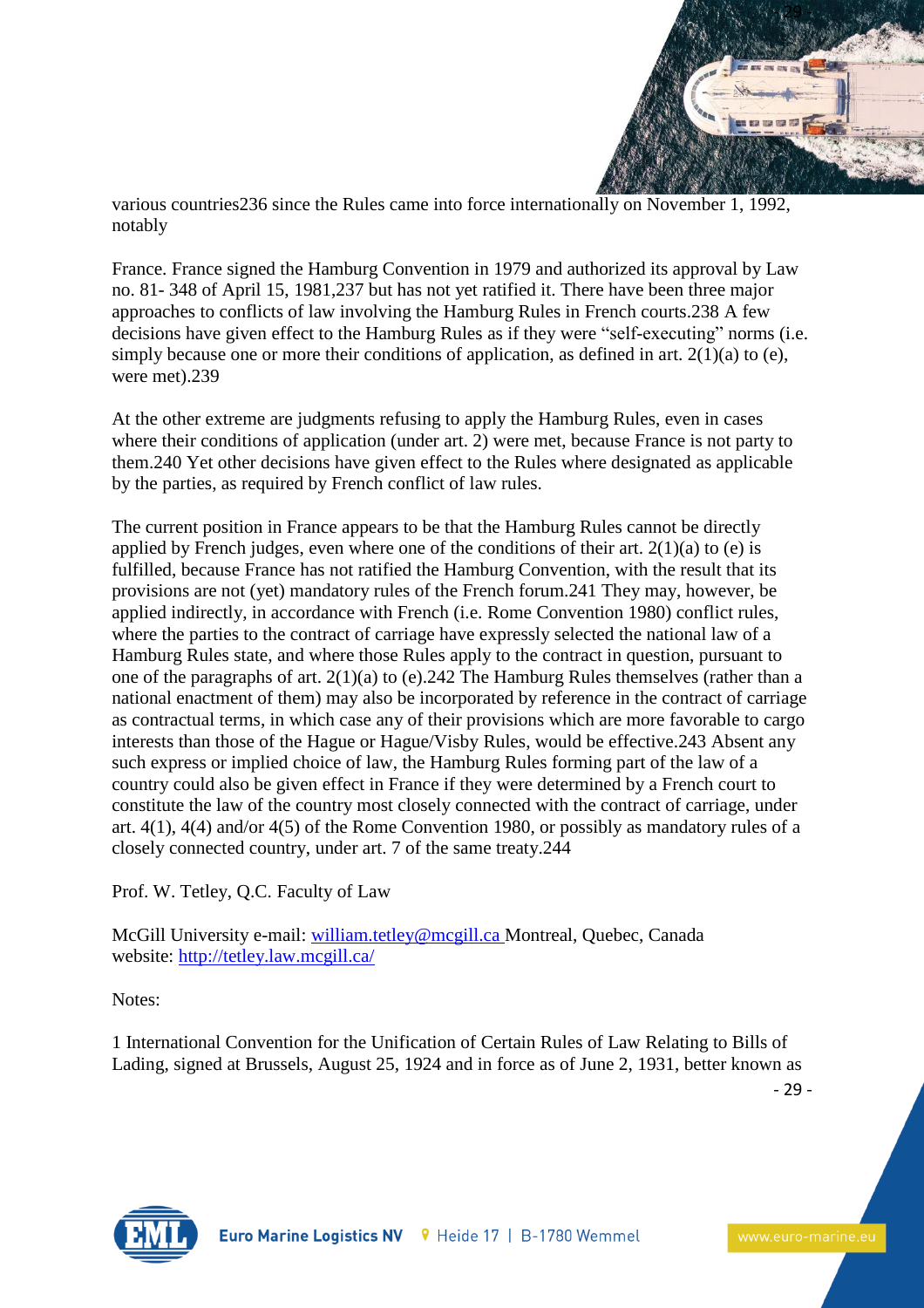

the "Hague Rules". Although the Convention was adopted in Brussels in 1924, it was based on an earlier draft adopted by the International Law Association at The Hague in 1921 (the "Hague Rules of 1921"), as amended at a diplomatic conference held in Brussels in 1922 (a text known as the "Hague Rules of 1922"), and at meetings of a sous- commission of that conference in Brussels in 1923. For this reason, while the final 1924 Convention is generally referred to in French as the "Convention de Bruxelles", it is generally called the "Hague Rules" or the "Hague Rules 1924" in English. On the history of the adoption of the Hague Rules 1924, see Michael F. Sturley, "The History of COGSA and the Hague Rules" (1991) 22 JMLC 1-57.

2 The term "Hague/Visby Rules 1968" refers to the Hague Rules 1924, as amended by the "Protocol to Amend the International Convention for the Unification of Certain Rules of Law Relating to Bills of Lading", adopted at Brussels, February 23, 1968", which Protocol entered into force June 23, 1977, and is often referred to as the "Visby Rules". The Visby Rules were the result of the Comité Maritime International (C.M.I.) Conference of 1963 in Stockholm, Sweden, which formally adopted the Rules in the ancient town of Visby, on the Swedish island of Gotland, following the Conference. Nearly five years passed, however, before the Visby Rules were formally adopted as a Protocol to the Hague Rules 1924 by a diplomatic conference, held in Brussels. The Visby Rules do not stand alone but are amendments to the Hague Rules and the resulting rules are known as the "Hague/Visby Rules".

3 The Hague Rules 1924, as amended by the Visby Protocol of 1968, were further amended by the "Protocol Amending the International Convention for the Unification of Certain Rules of Law Relating to Bills of lading (August 25, 1924, as Amended by the Protocol of February 23, 1968), adopted at Brussels, December 21, 1979, which Protocol came into force on February 14, 1984. The 1979 Protocol changed the basic unit of account of the Hague/Visby Rules 1968 from poincaré gold francs to Special Drawing Rights ("S.D.R.'s") of the International Monetary Fund (I.M.F.). For this reason, the 1979 Protocol is sometimes called the "Visby S.D.R. Protocol". The term "Hague/Visby Rules" as used in this book refers to the Hague Rules 1924, as amended by the Visby Protocols of 1968 and 1979, unless otherwise indicated.

4 United Nations Convention on the Carriage of Goods by Sea, signed at Hamburg on March 31, 1978, and in force November 1, 1992.

5 Convention du 25 août 1924 pour l'unification de certaines règles en matière de connaissement, amended by the Protocole du 23 février 1968, Conventions Internationales, Les Codes Beiges, t. 1, 450. See also the German Commercial Code (Handelsgesetzbuch), Book 5 (Maritime Commerce) (Seehandel), as amended by the Act of July 25, 1986 (BGBl. 1986 I 1120), art. 662, and the Introductory Law to the Commercial Code (Einführungsgesetz zum Handelsgesetzbuch) of May

- 30 -

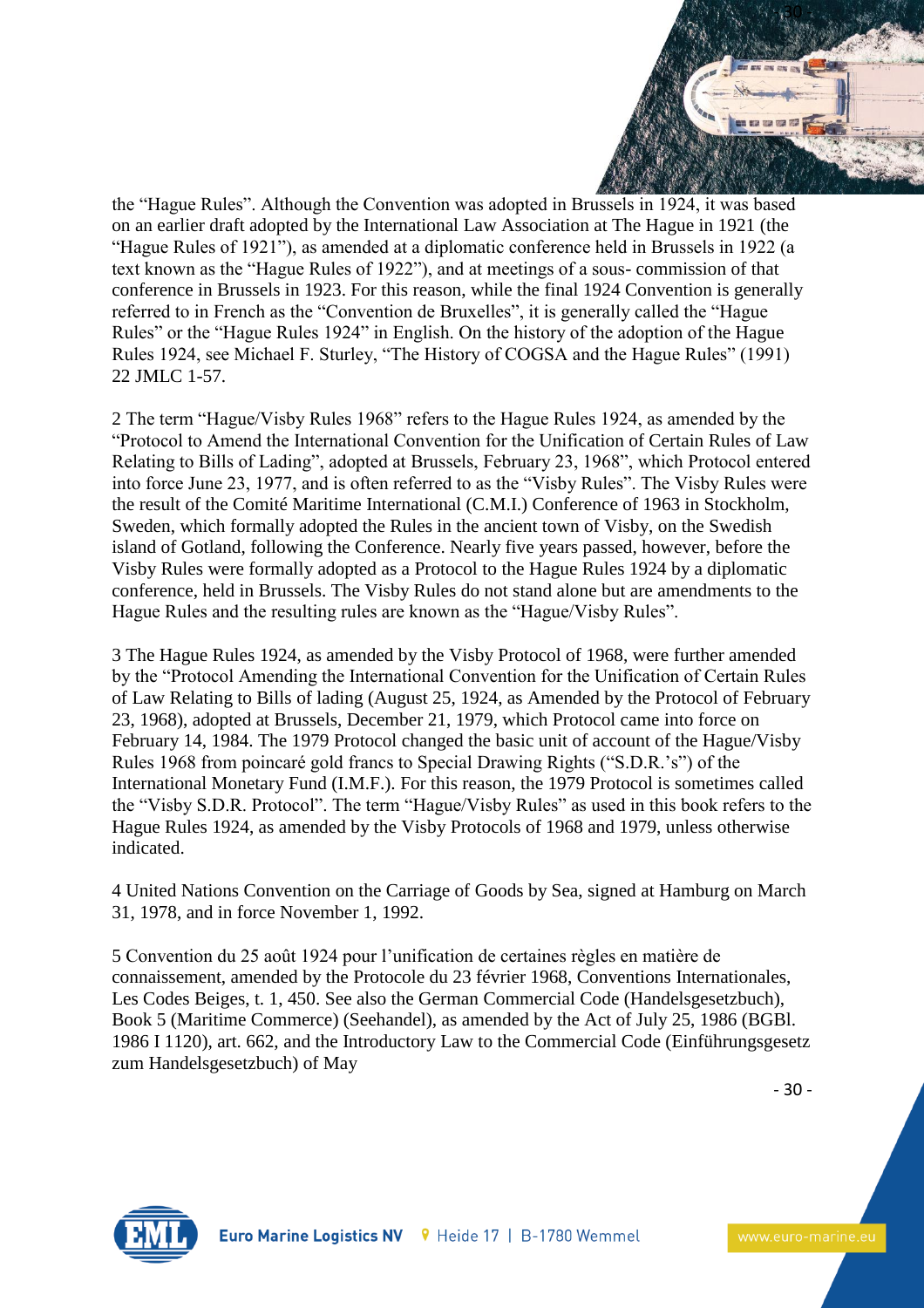

10, 1897 (RGBl. S. 437 as amended), art. 6, by 4 which Germany applies the Hague/Visby Rules in international shipments both inbound and outbound, but, in shipments to Hague Rules countries, does not apply the Hague/Visby provisions on indemnity actions or the 2 S.D.R. kilo limitation. For an English translation of the German Commercial Code, see The German Commercial Code, Simon L. Goren, trans., 2 Ed., Fred B. Rothman & Co., Littleton, Col., 1998.

6 The American Carriage of Goods by Sea Act, Act of April 16, 1936, 49 Stat. 1207, 46 U.S. Code Appx. 1300-1315, is commonly referred to by the acronym "COGSA", which term is also used in this book.

7 See Law No. 66-420 of June 18, 1966 of France, modified by Law No. 79-1103 of December 21, 1979 and by Law No. 86-1292 of December 23, 1986.

8 See, for example, the German Commercial Code (Handelsgesetzbuch), Book 4 (Commercial Contracts) (Handelsgeschäfte), as amended by the Act of June 25, 1998 to Reform the Law on Freight, Forwarding and Warehousing (Transport Law Reform Act) (Gesetz vom 25 juni 1998 zur Neuregelung des Fracht-, Speditions- und Lagerrechts (Transportrechtsreformgesetz), BGBl. I. S. 1588, in force July 1, 1999, as amended. For an English translation, see <http://www.transportrecht.org/>

9 Harter Act, 46 U.S. Code Appx. 190-196 (U.S.).

10 Marine Liability Act, S.C. 2001, c. 6, Part 5 and Schedule 3, in force August 8, 2001, replacing the Carriage of Goods by Water Act, S.C. 1993, c. 21, which

in turn replaced the Carriage of Goods by Water Act, R.S.C. 1985, c. C-27.

11 Carriage of Goods by Sea Act 1991 (Cth.), No. 161 of 1991, Schedule 1, in force October 31, 1991, repealing the former Sea-Carriage of Goods Act 1924, which had given effect to the Hague Rules 1924 in Australia with effect from January 1, 1925. The 1991 statute was in turn amended by the Carriage of Goods by Sea Amendment Act 1997 (Cth.), No. 123 of 1997, in force September 15, 1997, and by the Carriage of Goods by Sea Regulations 1998 (Cth), Statutory Rules 1998, No. 174, in force July 1, 1998.

12 Art. 55 of the Constitution of France of October 3, 1958 (Journal Officiel, October 5, 1958) is to the effect that treaties duly ratified or approved by France have precedence, from the time of their publication, over municipal laws, provided that they have been implemented by the other contracting party or parties. See Tribunal de Commerce du Havre, July 31, 1970, DMF 1971, 163 at p. 166; upheld by the Cour d'Appel de Rouen, October 2, 1970, DMF 1971, 162 at p. 167 et seq. See generally Tetley, Int'l Conflict, 1994 at p. 104, note 5.

- 31 -

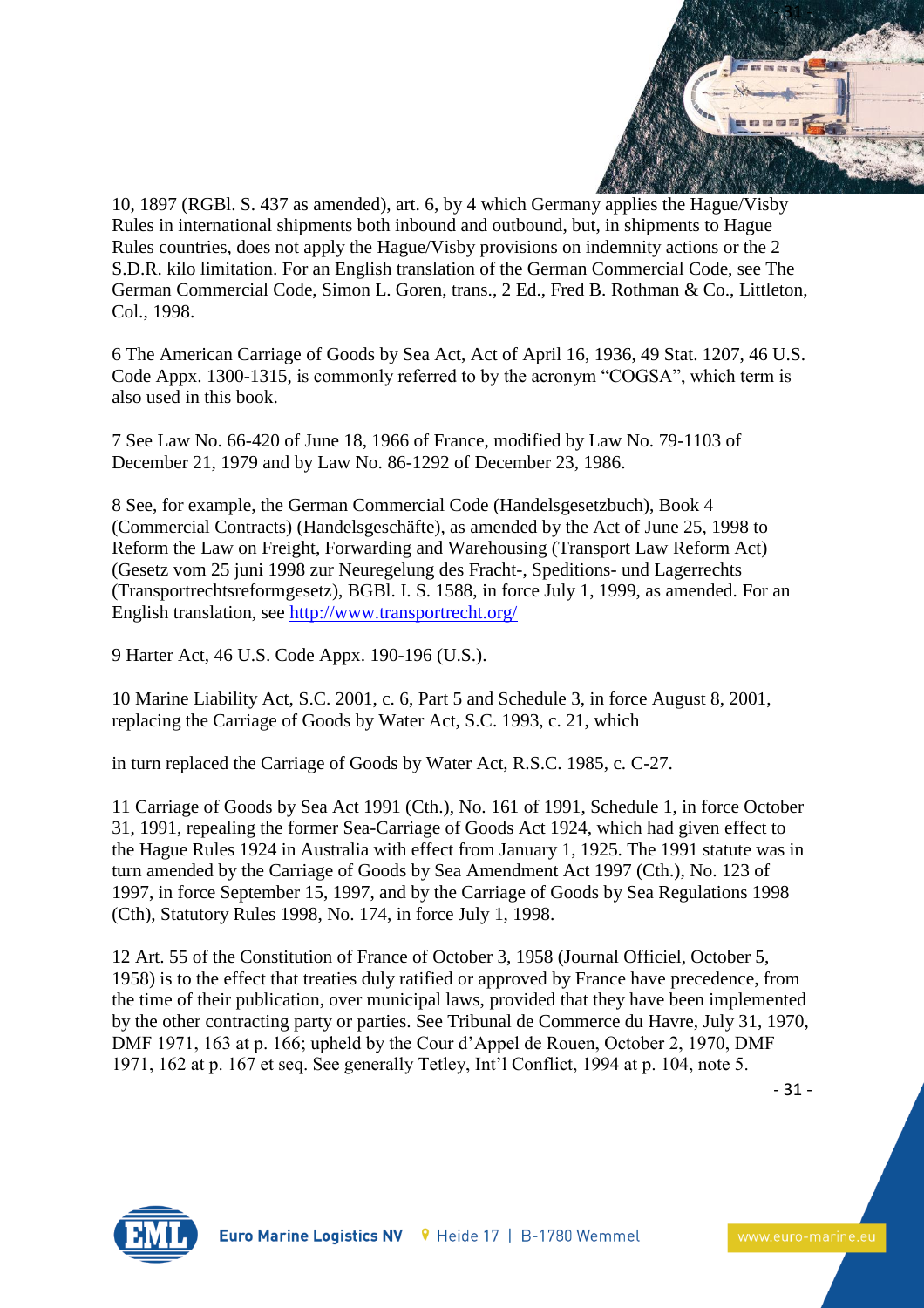

13 A state may express its consent to be bound by a treaty by signature, exchange of instruments constituting a treaty, ratification, acceptance, approval or accession, or by any other means if so agree&: art. 11 of the Vienna Convention on the Law of Treaties 1969, adopted May 22, 1969, U.N. Doc. A/Conf. 39/27, and which entered into force on January 27, 1980. Both the 1924 Brussels Convention (adopting the Hague Rules) and the 1968 Brussels Protocol (adopting the Visby Rules) specifically refer to conditions for ratification at their respective arts. 11 and to conditions for accession at their respective arts. 12. With respect to the Visby S.D.R. Protocol 1979, see arts. 6 (re ratification) and 7 (re accession). Ratification is the expression of consent by a state which actually participated in the international negotiations and the conference to draw up the text of the treaty; see art. 14 of the Vienna Convention. It usually involves a two-tier procedure: the state proceeds to have the treaty approved by its own constitutionally appropriate organ 5 and then formally exchanges or deposits its instruments of ratification. In the case of the 1924 Brussels Convention and its 1968 and 1979 Protocols, the instruments of ratification must be deposited with the Belgian Government. Accession is the expression of consent by a state which did not participate at the international conference or sign the agreed text; see art. 15 of the Vienna Convention. A state may accede to a treaty before or after it actually comes into force. In the case of the 1924 Brussels Convention and its 1968 and 19 Protocols, the state desiring to accede must deposit the instruments of accession with the Belgian Government. See generally Francesco Berlingieri, "Uniformity in Maritime Law and Implementation of International Conventions" (1987) 18 JMLC 317; Tetley, "Canadian Interpretation and Construction of Maritime Conventions" (1991) 22 R.G.D. 109-128 at pp. 118-120.

14 Some national laws impose the domestic carriage of goods by sea regime on international carriage in certain cases. See, for example, France's Law no. 66- 420 of June 18, 1966, art. 16 of which makes that Law applicable to contracts of carriage to or from a French port where no international convention to which France is a party applies. That particular French provision may be a "dead letter", however, now that France is party to the Rome Convention 1980 on the Law Applicable to Contractual Obligations, adopted at Rome, June 19, 1980 and in force April 1, 1991 (EEC 80/934, O.J.E.C. October 9, 1980, No. L 266/1 to L 266/7). The Rome Convention, by its art. 3(1), would require French courts, in all international carriage cases, to apply the Hague or Hague/Visby Rules (and probably the Hamburg

Rules) if the bill of lading expressly invoked them (or some national law giving effect to them). 6 15 46 U.S. Code Appx. 1312.

16 31 F. Supp. 948 at p. 950, 1940 AMC 971 at p. 973 (S.D. N.Y. 1940). 17 [1939] A.C. 277, (1939) 63 Ll. L. Rep. 21, 1939 AMC 257 (P.C.).



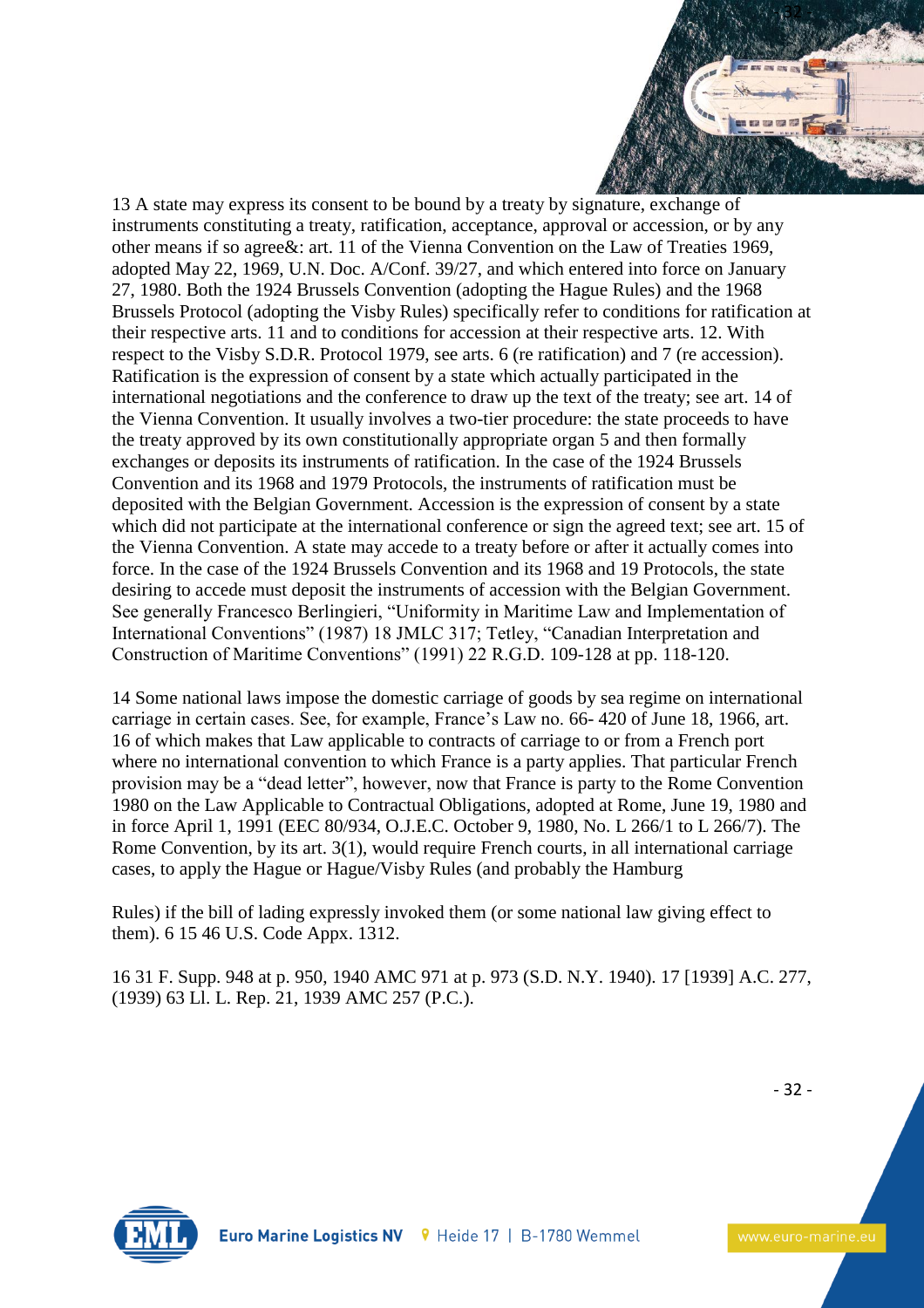

18 See Tetley, Marine Cargo Claims, 1 Ed., 1965, at p. 273-277. See also Tetley, "Vita Food Products Revisited (Which Parts of the Decision Are Good Law Today?)" (1992) 37 McGill L.J. 292.

19 Supra, [1939] A.C. at p. 292, 63 Ll. L. Rep. at p. 28, 1939 AMC at p. 265.

20 Carver's Carriage by Sea, 13 Ed. 1982, at para. 575; Scrutton, 20 Ed., 1996 at pp. 409-411.

21 Dominion Glass Co. v. The Anglo-Indian [1944] S.C.R. 409 at p. 417, 1944 AMC 1407 at p. 1415; Ocean S.S. Co., Ltd. v. Queensland State Wheat Bd. [1941] 1 K.B. 402, (1940) 68 Ll. L. Rep. 136. In The Morviken [1983] 1 Lloyd's Rep. 1 at p. 9 (H.L.), Lord Diplock expressed his malaise with "the wide ranging dicta" in Vita Food by stating that it was "no longer necessary to embark upon what I have always found to be an unrewarding task of ascertaining precisely what those dicta mean." See the direct American approach to the question in Shackman v. Cunard White Star 31 F. Supp. 948, 1940 AMC 971 (S.D. N.Y. 1940). See also Tetley, "Vita Food Products Revisited (Which Parts of the Decision Are Good Law Today?") (1992) 37 McGill L.J. 292 at pp. 299-302 and 304-305, showing how Vita Food

decision has 7 been criticized by many eminent scholars and ignored, distinguished, circumvented and opposed, by judges. But see also Chelleram & Co. Ltd. v. China Ocean Shipping Co. [1989] 1 Lloyd's Rep. 413 at p. 424 (N.S.W. Supr. Ct., Adm. Div.), invoking Vita Food Products to uphold a contractual choice of Chinese law (then the Hague Rules) in a bill of lading covering a shipment from Hong Kong (a Hague/Visby jurisdiction) to Australia.

22 New art. 10 of the Hague/Visby Rules. See also the U.K. Carriage of Goods by Sea Act, 1971, U.K. 1971, c. 19, which no longer requires a paramount clause and did not repeat sect. 3 of the U.K. Carriage of Goods by Sea Act, 1924, 14 & 15 Geo. 5, c. 22. The U.K. Act of 1971 specifically stipulates at sects. 1(2), (3), (6) and (7) that the Rules have the force of law. See The Morviken, [1983] 1 Lloyd's Rep. 1 at p. 8 (H.L.); The Benarty [1983] 2 Lloyd's Rep. 50 at p. 56, rev'd on other grounds, [1984] 2 Lloyd's Rep. 244 (C.A.); The Antares [1987] 1 Lloyd's Rep. 424 at pp. 428-429; The Captain Gregos [1990] 1 Lloyd's Rep. 310 at p. 312 (C.A.); Scrutton, 20 Ed., 1996 at pp. 413-414; Wilson, 4 Ed., 2001 at pp. 186-188.

23 The amendment took its name from the decision of the House of Lords in Riverstone Meat. Co. Pty. Ltd. v. Lancashire Shipping Co. (The Muncaster Castle) [1961] A. C. 807, [1961] 1 Lloyd's Rep. 57 (H.L.).

24 See The Muncaster Castle Amendment-A Commentary, Tetley, Marine Cargo Claims, 1 Ed. 1965, at p. 371 25 See the text in Appendix "A".

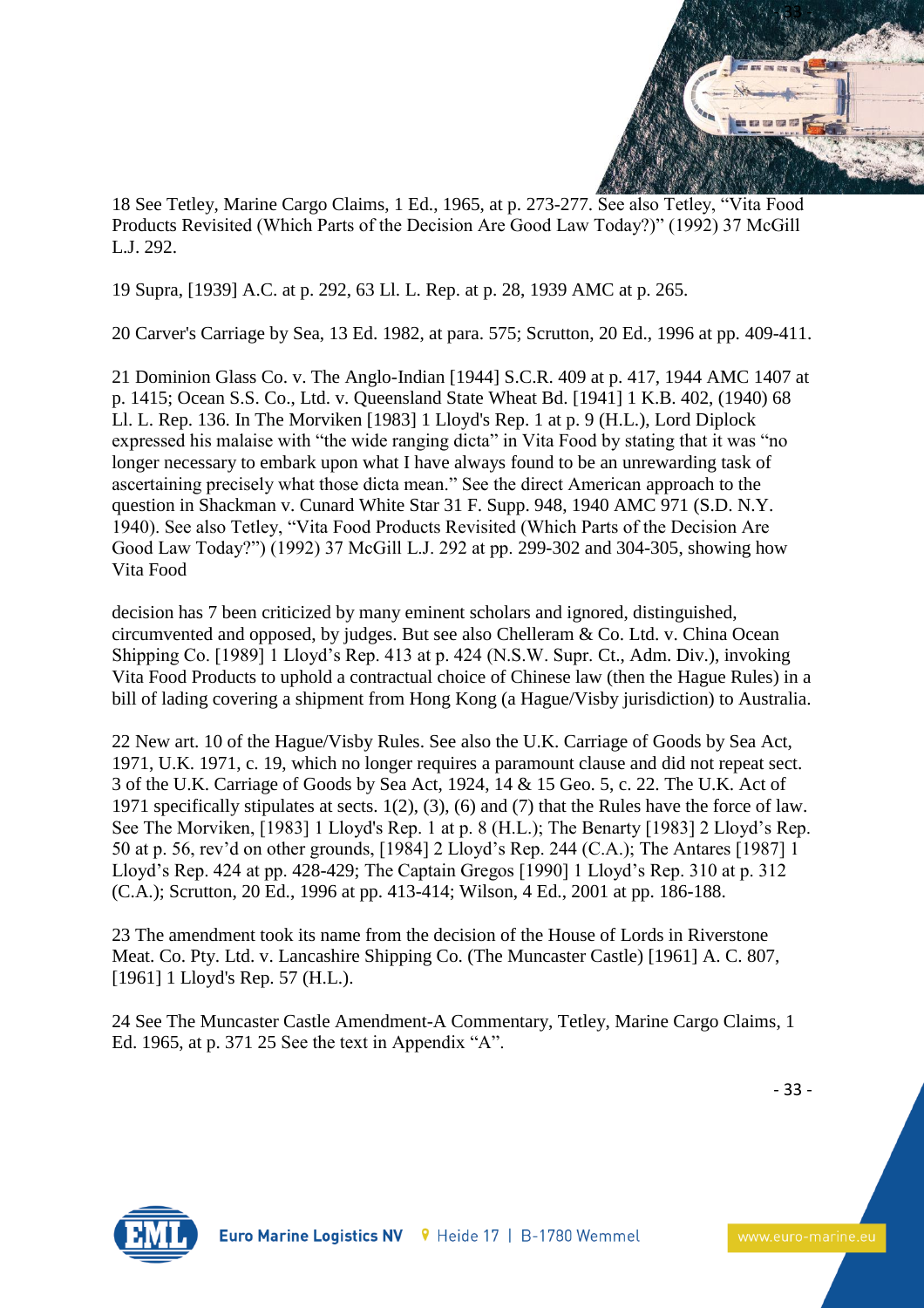

26 See the list of nations which have ratified or acceded to the protocol in Appendix "A". 8

27 It should be noted that ratification of the 1968 Protocol by a state which did not ratify the 1924 Convention constitutes accession to the latter (art. 11(2) of the 1968 Protocol). Ratification of the 1979 Protocol by a state not a party to the 1924 Convention constitutes ratification of that Convention, as amended by the 1968 Protocol (arts. I and VI(2) of the 1979 Protocol). Accession to the 1968 Protocol by a state which did not ratify the 1924 Convention constitutes accession to the 1924 Convention as well (art. 12(2) of the 1968 Protocol). Accession to the 1979 Protocol constitutes accession to the 1924 Convention, as amended by the 1968

Protocol (arts. I and VII(2) of the 1979 Protocol). See also Ian Brownlie, Principles of Public International Law, 3 Ed. 1979 at pp. 603-605; Hugh M. Kindred et al, eds., International Law Chiefly as Interpreted and Applied in Canada, 6 Ed., Toronto, 2000 at pp. 102-103.

28 [1939] A.C. 277, (1939) 63 Ll. L. Rep. 21, 1939 AMC 257. See also Tetley, Marine Cargo Claims, 1 Ed. 1965, at pp. 273-277, where the Vita Food decision

is criticized; Tetley, supra, note 17, (1992) 37 McGill L.J. 292; Tetley, Int'l Conflict, 1994 at pp. 313-320. 291971 U.K. c. 19. 9 <sup>30</sup>The Morviken, [1982] 1 Lloyd's Rep. 325 at 328, where Lord Denning M.R. explained the meaning of "the force of law": "In my opinion it means that, in all Courts of the United Kingdom, the provisions of the rules are to be given the coercive force of law. So much so that, in every case properly brought before the Courts of the United Kingdom, the rules are to be given supremacy over every other provision of the bill anything elsewhere of lading. If there is in the bill of lading which is inconsistent with the rules or which derogates from the effect of them, it is to be rejected. There is to be no contracting-out of the rules." This decision was upheld by the House of Lords in The Morviken [1983] 1 Lloyd's Rep. 1, also styled as The Hollandia in [1983] 1 A.C. 565 (H.L.). 31Id., at p. 329.

32 See, for example, Canada's Marine Liability Act, S.C. 2001, c. 6, sect. 43(1).

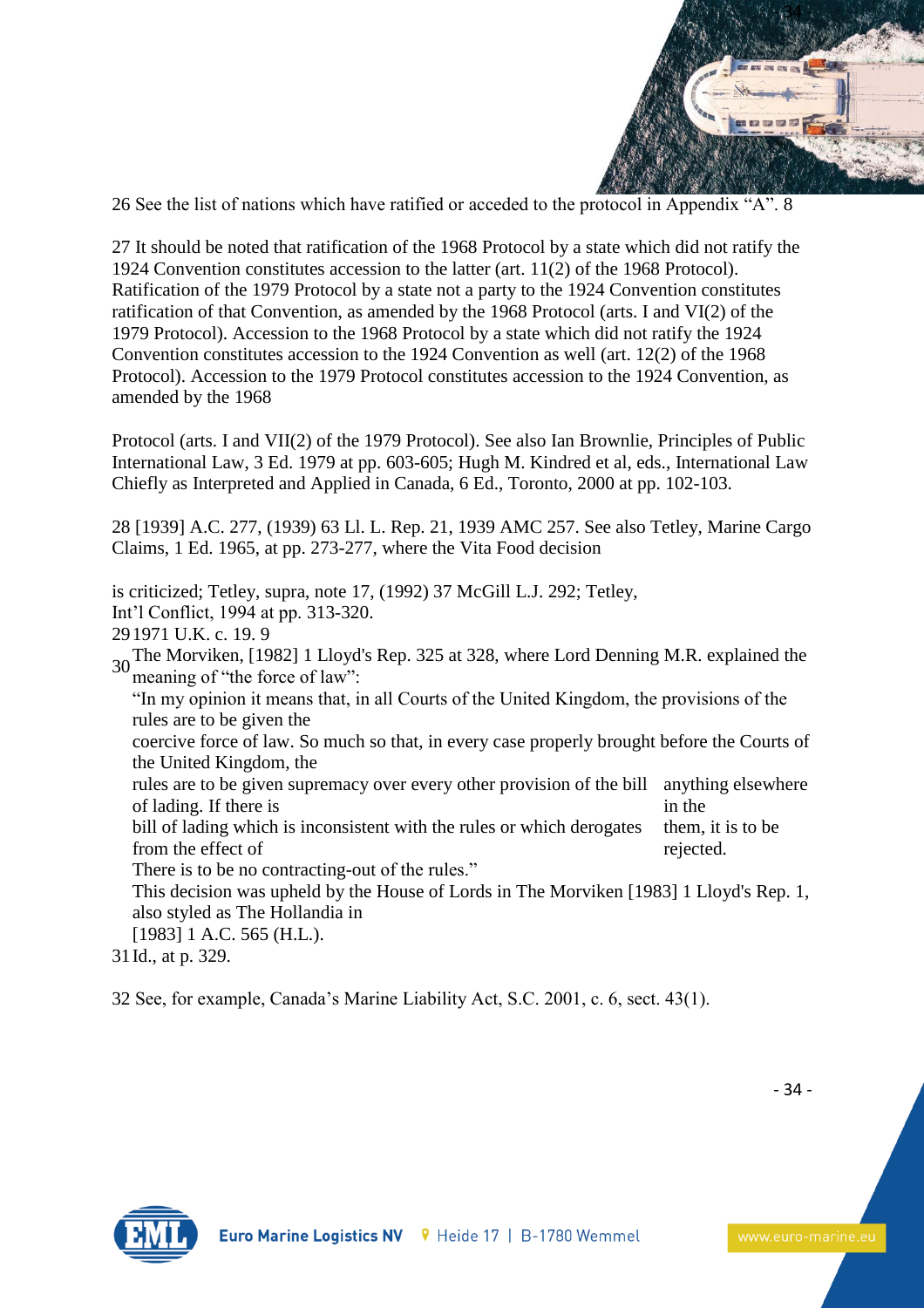

33 (1924) 14 & 15 Geo. 5, c. 22. On the elimination of the "clause paramount" requirement in the 1971U.K. statute, see Scruttton, 20 Ed., 1996 at p. 414; Wilson, 4 Ed., 2001 at pp. 186- 187.

34 See chap. 45, "Waybills".

35 Denmark, Finland, Norway and Sweden adopted a new Nordic Maritime Code, which came into force on October 1, 1994. The Code incorporates some elements of the Hamburg Rules, but makes the Hague/Visby Rules 1968/1979 applicable to domestic carriage within and between each of those countries. See, for example, the Swedish Maritime Code, chap. 13, sects. 1 and 2.

36 See the Marine Liability Act, S.C. 2001, c. 6, sect. 43(2). 10

37 Instituto Cubano v. TIV Golden West 246 F.2d 802, 1957 AMC 1481 (2 Cir. 1957).

38 See Yung F. Chiang, "The Applicability of COGSA and the Harter Act to Water Bills of Lading", (1972) 14 B. C. Ind. & Comp. L. Rev. 267. For an interesting discussion as to the differences between the common and private carrier, see Yung F. Chiang, "The Characterization of a Vessel as a Common or Private Carrier", (1973) 48 Tulane L. Rev. 299; see also Carver, Carriage by Sea, 13 Ed., paras. 2-7. See also Shell Oil Co. v. M/T Gilda 790 F.2d 1209 at p. 1212 (5 Cir. 1986).

39 Pre-Harter Act (1893) common law distinguished between the responsibilities of the common and private carrier. The Harter Act (1893) the Hague Rules 1924, the Visby Rules 1968 and the Hamburg Rules 1978 make no mention of private and common carriage - the distinction is between contracts of carriage of goods and contracts of hire of the ship. The Pomerene Act (U.S. Bills of Lading Act 1916, as recodified in 1994), however, specifically refers to "common carriers", as opposed to private carriers. See, for example, 49 U.S.C. 80102, on the application of the statute.

40 Associated Metals & Minerals Corp. v. S.S. Jasmine 983 F.2d 410 at p. 412, 1993 AMC 957 at p. 960 (2 Cir. 1992): "Charter Parties are said to be roughly synonymous with private carriage."

41 See, for example, I.N.A. v. Blue Star (North America), Ltd. 1997 AMC 2434 at p. 2440 (S.D. N.Y. 1997): "The Columbia Star was being operated in the liner trade and was engaged in the common carriage of cargo."

42 Hugh Mack & Co., Ltd. v. Burns & Laird Lines, Ltd. (1944) 77 Ll. L. Rep. 377 at p. 383; Nichimen Co. v. MIV Farland and A/S Virgo 462 F.2d 319, 1972 AMC 1573 (2 Cir. 1972).

- 35 -

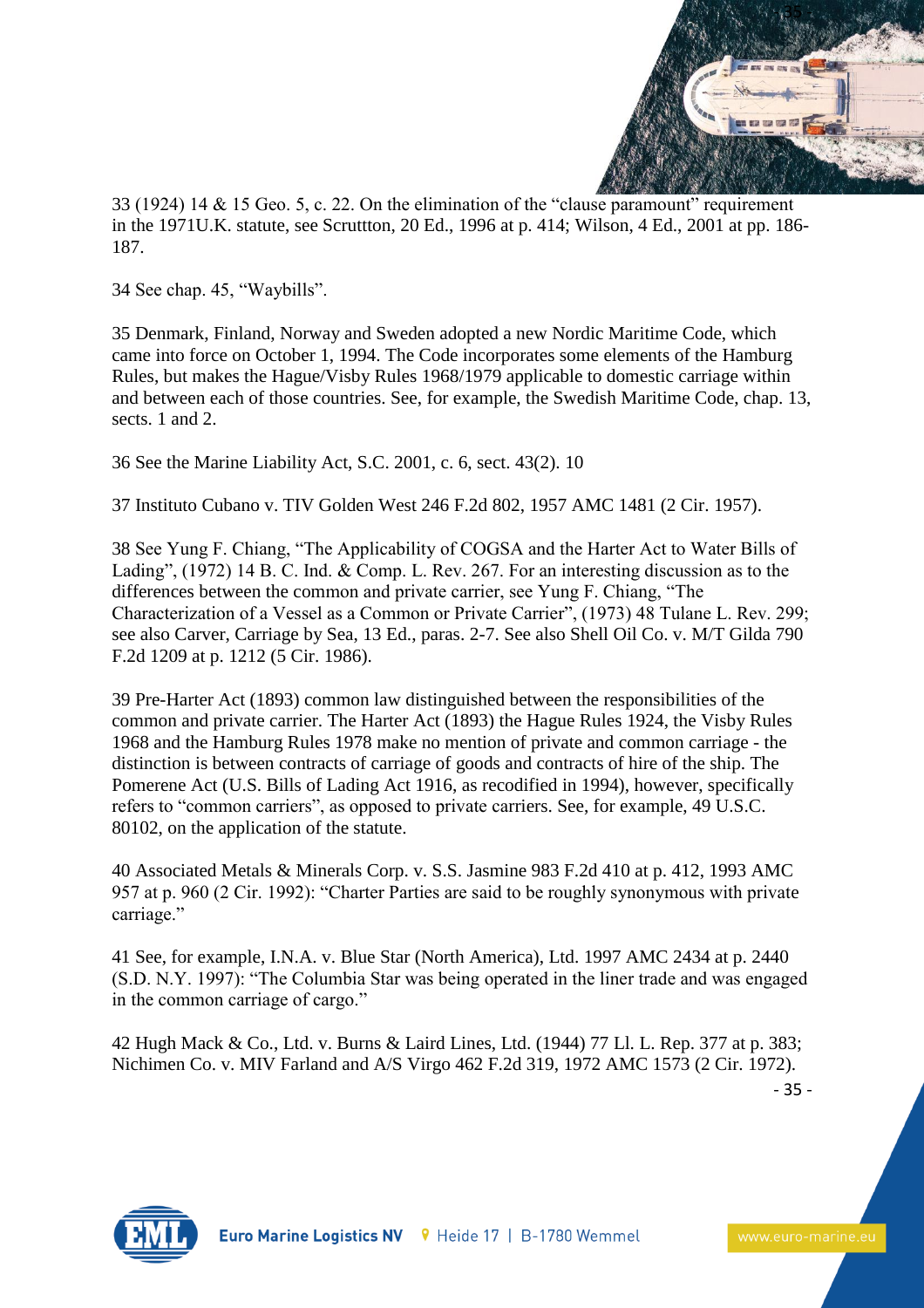

See also General Glass v. Livorno 1977 AMC 2050 (S.D. N.Y. 1977), where carriage under bills of lading was deemed common carriage despite the shipper's undertaking to pay stowage and discharging costs on FIOS (free in and out) terms.

43 A demise charter is the hire of the whole ship. The shipowner names the master and crew but they are paid for and are under the authority of the charterer. A bareboat charter is a demise charter where the master and crew are also named by the charterer. A time charter is the hire of the ship for a period of time with the master and crew named, employed and under the instructions of the shipowner. A voyage charter is the hire of the use of the services of a ship or part of a ship.

44 Underwriters at Lloyd's v. SeaRiver Maritime, Inc. 2001 AMC 221 at p. 230 (S.D. Tex. 2000): "In private contracts of carriage, the parties can include

whatever terms they deem appropriate to allocate their 11 risk of loss and liability. See Commercial Molasses Corp. v. New York Tank Barge Corp., 314 U.S. 104, 110, 1941 AMC 1697, 1702 (1941); see also In Re Complaint and Petition of Int'l Marine Develop. Corp., 1973 AMC 1071, 1073, 451 F.2d 763, 765 (5 Cir. 1971) (parties to a private carriage contract 'may contract pretty much as they please ... and risks of damage may be adjusted in any manner specified by the charter')." See also Kerr- McGee Corp. v. Law 479 F.2d 61 at p. 64, 1973 AMC 1667 at p. 1670 (4 Cir. 1973); Sun Co. v. S.S. Overseas Arctic 27 F.3d 1104 at p. 1108, 1995 AMC 57 at p. 62 (5 Cir. 1994). It has also been held in the United States that the Harter Act, 46 U.S.C. Appx. 190-196, does not apply to private carriage under a charterparty, unless it is expressly incorporated by reference. See Brown & Root, Inc. v. American Home Assurance Co. 353 F.2d 113 at p. 118, 1965 AMC 2689 at p. 2695, 353 F.2d 113, 118 (5 Cir. 1965), cert. denied, 384 U.S. 943, 1966 AMC 2791 (1966); J. Aron & Co. v. Cargill Marine Terminal, Inc. 998 F. Supp. 700 at p. 703, 1998 AMC 2286 at p. 2290 (E.D. La. 1998).

45 The Ardennes [1951] 1 K.B. 55 at p. 59, (1950) 84 Ll. L. Rep. 340 at p. 344. See also Saint John Shipbuilding and Dry Dock Co. Ltd. v. Kingsland Maritime Corp. (1981) 126 D.L.R.(3d) 332 at pp. 339-340,1984 AMC 568 at p. 576 (Fed. C.A.), leave to appeal to Supreme Court of Canada denied, November 3, 1981; Kruger Inc. v. Naviera Lavinel C.A. (1987) 15 F.T.R. 123 at pp. 125 (Fed. C. Can.); Cho Yang Shipping Co. Ltd. v. Coral (UK) Ltd. [1997] 2 Lloyd's Rep. 641 at p. 643 (C.A.); King Ocean Central America, S.A. v. Precision Cutting Services, Inc. 717 So.2d 507 at p. 510, 1998 AMC 2372 at p. 2374 (Fla. 1998); Texserv Inc. v. Incon Container USA Ltd. (2000) 48 O.R.(3d) 427 at pp. 433 and 435 (Ont. Super. Ct.); Scrutton, 20 Ed., 1996 at p. 67; Wilson, 4 Ed., 2001 at pp. 134-137.

46 See chap. 9, "Proving the Contract or the Tort". 12

47 See chap. 45, "Waybills".

- 36 -

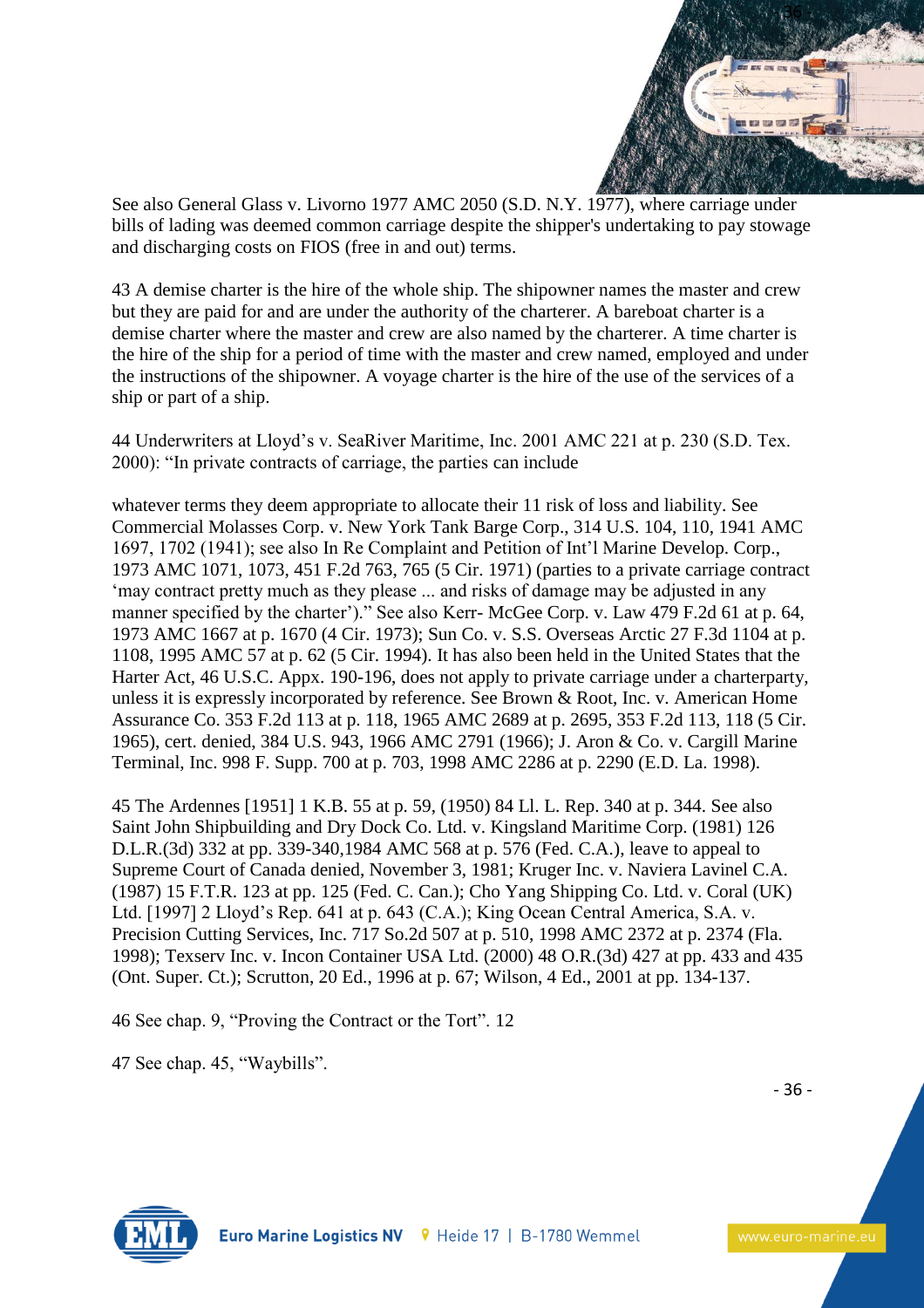

48 For an example of this type of coasting trade provision, see Canada's Marine Liability Act, S.C. 2001, c. 6, sect. 43(2), which makes the Hague/Visby Rules applicable to the coasting trade in Canada, "unless there is no bill of lading and the contract stipulates that those Rules do not apply". The latter phrase further reinforces the argument drawn from arts. 2 and 6 of the Hague and Hague/Visby Rules, that the Rules ordinarily apply to carriage under non-negotiable documents such as sea waybills, because it permits parties in the Canadian coasting trade to contract out of the Rules under a carriage document other than a bill of lading, only if the contract of carriage expressly sets aside the Rules. If the Rules did not ordinarily apply to such non-negotiable contractual documents, the latter proviso would seem unnecessary. It is also noteworthy that, as para. 2 of the Protocol of Signature of the Hague Rules 1924 authorizes, sect. 43(2) of the Marine Liability Act permits such express contracting out of the Rules in the Canadian coasting trade under documents other than bills of lading, even in the case of "ordinary" commercial shipments, and not only in the case of "extraordinary commercial shipments", as under art 6 of the Rules themselves. See also sect. 7(4) of the former Carriage of Goods by Sea Act, S.C. 1993, c. 21, which was similar to sect. 43(2) of the Marine Liability Act.

49 See Scrutton, 20 Ed., 1996 at pp. 411 and 423; Gaskell et al., 2000 at sect. 22B.2; Wilson, 4 Ed., 2001 at p. 189. These authors invoke decisions such as The European Enterprise [1989] 2 Lloyd's Rep. 185 at p. 188, which held that the Hague/Visby Rules did not apply, unless the contract of carriage was one under which the shipper was entitled to demand a bill of lading at or after shipment, and therefore did not govern a non- negotiable consignment note. That holding was really an obiter dictum, however, as the decision related primarily to the interpretation of sect. 1(6)(b) of the U.K.'s Carriage of Goods by Sea Act 1971, U.K. 1971, c. 19, a particular provision permitting the extension of the Rules to nonnegotiable receipts by express stipulation. Note also The Happy Ranger [2002] 2 Lloyd's Rep. 357 at p. 363 (C.A.), where Tuckey, L.J., albeit in an obiter dictum, questioned the traditional view of English textbook writers that "straight" (i.e. non-negotiable) bills of lading are not bills of lading or similar documents of title subject to the Rules. See also the dissenting judgment of Rix, J., ibid. at p. 367, who nevertheless

agrees with Tuckey, 13 L.J. that "… it would be unwise to assume that all of the statements in the text books regarding 'straight' bills are correct."

50 See The Chitral [2000] 1 Lloyd's Rep. 529 at pp. 532-533, where a "straight consigned bill of lading" (i.e. a nominative bill of lading, requiring the delivery of the goods to a named consignee, rather than to order or to bearer) was assimilated to a sea waybill, as defined in the U.K.'s Carriage of Goods by Sea Act 1992, U.K.1992, c. 50.

51 See the U.K.'s Carriage of Goods by Sea Act 1971, U.K. 1971, c. 19, as amended, at sect. 1(6)(b), which provides that the Rules shall have the force of law in relation to any receipt

- 37 -

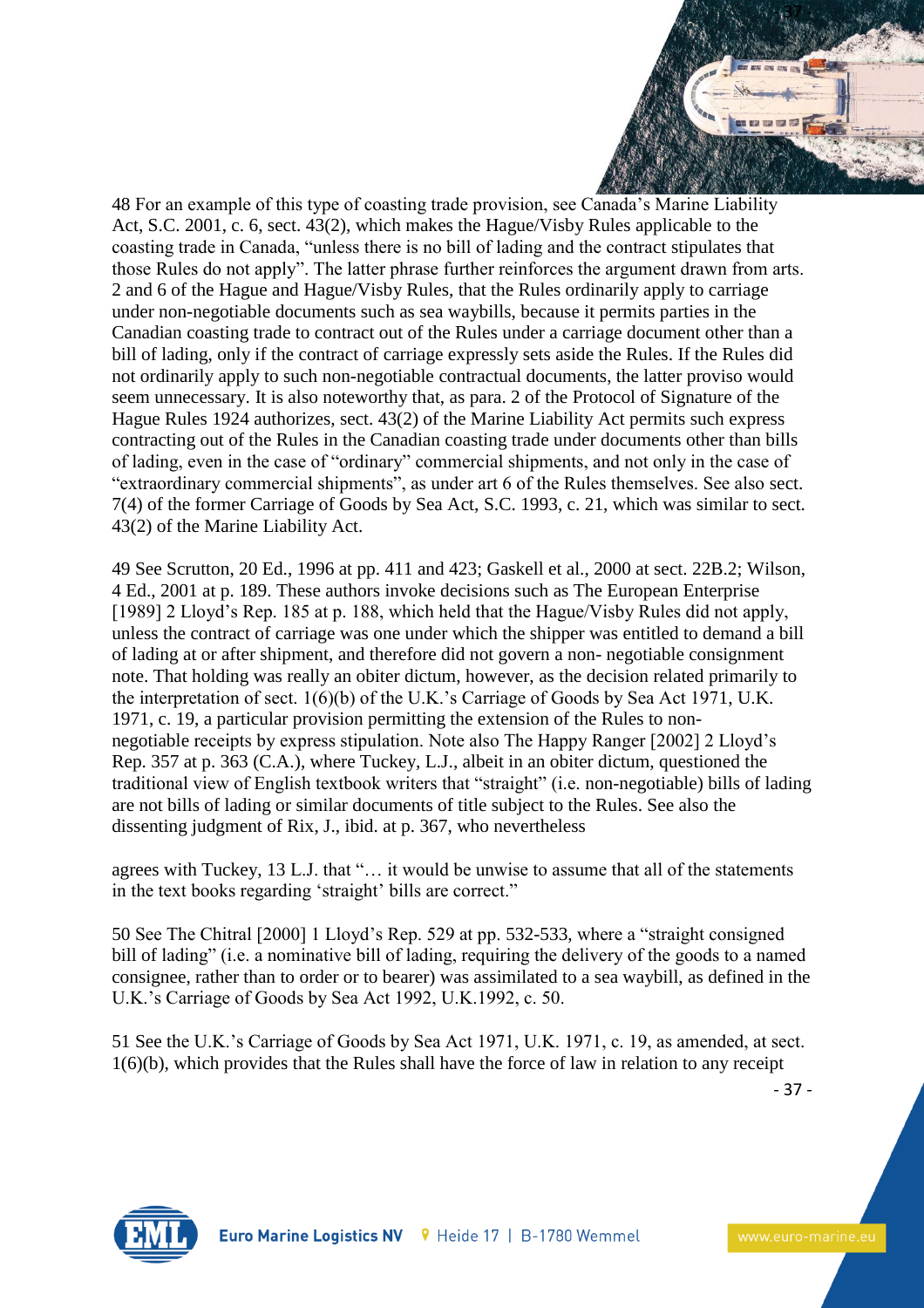

which is a non-negotiable document marked as such if the contract contained in or evidenced by it is a contract for the carriage of goods by sea which expressly provides that the Rules are to govern the contract as if the receipt were a bill of lading. In The European Enterprise [1989] 2 Lloyd's Rep. 185 at p. 190, for example, Steyn, J. held that, where incorporated by reference under sect. 1(6)(b) of the U.K.'s Carriage of Goods by Sea Act 1971, the Hague/Visby Rules would apply in their entirety to non-negotiable receipts, only if they were incorporated by reference into such receipts in their entirety. Partial incorporation was therefore valid, even if its result was to reduce the carrier's liability limitation below the level authorized by the Rules. He further held (at p. 189) that for the incorporation of the Rules to be valid under sect. 1(6)(b), the receipt had to be marked non-negotiable and had to contain an express term stating explicitly that the Rules applied to it "as if the receipt were a bill of lading". On the latter point, Steyn, J. disagreed with the earlier decision of Lloyd, J. in The Verschroon [1982] 1 Lloyd's Rep. 301 at pp. 304-305. Steyn, J.'s position is questioned by Wilson, 4 Ed., 2001 at p. 189.

52 See Chap. 45, "Waybills". 14

53 Pyrene Co., Ltd. v. Scindia Steam Navigation Co., Ltd. [1954] 2 QB. 402 at pp. 419- 420, [1954] 1 Lloyd's Rep. 321 at p. 329.

54 This Pyrene principle is reflected in sect. 1(4) of the U.K.'s Carriage of Goods by Sea Act 1971, U.K,

1971, c. 19, which provides in pertinent part that: "… nothing in this section shall be taken as applying anything in the Rules to any contract for the carriage of goods by sea, unless the contract expressly or by implication provides for the issue of a bill of lading or any similar document of title." (Emphasis added). The contemplation, rather than the actual issue, of the bill was reaffirmed as being the key factor in determining whether or not the Rule apply was reaffirmed in The Happy Ranger [2002] 2 Lloyd's Rep. 357 at p. 362 (C.A.).

55 [1959] S.C.R. 372 at p. 375, 1959 AMC 1526 at p. 1528. See also Grace Plastics Ltd. v. The Bernd Wesch II [1971] F.C. 273 at p. 278; A.A. Kitson Trucking Ltd. v. Rivtow Straits Ltd. (1975) 55 D.L.R. (3d) 462 at p. 471; Captain v. Far Eastern Steamship Co. (1979) 97 D.L.R. (3d) 250 at p. 259, [1979] 1 Lloyd's 595 at p.601, [1978] ETL 651 at p. 663, 1978 AMC 2210 at p. 2220. See also Saint John Shipbuilding and Dry Dock Co. Ltd. v. Kingsland Maritime Corp. (1981) 126 D.L.R.(3d) 332 at p. 339, 1984 AMC 568 at p. 576 (Fed. C.A.), leave to appeal to Supreme Court of Canada denied, November 3, 1981 (where a bill of lading was

issued, but after a purchase order which was found to be the true contract of carriage). 15

- 38 -

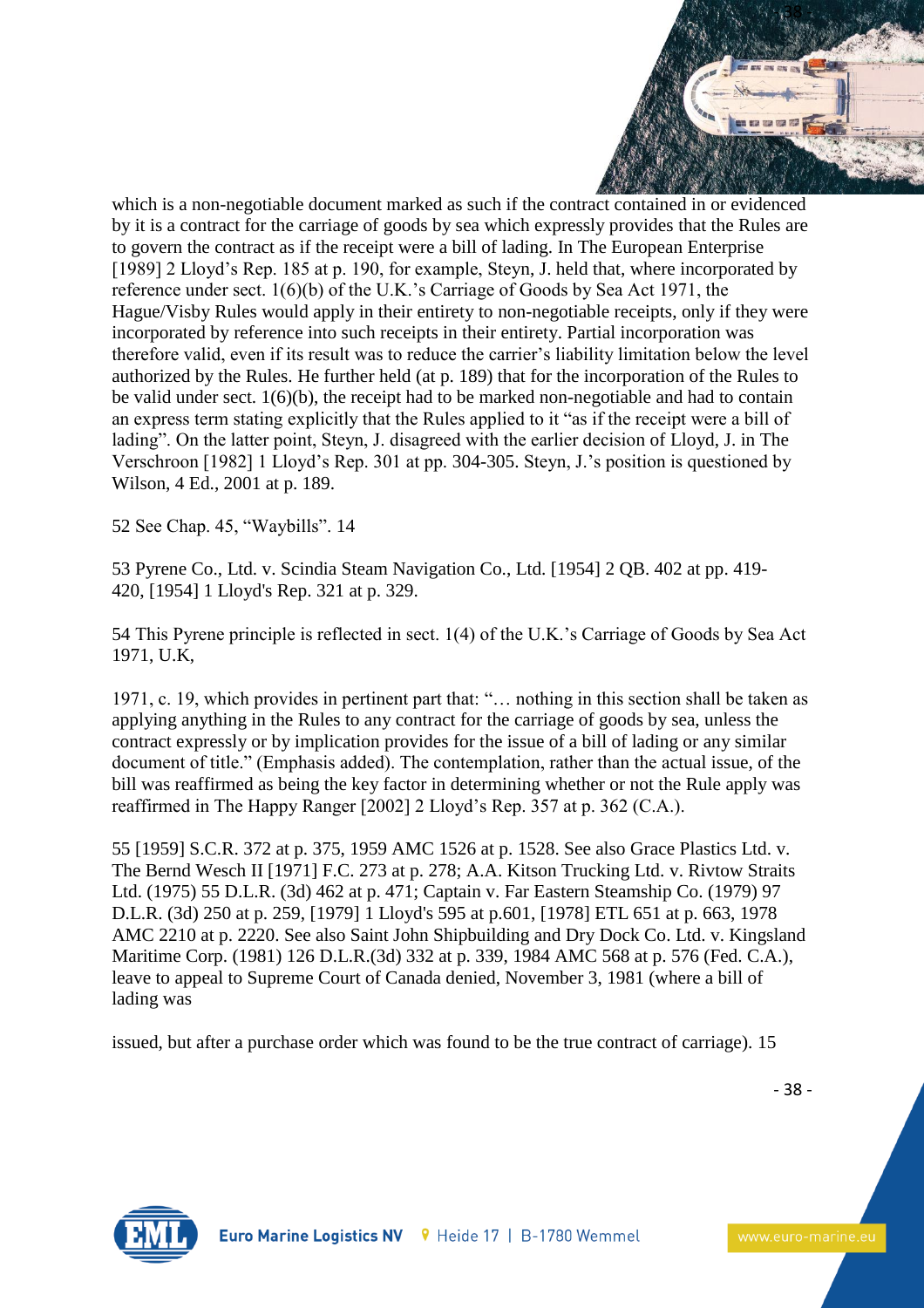

56 [1967] 2 Ex. C.R. 234 at p. 243. See also Harland & WoIff Ltd. v. Burns & Laird Lines (1931) 40 Ll. L. Rep. 286 at p. 287; Canadian and Dominion Sugar Co. v. Canadian National (West Indies) Steamships Ltd. [1947] A.C. 46 at p. 57.

57 [1967] 1 Lloyd's Rep. 531 at p. 533. See also Cour d'Appel d'Aix-en-Provence, October 31, 1980, DMF 1982, 23 where the Hague/Visby Rules applied although only shipping notes were issued rather than bills of lading. See also Hermann C. Starck Inc. v. Finn Lines 1978 AMC 1330 (S.D. N.Y. 1978) where COGSA applied, although only dock receipts were issued which referred to the regular bill of lading of the Line. See also Miller Export Corp. v. Hellenic Lines 534 F. Supp. 707, 1982 AMC 1890 (S.D. N.Y. 1982).

58 [1985] 1 F.C. 767 at p. 777 (Fed. C.A.). See also Trenton Works Lavalin Inc. v. Panalpina Inc. (1993) 126 N.S.R.(2d) 287 (N.S. S.C.), varied on other grounds (1995) 139 N.S.R.(2d) 46 (N.S. C.A.).

59 [2002] E.W.J. No. 2245 (C.A., May 17, 2002).

60 Because the contract was held to be "covered" by a bill of lading, and thus to be a "contract of carriage" within the meaning of art. 1(b), and because the shipment concerned was from a Hague/Visby state (Italy), the contract was held subject to the Hague/Visby Rules, under a clause paramount in the specimen bill

which gave effect to those Rules in trades to which they applied "compulsorily". 16

61 See the large number of decisions cited in Cera-Tech, S.A. v. S/S Allison Lykes 1992 AMC 2089 at p.2100 (E.D. La. 1991), including, inter alia, Luckenbach S.S. Co. v. American Mills Co. 24 F.2d 704 at p. 705, 1928 AMC 558 at p. 559 (5 Cir. 1928) and Berkshire Knitting Mills v. Moore McCormack Lines, Inc. 265 F.Supp. 846 at p. 848, 1966 AMC 2651 at p. 2653 (S.D. N.Y. 1965); Baker Oil Tools, Inc. v. Delta Steamship Lines, Inc. 387 F. Supp. 617, 1975 AMC 238 (S.D. Tex. 1974), aff'd, 562 F.2d 938, 1978 AMC 370 (5 Cir. 1977); Ironfarmers Parts & Equipment v. Compagnie Generale Maritime 1999 AMC 2915 at p. 2917 (S.D. Ga. 1994).

62 Strohmeyer & Arpe Co. v. American Line S.S. Corp., 97 F.2d 360 at p. 361, 1938 AMC 875 at p. 877 (2 Cir. 1938). See in respect to the Hague/Visby Rules, a reference to Roskill J. in chambers, Scrutton 20 Ed.,1996 at p. 118 at note 71, to the effect that the one-year time bar of art. 3(6) and the package/kilo limitations of liability of the carrier would not apply to claims for wrongful statements (i.e. tortuous misrepresentations) in the shipping documents, not founded on any allegation of fault in the carriage itself.

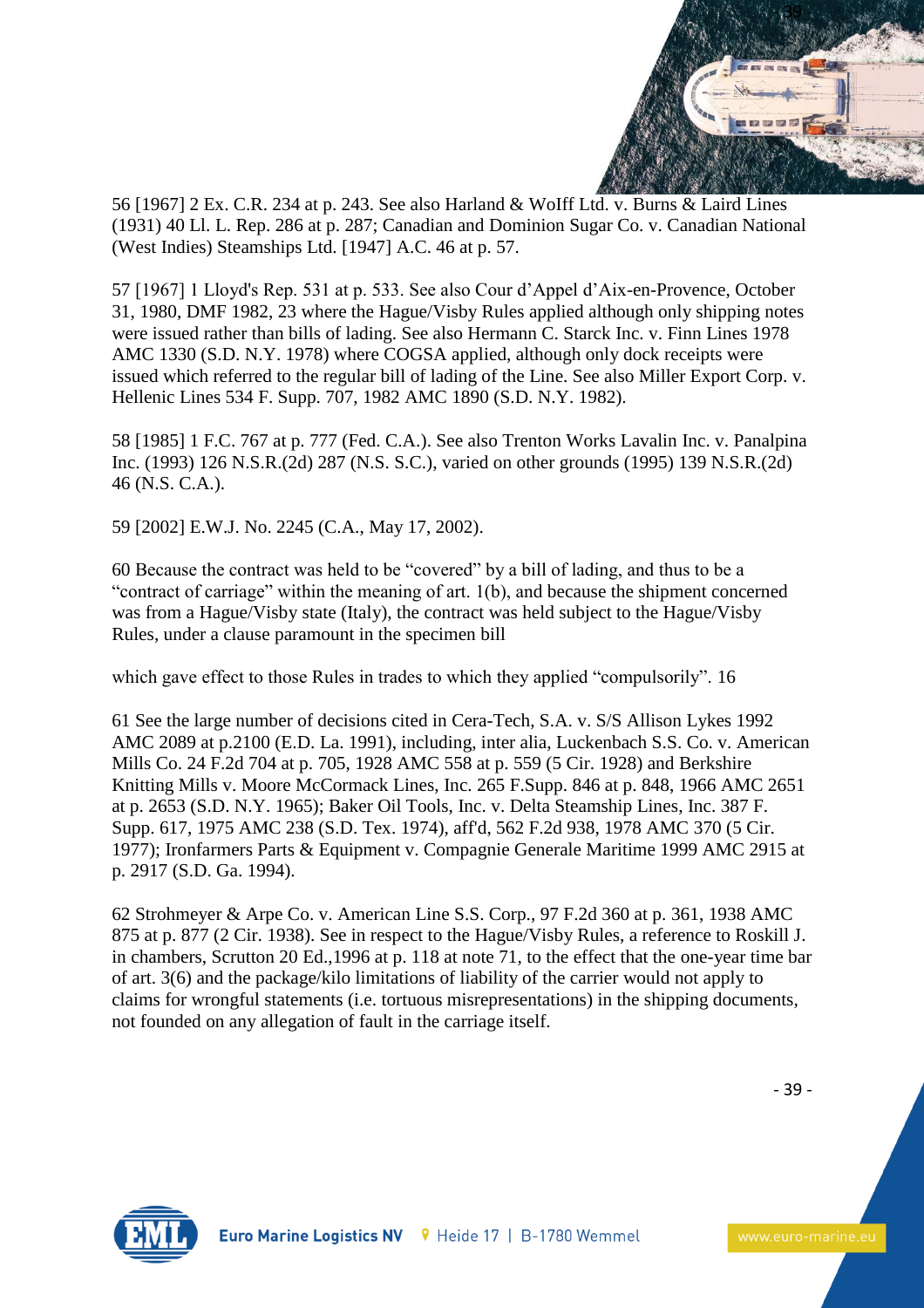

63 Art. 5, para. 2 of the Hague and Hague/Visby Rules. See also Church Bay (I.B. Effenson Co. v. Three Bays Corp.) 238 F.2d 611, 1957 AMC 16 (5 Cir. 1956). See also Australian Oil Refining v. Miller (R. W.) & Co. [1968] 1 Lloyd's Rep. 448.

64 [1957] 2 Q.B. 233, [1957] 1 Lloyd's Rep. 271 (C.A.).

65 [1959] A.C. 133, [1958] 1 Lloyd's Rep. 73 (H.L.).See also The Satya Kailash [1982] 2 Lloyd's Rep. 65, where a U.S. clause paramount incorporated COGSA into a charterparty. Error in navigation (art.  $4(2)(a)$ ) was deemed compatible with the charterparty but "due diligence" (art.  $3(1)$ ) was not.

66 See chap. 2, "Application of the Rules to Charterparties." See also Overseas Tankship (U.K) Ltd. v. B.P. Tanker Co. Ltd. [1966] 2 Lloyd's Rep. 386. See also The Fjord Wind [1999] 1 Lloyd's Rep. 307 at p. 314, upheld [2000] 2 Lloyd's Rep. 191 at p. 197 (C.A.), where the phrasing of two clauses in a voyage charter was interpreted, as a matter of "commercial sense", to have incorporated into the charter the Hague Rules scheme of obligations and exemptions in relations to the

carriage of cargo, without, however, expressly 17 incorporating the Rules by way of a paramount clause. The disponent owners (time charterers) were therefore held bound towards the voyage charterers by the obligation of due diligence to make the ship seaworthy before and at the beginning of the voyage.

67 See text at (1991) 22 JMLC 617-619. These Uniform Rules are in fact incorporated into many modern sea waybills, including Genwaybill, Linewaybill, Combiconwaybill, Multiwaybill and the P. & O. Nedlloyd Non-Negotiable Waybill. See Gaskell et al., 2000 at para. 22.24.

68 See Gaskell et al., 2000 at paras. 22.25-22.26.

69 [1954] 2 Q.B. 402, [1954] 1 Lloyd's Rep. 321. It is interesting that despite the famous dictum of Devlin J., infra, that the Rules apply to the whole contract of carriage rather than a period of time, the ratio decidendi of the decision based on the facts is that the Hague Rules commence when tackle is hooked on. The facts do not concern a pre-tackle loss. The decision is sometimes interpreted to mean that the Hague Rules may apply by their own force before tackle at loading or after tackle at

discharge. This is erroneous; Devlin J. only said that the Rules may be extended to before tackle by agreement. See infra. 18

- 40 -

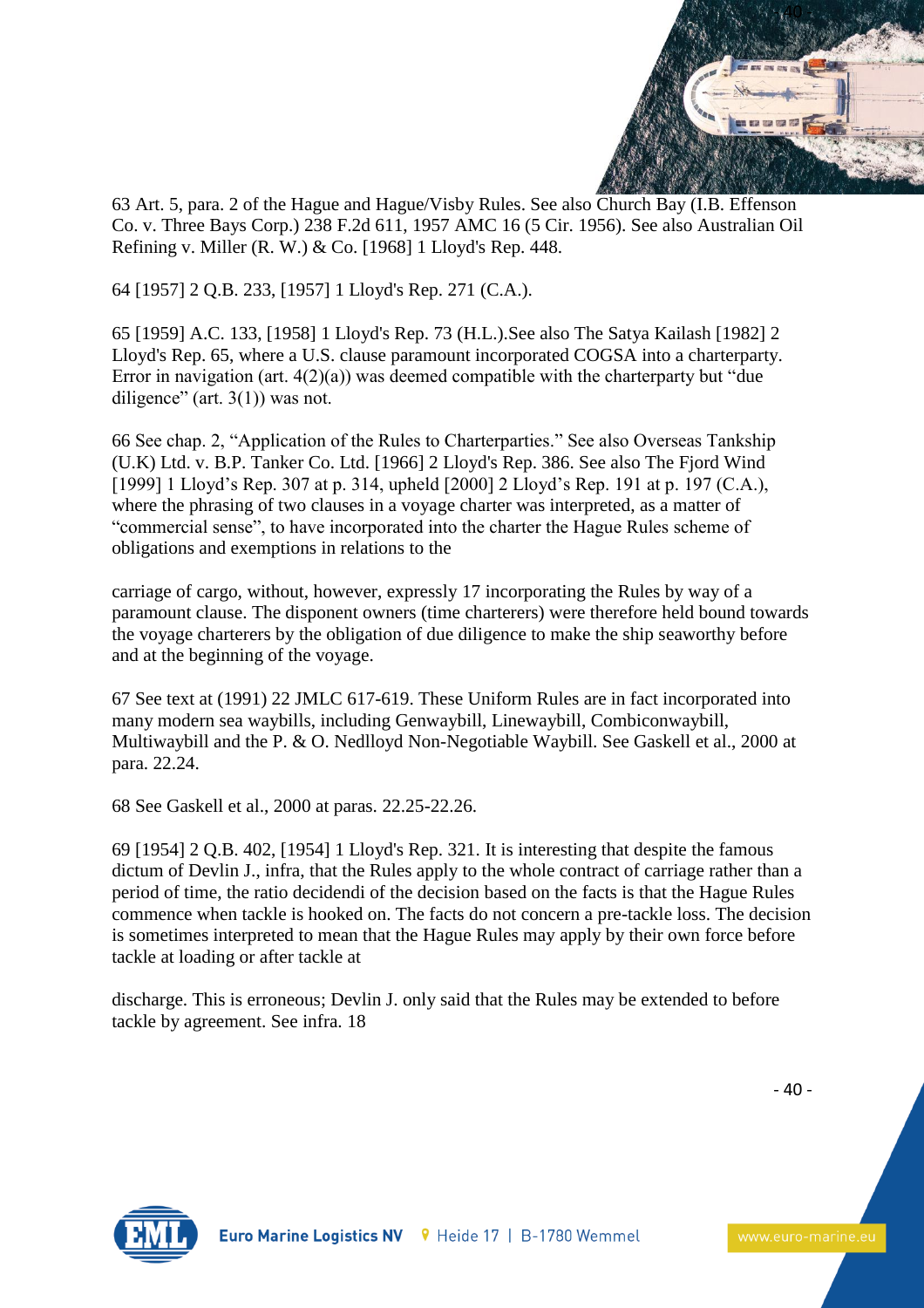

70 Ibid., [1954] 2 Q.B. at pp. 416-417, [1954] 1 Lloyd's Rep. at pp. 327-328: "It is not intended to specify a precise moment of time. Of course, if the operation of the rules began and ended with, a period of time a precise specification would be necessary. But they do not. It is legitimate in England to look at section 1 of the Act, which applies the rules not to a period of time but 'in relation to and in connexion with the carriage. of goods by sea'. The rules themselves show the same thing. The obligations in article 3, rule 1, for example, to use due diligence to make the ship seaworthy and man and equip her properly are independent of time. The operation of the rules is determined by the limits of the contract of carriage by sea and not by any limits of time ... The reference to 'when the goods are loaded on' in article 1(e) is not, I think, intended to do more than identify the first operation in the series which constitutes the carriage of goods by sea; as 'when they are discharged' denotes the last. The use of the rather loose word 'cover', I think, supports this view ... In short, nothing is to be gained by looking to the terms of article I(e) for an interpretation of article 2.

71 See also U.S. COGSA, 46 U.S.C. Appx. 1307, which is to the same effect. 72 Ibid., [1954] 2 Q.B. at p. 418, [1954] 1 Lloyd's Rep. at pp. 328-329.

73 Ibid. 19

74 Leather's Best v. S.S. Mormaclynx 451 F.2d 800 at p. 807, 1971 AMC 2383 at p. 2390 (2 Cir. 1971); B. Elliott (Canada) Ltd. v. John T. Clark & Son 704 F.2d 1305 at p. 1307, 1983 AMC 1742 at p. 1744 (4 Cir. 1983); Mori Seki USA, Inc. v. M.V. Alligator Triumph 990 F.2d 444 at p. 447, 1993 AMC 1521 at p. 1523 (9 Cir. 1993); Hartford Fire Ins. Co. v. The OOCL Bravery 230 F.3d 549 at p. 557, 2001 AMC 25 at p. 33 (2 Cir. 2000); Fireman's Fund Ins. Co. v. Tropical Shipping & Construction Co. Ltd. 254 F.3d 987 at p. 995, 2001 AMC 2474 at p. 2482 (11 Cir. 2001).

75 855 F.2d 215, 1989 AMC 748 (5 Cir. 1988).

76 [1969] 2 Ex. C.R. 261, [1969] 2 Lloyd's Rep. 277; upheld in the Supreme Court of Canada, [1974] S.C.R. 933, (1973) 37 D.L.R. (3d) 545, [1973] 2 Lloyd's Rep. 469, [1974] ETL 45. See also Hoegh v. Green Truck Sales Inc. 298 F.2d 240, 1962 AMC 431 (9 Cir. 1962).

77 See also Goodwin Fereira v. Lamport & Holt (1929) 34 Ll. L. Rep. 192.

78 In Federal Ins. Co. v. American Export Lines 113 F. Supp. 540, 1953 AMC 1330 (S.D.N.Y. 1953), a clause extended the application of COGSA to before loading and after discharge and through the entire time the goods were in the carrier's custody. Another clause in the bill, however, specifically stipulated that COGSA did not apply during lighterage.



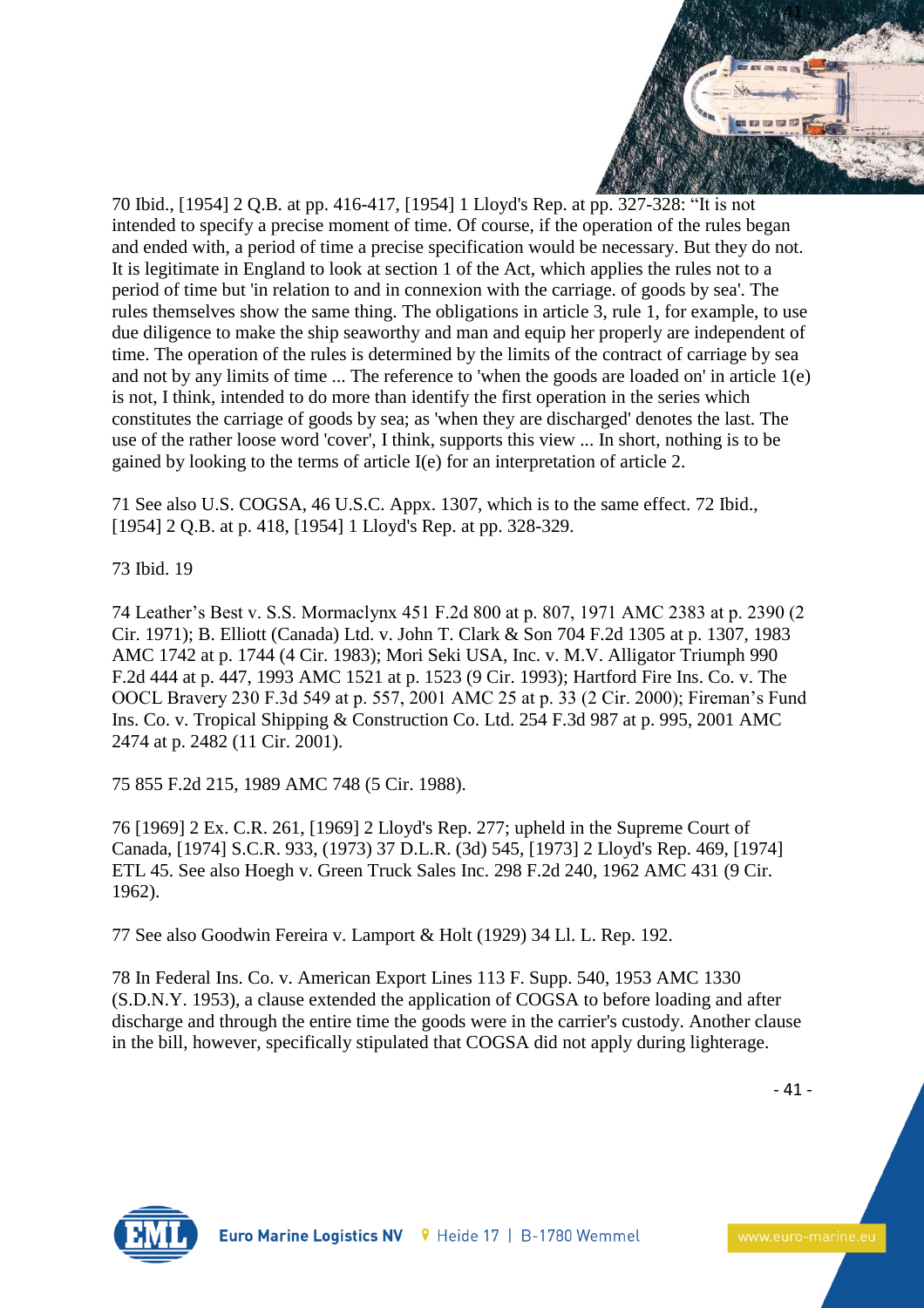

Damage occurred during lighterage and the Court, applying the maxim that the particular excludes the general, held that COGSA's one year delay for suit did not govern.

79 230 F.3d 139 549, 2001 AMC 25 (2 Cir. 2000).

80 The International Convention on the Contract for the International Carriage of Goods by Road, adopted May 19, 1956, 399 U.N.T.S. 189, commonly known as the "CMR Convention".

81 230 F.3d 549 at pp. 558-559, 2001 AMC 25 at pp. 35-36 (2 Cir. 2000). 20

82 46 U.S. Code Appx. 190-196. Home Ins. Co. v. Puerto Rico Maritime Shipping Auth. 524 F. Supp. 541,1982 AMC 1897 (D.P.R. 1981).

83 Law No. 66-420 of June 18, 1966. See art. 16 of the Law, which sets out its field of application. See also Cour de Cassation, November 24, 1975, DMF 1976,

403.

84 Uncle Ben's Int'l Div. Of Uncle Ben's, Inc. v. Hapag-Lloyd Aktiengesellschaft 855 F.2d 215 at p.

217, 1989 AMC 748 at pp. 750-751 (5 Cir. 1988); Sabah Shipyard v. M/V Harbel Tapper 178 F.3d 400 at p. 407, 2000 AMC 163 at pp. 170-171 (5 Cir. 1999), cert. denied, 528 U.S. 1048 (1999).

85 Cour dAppel de Rouen, April 20, 1978, DMF 1979, 538. See also Cour d'Appel d'Aix, December 7, 1979, DMF 1980, 726.

86 (1979) 97 D.L.R. (3d) 250 at p. 262, [19791 1 Lloyd's Rep. 595 at p. 602, 1978 AMC 2210 at p. 2223, [1978] ETL 651 at p. 667.

87 [1984] 1 Lloyd's Rep. 317 at p. 320. In Ryoden Machinery v. Anders Maersk 1986 AMC 1269 (Sup. Ct. of Hong Kong 1986), a bill of lading was issued in respect to carriage between Baltimore and Shanghai. Pursuant to the carrier's rights under the bill, the cargo was transhipped in Hong Kong and then lost during the voyage from Hong Kong to Shanghai. The cargo owners, seeking to benefit from a higher limit of liability, argued that Hong Kong was the port of shipment and that therefore the Hague/Visby Rules applied by art. 10(b). The Court, however, held that on the basis of the contract of carriage evidenced by the bill of lading the port of shipment was Baltimore; no reference was ever made to Hong Kong in the bill. Following Bingham J. in Mayhew Foods, the Court looked to the contract of carriage

- 42 -

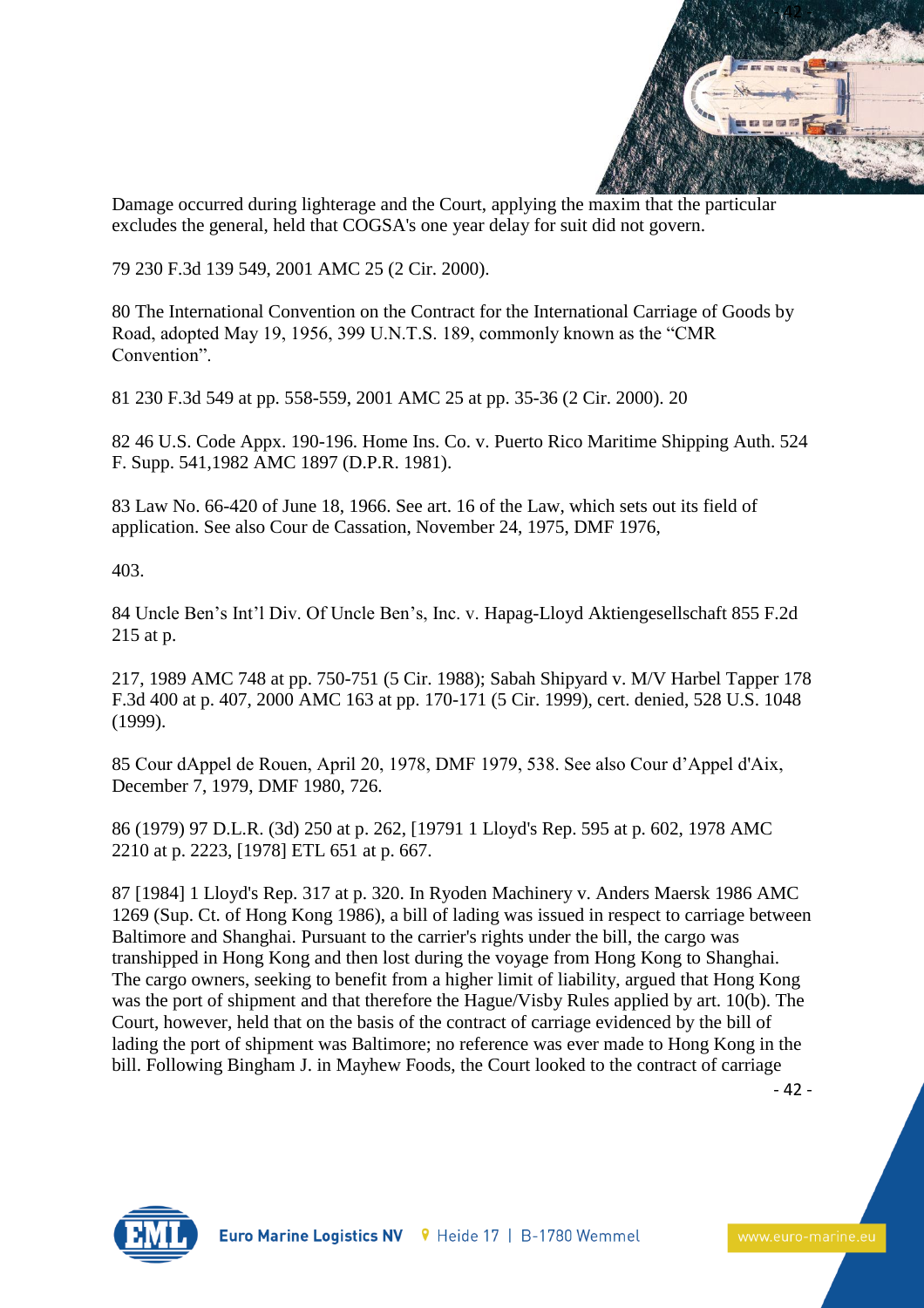

itself and where the bill of lading was issued, rather than the place where the cargo was loaded on the actual carrying vessel, in order to determine the applicable

law. Thus COGSA was applied. 21

88 1986 AMC 1269 (Hong Kong S.C. 1986).

89 C.G.E. v. Les Armateurs du St-Laurent Inc. [1977] 2 F.C. 503, where the Federal Court of Appeal held that it was impossible to discover upon a motion whether the document in question was a bill of lading or a non-negotiable receipt and in any case its relationship to the contract of carriage. Only at trial would all the facts be available, reversing [1977] 1 F.C. 215.

90 In Miss. Valley Barge Line v. T.L. James & Co. 244 F.2d 263, 1957 AMC 1647 (5 Cir. 1957), a common carrier by water, holding an I.C.C. certificate, contracted to transport a barge supplied with cargo; the

contract was held not to be a contract of "affreightment" but a contract of towage. Thus, the Harter Act (this was a case of inland transport) did not apply. See Sacramento Navigation Co. v. Sa1z 273 U.S. 326, 1927 AMC 397 (1927); Cornell Steamboat Co. v. U.S. 321 U.S. 634, 1944 AMC 344. See also In re: O'Donnell 26 F.2d 334, 1928 AMC 988 (2 Cir. 1928). See generally Tetley, "Tug and Tow (A Comparative Study – Common Law/Civil Law-U.S., U.K., Canada and France) 1991 Il Diritto Marittimo 893-923.

91 Tribunal de Commerce du Havre, November 12, 1957, DMF 1958, 166, where it was held that, although the parties wanted a contract of towage, the internal French Law of April 2, 1936 (as it then was) embodying the Hague Rules applied on every occasion a bill of lading was issued. See also Consolidated Mining and Smelting Co. v. Straits Towing Ltd. [1972] F. C. 804: the Hague Rules were applied to carriage by a barge where a bill of lading had been issued. In Cie Wilfrid Allen Ltife v. Rail and Water Terminal (Quebec) Inc. [1980] C.S. 994 at p. 1002, it was held that, in the absence of a bill of lading, the Hague Rules were not applicable to the contract of towage. See also Hercules, Inc. v. Stevens Shipping Co. 698 F.2d 726 at pp. 736-739, 1983 AMC 1786 at pp. 1801-1806 (5 Cir. en banc 1983); D. & H. Lim. Procs. 1994 AMC 2285 at p. 2292 (E.D. Va. 1993): "If the parties' basic intent was to contract for the transportation of the cargo, the contract is one

of affreightment or transportation. Alternatively, if the parties' intent was to hire a boat to pull the barge, the contract is one of towage." 22

92 Bisso v. Inland Waterways Corp. 349 U.S. 85, 1955 AMC 899 (1955). See also Hercules v. Stevens Shipping, supra, 698 F. 2d at p. 730, 1983 AMC at p. 1791, where John R. Brown

- 43 -

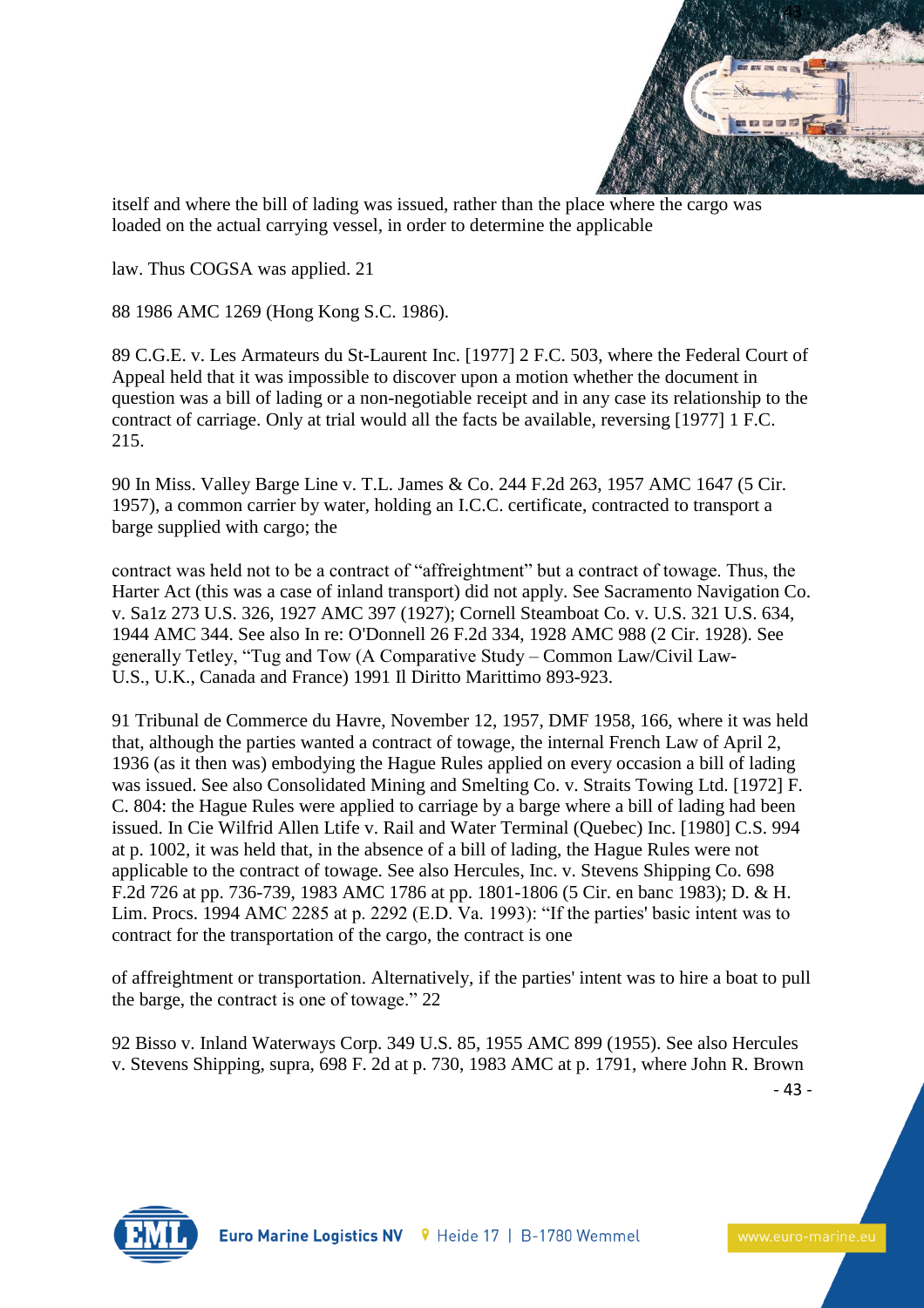

Ct. J., speaking for the majority of the Fifth Circuit Court of Appeals en banc, stated: "The Bisso doctrine, reduced to its simplest form, is a judicial rule, based on public policy, which generally invalidates contracts releasing towers from all liability for their negligence."

93 Hercules v. Stevens Shipping, ibid. 698 F.2d at pp. 738-739, 1983 AMC at pp. 1805-1806.

94 Sommer Corp. v. Panama Canal Co. 329 F. Supp. 1187, 1972 AMC 453 (D. C.Z. 1971). The shipper had undertaken to do construction work for the carriers. 95 Art. 2(4) of the Hamburg Rules is to this effect.

96 Pierre Bouloy, Le Contrat de Tonnage (Nouvelles et Informations), DMF 1980, 312; R. Rodière, Le Contrat au Tonnage, DMF 1980, 323. See also Cour d'Appel de Rouen, June 30, 1977, DMF 1978, 535.

97 "Transport" is used here to cover both carriage of goods (under bills of lading) and affreightment (under charterparties).

98 See Rèmond-Gouilloud, 2 Ed., 1993, at para. 463, who uses the term "accordgigogne". Rodière, 12 Ed., 1997 at para. 286-1, speaks of a "contrat- cadre" preparatory to other contracts, either of carriage or charterparty. 23

99 Rodière, supra, DMF 1980, 323 attempts to define three broad classifications of volume contracts.

100 In Cour d'Appel d'Aix, April 19, 1984, DMF 1985, 216, with note by R. Achard, the Court noted that, while the shipowner was committed to providing a certain number of vessels, the shipper determined the ports of final destination, arranged for stowage, discharge and stevedoring, fixed the number of lay days and calculated the demurrage. Taking all these factors together, the Court held that the contract in question was not one of carriage but of affreightment. See Cour de Cassation, January 29, 1985, DMF 1985, 400; Chambre arbitrale maritime de Paris, December 10, 1984, sentence 552, DMF 1985, 310; Cour d'Appel de Montpellier, September 17, 1981, DMF 1983, 186. See also Bonassies, Le Droit positif français en 1985, para. 32, DMF 1986, at pp. 72-73. See also Cour d'Appel de Versailles, December 10, 1986, DMF 1988, 748, where the tonnage contract was found to have most of the characteristics of a voyage charterparty, the shipowner's obligation being to provide a vessel of a certain capacity. See Bonassies, Le droit positif français en 1988, DMF 1989, no. 57, p.147.

101 See Rodière & du Pontavice, 12 Ed., 1997 at para. 286-1. 102 Pierre Bouloy, supra, DMF 1980 at pp. 315-318.

- 44 -

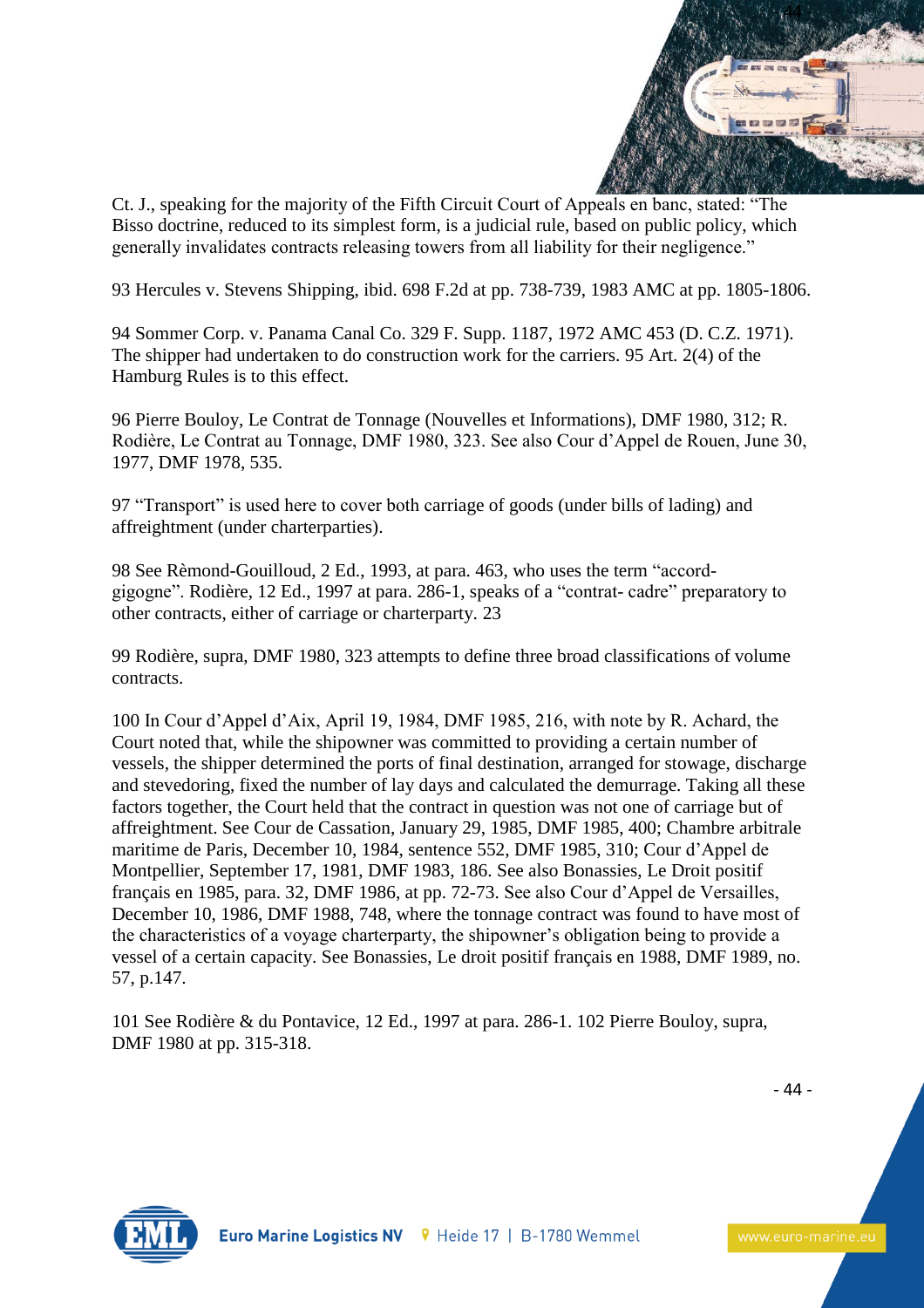

103 See also Rodière, Traité, Affrètements & Transports, tome 2, para. 447.

104 See R. Rodière and A. Chao, La Booking Note, DMF 1971, 579; Hervé Tainturier, Note de Synthèse: La Booking Note, DMF 1986, 143. See also Cour d'Appel de Rouen, March 14, 1985, DMF 1986, 153. See also Hellenic Lines v. U.S.A. 512 F.2d 1196 at pp. 1207 et seq., 1975 AMC 697 at pp. 711 et seq. (2 Cir. 1975) and case comment by Pierre Bonassies, États-Unis d'Amérique: jurisprudence 1974-1978, DMF 1979, 610-612.

105 The Ardennes [1951] 1 K. B. 55, (1950) 84 Ll. L. Rep. 340; see also The Uhenbels [1986] 2 Lloyd's Rep. 294 at p. 299.

106 The presence of a superseding clause will also complicate the result. 24

107 See Cour d'Appel de Versailles, December 10, 1986, DMF 1988, 748; Rèmond-Gouilloud, 2 Ed.,1993, paras. 463-464. See also Vialard, 1997, at para. 389, who refers to the tonnage contract as one which "évolue aux frontières du contrat d'affrètement au voyage" ("evolving on the frontiers of the voyage charterparty).

108 See Tetley, Int'l Conflict, 1994 at pp. 10-11 and 230-233; Dicey & Morris, The Conflict of Laws, (L. Collins, gen. ed.), 13 Ed., Sweet & Maxwell, London, 2000, Rules 173(1) and (2) and 174(1) to (4); Restatement (Second) of the Conflict of Laws, American Law Institute, May 23, 1969, sects. 187 and 188; Rome Convention 1980, arts. 3(1) and 4(1); Québec Civil Code 1994, arts. 3111 and 3112.

109 On the awkward and outmoded distinction between "substance" and "procedure" in traditional conflict of law theory, see Tetley, Int'l Conflict, 1994,

Chap. III at pp. 45-68.

110 On the public order/public policy exception in the private international law of civilian and common law jurisdictions and in the Rome Convention 1980, see Tetley, Int'l Conflict, 1994, Chap. V at pp. 95-123.

111 On mandatory rules generally, see Tetley, Int'l Conflict, 1994, Chap. V at pp. 124- 133, including a discussion of "obligatory forum court statutes", a particular type of mandatory rules of the forum.

112 On evasion of the law/ fraude à la loi generally, see Tetley, Int'l Conflict, 1994, Chap. VI at pp. 135-172. 25 113 259 F. Supp. 857 at p. 865, 1967 AMC 103 at p. 115, [196612 Lloyd's Rep. 437 at p. 444 (S.D.N.Y. 1966).

- 45 -

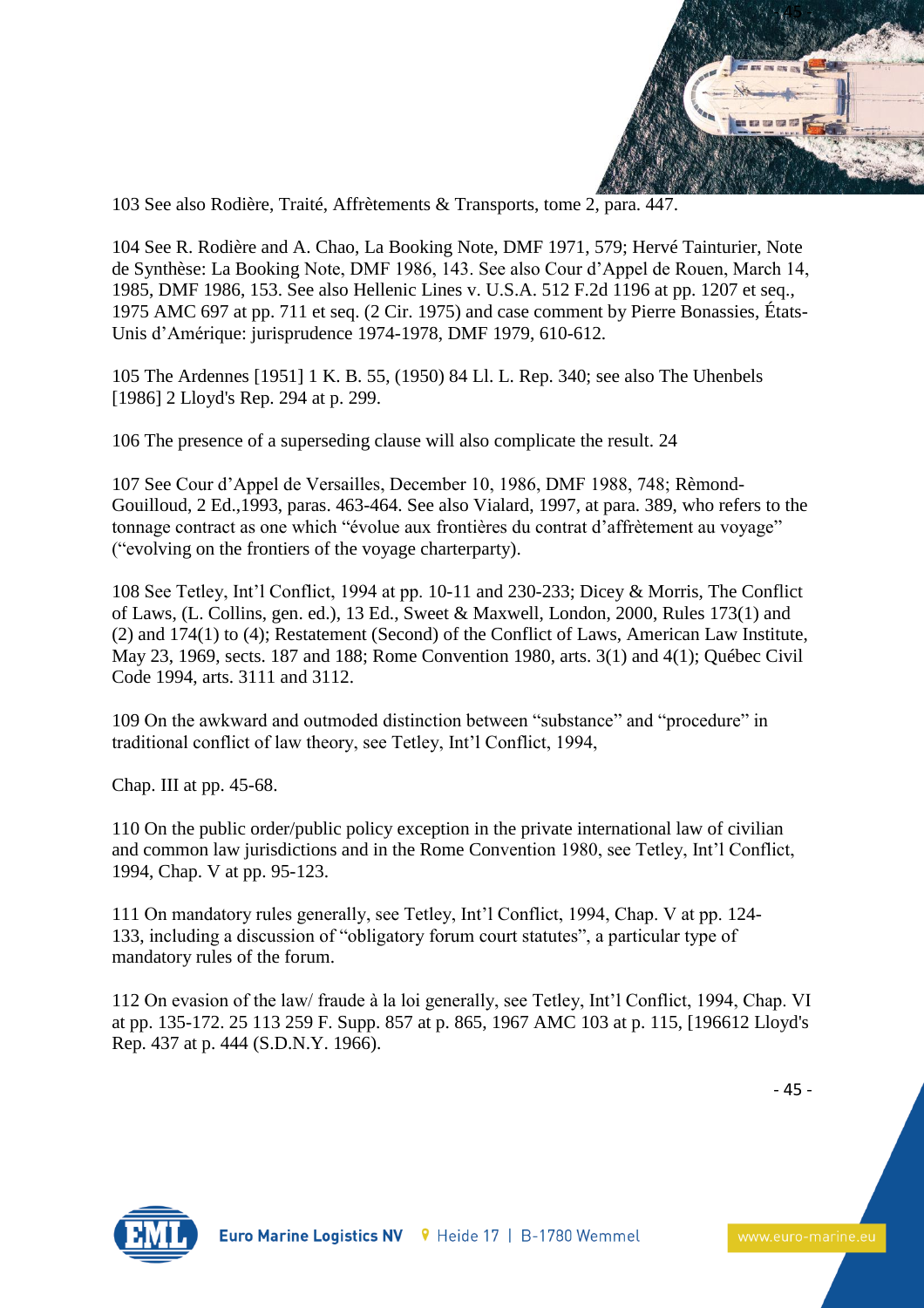

114 See the preamble to COGSA, which states that the statute governs the "carriage of goods by sea to or from ports of the United States…" (emphasis added). See also sect. 13, being 46 U.S. Code Appx. 1312.

115 At sects. 2, 3 & 4, being 46 U.S. Code Appx. 190, 191, 192 & 193. See Knott v. Botany Mills 179 U.S. 69 at pp. 74-77 (1900). See also Blanchard Lumber Co. v. S. S. Anthony H 259 F. Supp. 857 at p. 865, 1967 AMC 103 at p. 115, [1966] 2 Lloyd's Rep. 437 at p. 444 (S.D. N.Y. 1966).

116 In Shackman v. Cunard White Star 31 F. Supp. 948, 1940 AMC 971 (S.D. N.Y. 1940), a United States District Court held that COGSA is a part of the terms of every outward bill of lading, even if not incorporated by reference.

117 In Kurt Orban Co. v. S.S. Clymenia 318 F. Supp. 1387, 1971 AMC 778 (S.D. N.Y. 1970), COGSA was held to govern a shipment inbound from Australia to the United States, although the bill of lading was issued in Australia and referred to the Australian Sea-Carriage of Goods Act, 1924. The District Court's application of COGSA thereby overrode the Australian Act and specifically its sect. 9, which made Australian law compulsory.

118 Belgium, which has adopted the Visby Rules, is an exception. 26

119 Acciai Speciali Terni USA, Inc. V. M/V Berane 182 F. Supp.2d 503 at p. 506, 2002 AMC 519 at p.522 (D. Md. 2002), citing Farrell Lines Inc. v. Columbus Cello-Poly Corp. 32 F. Supp.2d 118 at p. 128, 1998 AMC 334 at p. 345 (S.D. N.Y. 1997), aff'd sub nom. Farrell Lines Inc. v. Ceres Terminals, Inc. 161 F.3d 115, 1999 AMC 305 (2 Cir. 1998); and Rockwell Int'l Corp. v. S/S Koeln Express 1987 AMC 2537 at p. 2539 (D. Md. 1987).

120 1986 AMC 368 (S.D. N.Y. 1983). See also I.N.A. v. The Sealand Developer 1990 AMC 2967 (S.D. N.Y. 1989);

121 See U.S. COGSA, 46 U.S.C. Appx. 1304(5), second para., and 1305, reflecting respectively arts. 4(5), third para., and art. 5 of the Hague Rules 1924. In at least one decision, the higher Visby limits were declared applicable, not on the basis of these COGSA provisions, but simply because they were mandatory under the law of the port of shipment and therefore pre-empted COGSA under a clause in the bill of lading which nullified any other provision of the bill that was invalid under such a compulsorily applicable law, to the extent of the invalidity. See Konica Business Machines U.S.A., Inc. v. Intransit Container, Inc. 1997 AMC 2685 at pp. 2690-2691 (Mass. Supr. Ct. 1996).

122 See, for example, Daval Steel Prods. v. M/V Acadia Forest 683 F.Supp. 444 at p. 447, 1988 AMC 1669 at p. 1673 (S.D.N.Y. 1988); Associated Metals & Minerals Corp. v. M/V

- 46 -

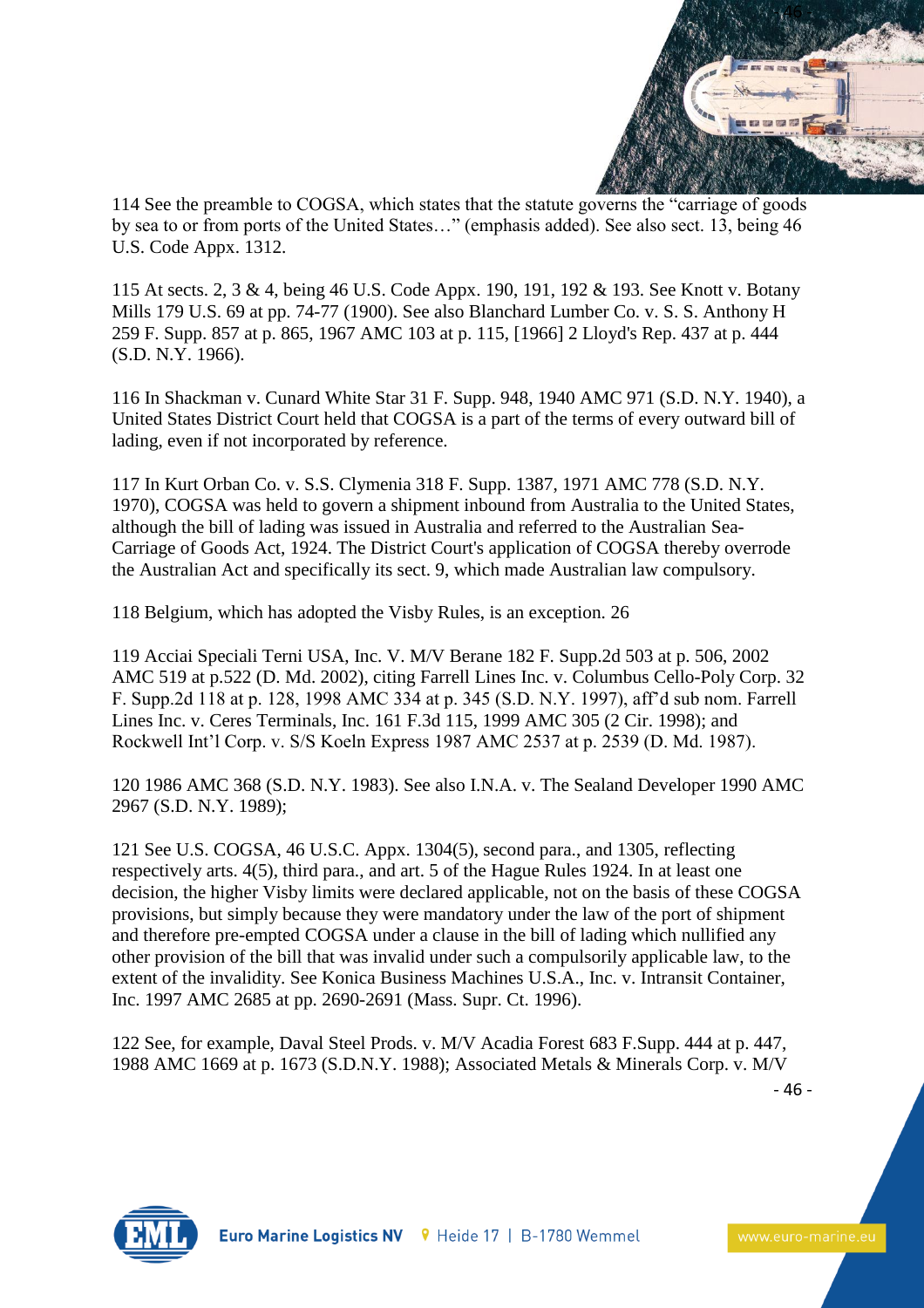

Arktis Sky 1991 AMC 1499 (S.D. N.Y. 1991); Tuxpan Lim. Procs., 765 F. Supp. 1150, 1991 AMC 2432 (S.D. N.Y. 1991); Francosteel Corp. v. M/V Deppe Europe 1990 AMC 2962 (S.D. N.Y. 1990); Assoc. Metals & Minerals v. The Arktis Sky 1991 AMC 1499 (S.D. N.Y. 1991). Summary judgement granted for defendant, 1992 AMC 1217 (S.D. N.Y. 1992), reversed on other grounds 978 F. 2d 47, 1993 AMC 509 (2 Cir. 1992); Ilva U.S.A v. M/V Botic 1993 AMC 240 (E.D. Pa.1992), aff'd 998 F. 2d. 1003, 1993 AMC 2445 (3 Cir. 1993); Francosteel Corp. v. M/V Pal Marinos 885 F.Supp.86 at p. 90, 1995 AMC 2327 at p. 2330 (S.D. N.Y. 1995); J.C.B. Sales v. M/V Seijin 921 F. Supp. 1168, 1996 AMC 1507 (S.D.N.Y. 1996), aff'd 124 F.3d 132, 1997 AMC 2705 (2 Cir. 1997); Itel Container v. M/V Titan Scan 1997 AMC 1568 (S.D. Ga. 1996), aff'd in part, reversed in part, 139 F.3d 1450, 1998 AMC 1965 (11 Cir.1998), cert denied sub nom. Mammoet Shipping

B.V. v. Sky Shipping Ltd. 525 U.S. 962, 1999 AMC 2999 (1998); MacSteel Int'l USA Corp. v. M/V Ibn Abdoun 154 F. 27 Supp. 2d 826 at p. 831, note 7, 2001 AMC 2841 at p. 2846, note 7 (S.D. N.Y. 2001). But see also Nippon Fire & Marine Ins. Co. v. M.V. Tourcoing 167 F.3d 99 at p. 102, 1999 AMC 913 at p. 916 (2 Cir. 1999), where because the bill of lading on a shipment from Japan to the U.S. called for U.S. COGSA, the Court ignored the mandatory character of the Japanese Hague/Visby Rules and applied COGSA.

123 See, for example, Daval Steel Products v. M/V Acadia Forest 683 F.Supp. 444 at p. 447, 1988 AMC 1669 at p. 1672 (S.D. N.Y. 1990); Francosteel Corp. v. M/V Deppe Europe 1990 AMC 2962 at p. 2967 (S.D. N.Y. 1990); Francosteel Corp. v. M/V Pal Marinos 885 F. Supp. 86 at pp. 89-90, 1995 AMC 2327 at pp. 2329- 2330 (S.D. N.Y. 1995); Konica Business Machines U.S.A., Inc. v. Intransit Container, Inc. 1997 AMC 2685 at p.2691 (Mass. Supr. Ct. 1996). Contra proferentem was not invoked to support the higher Visby limits in Francosteel Corp. v. M/V Kapetan Andreas G 1993 AMC 1924 (S.D. N.Y. 1993), or in Acciai Speciali Terni USA, Inc. v. M/V Berane 2002 AMC 519 (D. Md. 2002), however.

124 See Valmet Materials v. Nedlloyd 1993 AMC 1243 at p. 1245 (M.D. Fla. 1993), where COGSA was invoked by a paramount clause in the bill of lading and was applied to a shipment from Finland (a Hague/Visby state) to the U.S., despite another clause in the same bill of lading which invalidated any provision of the bill inconsistent with a law that could not be departed from by contract. As a consequence, the COGSA package limitation, rather than the higher Hague/Visby package/kilo limitations were applied. But see also Konica Business Machines U.S.A., Inc. v. Intransit Container, Inc. 1997 AMC 2685 at pp. 2690- 2691 (Mass. Supr. Ct.1996), where a similar inconsistency clause in a bill of lading covering a shipment from Japan (a Hague/Visby state) to the U.S. was held to override another clause in the bill limiting the carrier's liability for loss or damage to the \$500 U.S. COGSA package limitation.

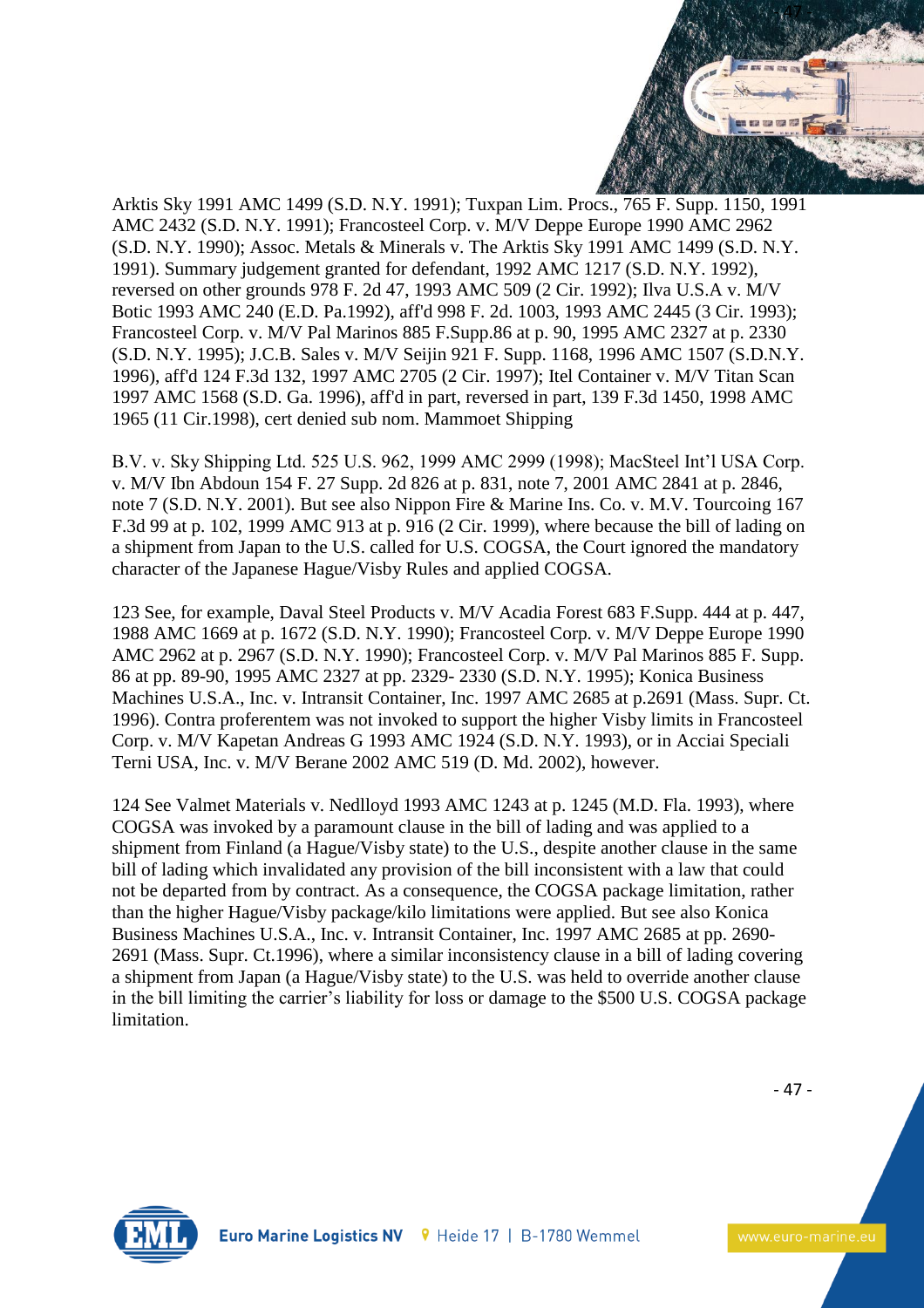

125 Varian Assoc. v. C. G. T. 1980 AMC 450 at p. 458 (State of Cal. Ct. of Appeal 1979); see, however, Colgate Palmolive v. Dart Canada 724 F.2d 313, 1984 AMC 305 (2 Cir. 1983), cert. denied sub nom. Global Terminal & Container Services, Inc.v. Colgate Palmolive Co. 466 U.S. 963, 1984 AMC 2402 (1984).

126 Ibid. See also Crispin Co. v. Lykes Bros. Steamship Co. 134 F. Supp. 704 at p. 706, 1955 AMC 1613 at p. 1616 (S.D. Tex. 1955); B.F. McKernin & Co. v. U.S. Line 416 F. Supp. 1068 at p. 1071, 1976 AMC 1527 at pp. 1529-1530 (S.D.N.Y. 1976); National Automotive Publications v. United States Lines 486 F. Supp. 1094 at pp. 1099 and 1101-1102, 1982 AMC 2299 at pp. 2304 and 2305-2306 (S.D.N.Y. 1980); St. Paul Fire & Marine Ins. v. Marine Transp. Serv. Sea-Barge Group, Inc., 727 F.Supp. 1438 at p. 1442 (S.D. Fla. 1989). See also Expeditors International of Washington, Inc. v. Crowley American Transport, Inc. 117 F. Supp.2d 663 at p.667, 2001 AMC 518 at p. 521 (S.D. Ohio 2000): "When COSGA is applicable, no remedy exists under state law or general maritime law for breach of contract, negligence, or conversion."

1271971 U.K. c. 19.

128U.K. Statutory Instrument, 1977 No. 981, Carriage of Goods by Sea Act 1971 (Commencement) Order 1977.

129(1924) 14 & 15 Geo. 5, c. 22. 28

130See The European Enterprise [1989] 2 Lloyd's Rep. 185 at p. 189 (per Steyn, J.). On this point, Steyn, J. disagreed with the earlier decision of Lloyd,

J. in The Verschroon [1982] 1 Lloyd's Rep. 301 at pp.304-305. Steyn, J.'s position is questioned by Wilson, 4 Ed., 2001 at p. 189.

131 In Ocean S.S. Co. v. Queensland State Wheat Bd. [1941] 1 K.B. 402, (1940) 68 Ll. L. Rep. 136, a shipment was carried from Australia to England and the bill of lading invoked English law. The English Court of Appeal held the clause invalid in the light of the Australian Sea-Carriage of Goods Act, 1924, sect. 9(1). See, however, the chauvinistic position taken by the Privy Council in The Halcyon Isle [1980] 2 Lloyd's Rep. 325, 1980 AMC 1221, in respect of foreign maritime liens. See Tetley, M.L.C., 1 Ed., 1985, chap. 29, "Conflict of Maritime Lien Laws"; Tetley, Int'l Conflict 1994, at pp. 569-573.

132 [1996] 2 Lloyd's Rep. 53.

133 [1989] 2 Lloyd's Rep. 494 at p. 505. 134 [1983] 1 Lloyd's Rep. 1 at p. 6 (H.L.).

135 [1984] 2 Lloyd's Rep. 244 (C.A.). 29

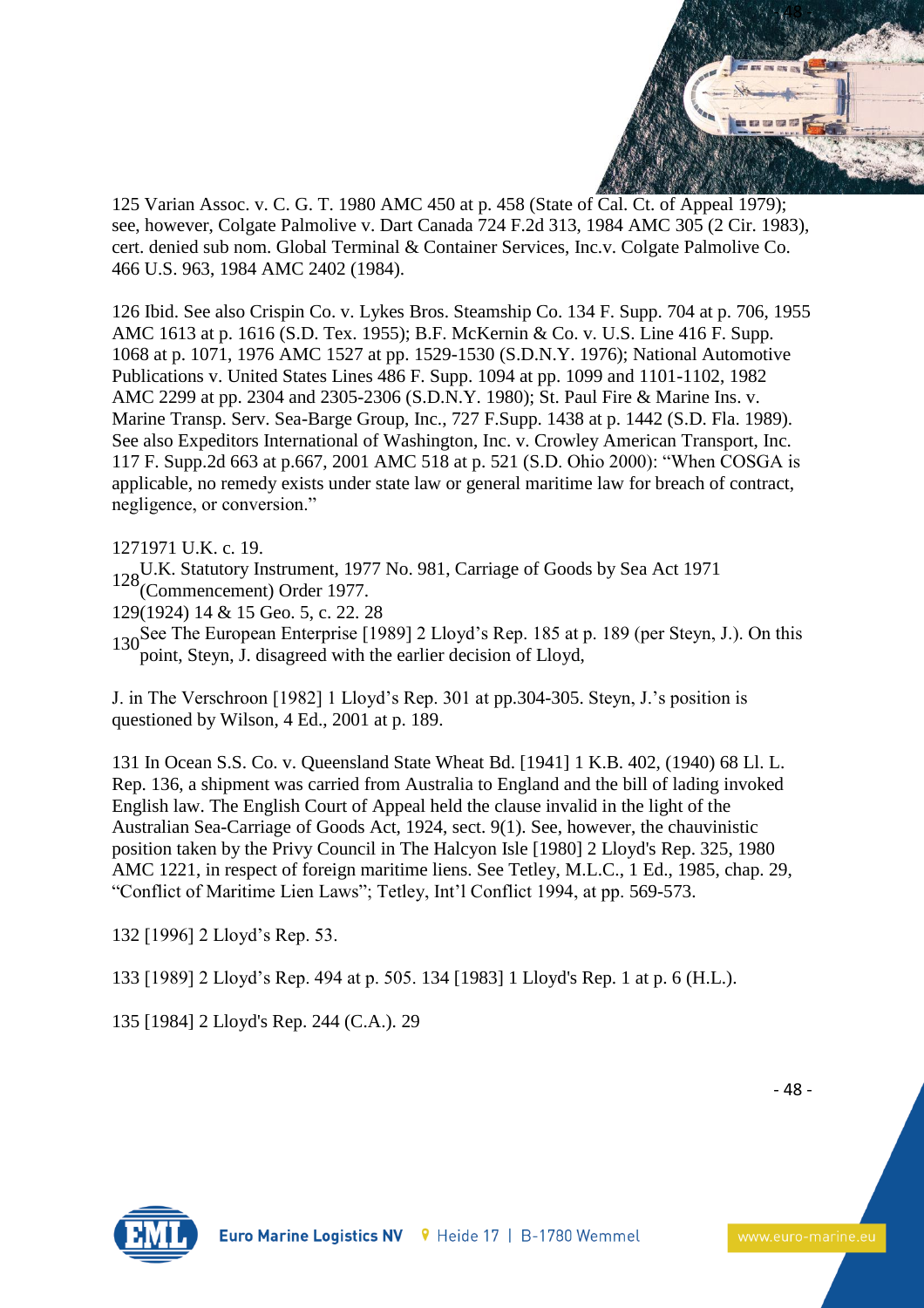

136 Law of April 9, 1936; Dalloz 1937.4.14. The Convention was promulgated by the Decree of March 25, 1937; Dalloz 1937.4.16.

137 The Visby Protocol 1968 was ratified by France on March 10, 1977, came into force on June 23, 1977 and was published by Decree no. 77-809 of July 8, 1977 (J.O. July 20, 1977, p. 3839). The official French text of the Visby Rules 1968 is reproduced in DMF 1977, 614.

138 The Visby S.D.R. Protocol 1979, in force internationally as of February 14, 1984, came into force for France on February 18, 1987 and was published by

Decree no. 87-235 of April 3, 1987 (J.O., April 5, 1987, p.3848). For the consolidated French text of the Hague Rules 1924, as amended by the Visby Protocol 1968 and the Visby S.D.R. Protocol 1979, see DMF 1987, 562.

139 See chap. 45, "Waybills". See Rodière, Traité, Affrètements et Transports, Mise à jour 1978, para.743 bis; P.Y. Nicholas, supra, DMF 1982, 579 at p. 583. See also Cour dAppel de Toulouse, May 13, 1977, DMF 1977, 721, where the Law of June 18, 1966 was held to apply rather than the international convention.

140 Law of April 2, 1936; Dalloz 1937.4.1.

141 Law no. 66-420 of June 18, 1966 (J.O. June 24, 1966, p. 5206) and Decree no. 66- 1078 of December 31, 1966 (J.O. January 11, 1967, p. 483) and Decree no. 67-268 of March 23, 1967 (J.O. April 1, 1967, p. 3194), which latter decree fixed the per package limitation of liability.

142 Law no. 79-1103 of December 21, 1979 (J.O. December 22, 1979, p. 3231). 143 Law no. 86-1292 of December 23, 1986 (J.O. December 24, 1986, p. 15,542).

144 Also Decree no. 79-1111 of December 21, 1979 (J.O. December 22, 1979, p. 3251), modifying the Decree of March 23, 1967 and establishing a higher per package and per kilo limitation of liability.

145 See P.Y. Nicolas, «Les règles de la Haye peuvent-elles encore s'appliquer aux transports internationaux de marchandises par mer stipulés au départ ou à

destination des ports français?» DMF 1982, 579 at p. 583. 30

146 By art. 58 of the Constitution of the Fifth Republic, treaties or agreements duly ratified or approved by France shall, upon their publication, have an authority superior to that of

- 49 -

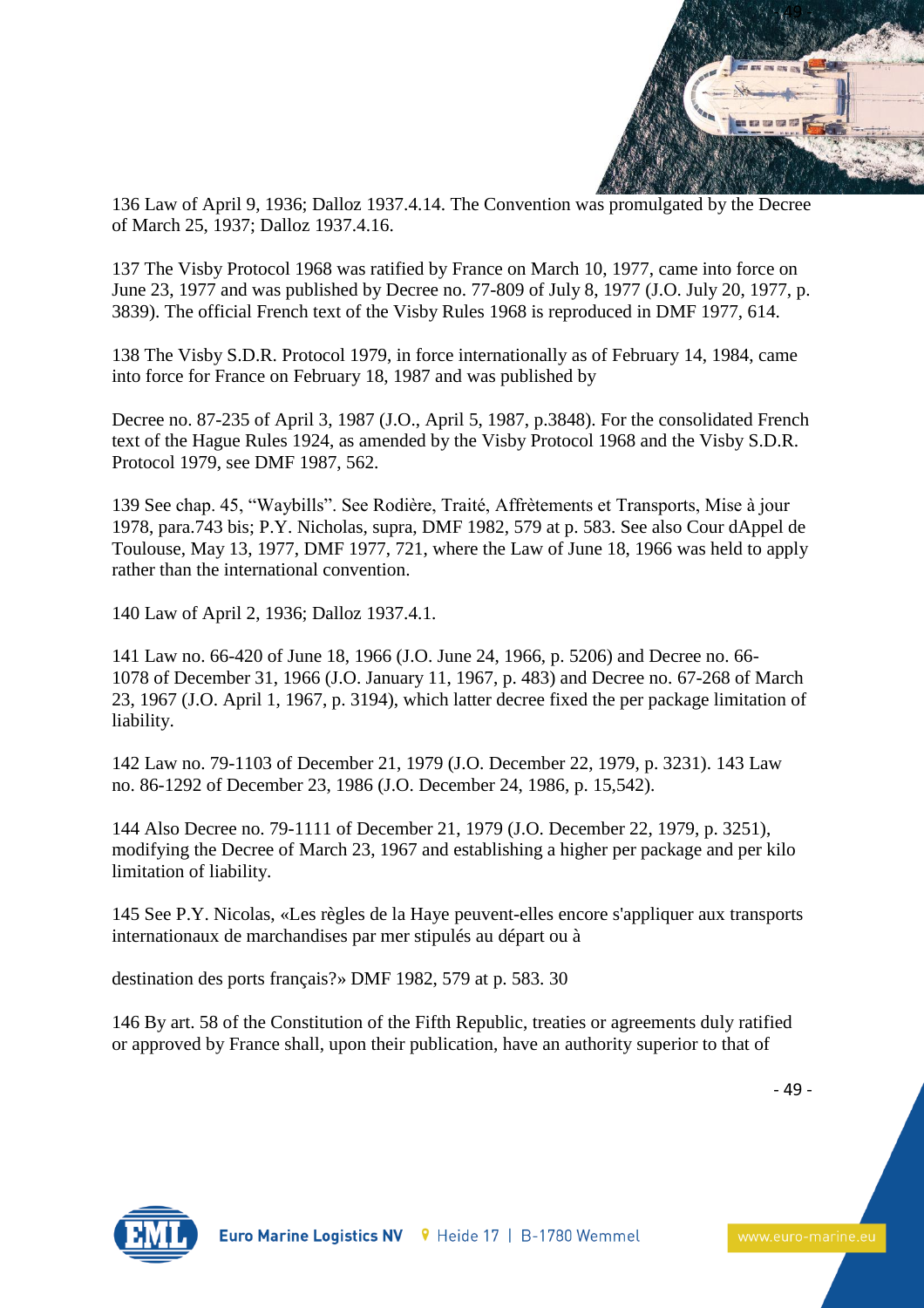

national laws, provided that the other contracting party or parties have implemented them. See Tetley, Int'l Conflict, 1994 at p. 104 and French authorities cited there.

147 Adopted at Rome, June 19, 1980 and in force April 1, 1991 (EEC 80/934, O.J.E.C. October 9, 1980, No. L 266/1 to L 266/7).

148 Cour de Cassation, February 2, 1999 (The London Express), DMF 2000, 132, report Rémery, observations P. Godin, perhaps the last French decision to apply art. 16 to an international carriage situation, under a contract concluded only a few days prior to the coming into force of the Rome 31 Convention 1980 on April 1, 1991. The commentators stress that, for contracts concluded after that date, the Convention, rather than art. 16 of the 1966 Law, would govern the determination of the applicable law.

149 See, for example, Cour d'Appel de Paris, September 9, 1999 (The Bonastar II), DMF 1999, 829, observations P.-Y. Nicolas.

150 See R. Achard, "La Convention de Rome du 19 juin 1980", DMF 1991, 452 at p. 454; Tetley, Int'l Conflict, 1994 at p. 712. 151 See commentary by P. Bonassies, DMF Hors série No. 5, 2001, no. 70 on the decision of the Cour de Cassation, December 2, 1999 (The World Apollo), DMF 2001, 308. 32

152 See chap. 45, "Waybills". See Rodière, Traité, Affrètements et Transports, Mise à jour 1978, para.743 bis; P.Y. Nicholas, supra, DMF 1982, 579 at p. 583. See also Cour d'Appel de Toulouse, May 13, 1977, DMF 1977, 721, where the Law of June 18, 1966 was held to apply rather than the international convention.

153 Cour d'Appel d'Aix, May 18, 1973, DMF 1975, 308.

154 Cour d'Appel de Toulouse, May 13, 1977, DMF 1977, 721.

155 Cour d'Appel de Paris, May 26, 1978, Bulletin des transports, no. 1862, p. 188, with comment by Rodière.

156 P. Bonassies, in Le droit positif français en 1991, DMF 1992, 3 at pp. 4-6, nevertheless argues that there may still be a narrow opening for the continued application of art. 16, first para., if the French judge, in an international case involving a shipment to or from France subject to no international convention binding on France decided that art. 16 constituted a mandatory rule of the French forum, within the meaning of art. 7(2) of the Rome Convention 1980, thus displacing the otherwise applicable foreign law designated by the conflict rules of the Convention. Such a position does not, however, appear to have been taken in French case

- 50 -

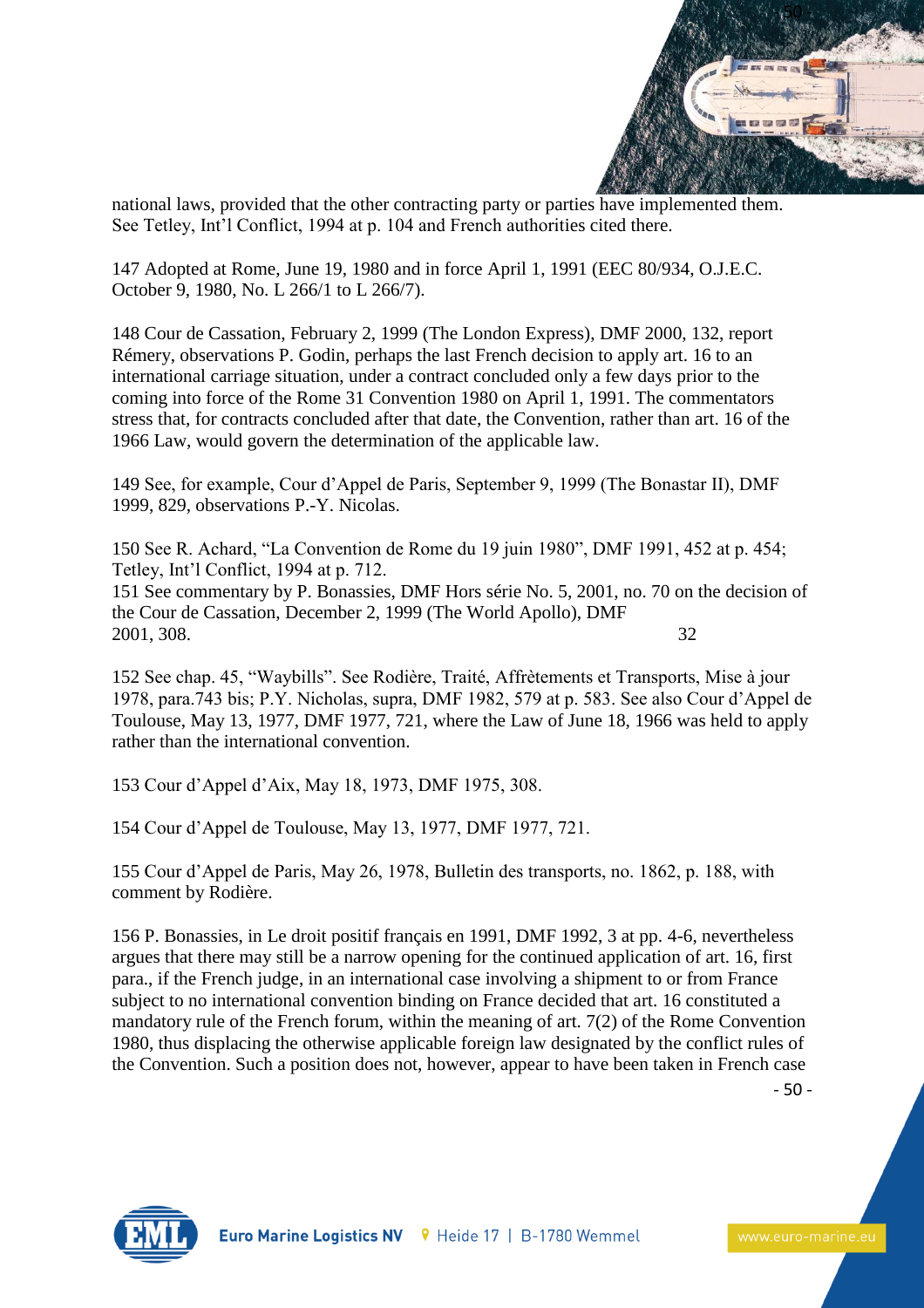

law, however. See Tribunal de Commerce de paris, September 23, 1999 (The Bonastar II), Revue Scapel 2000, 74, commentary P. Bonassies, DMF Hors série No. 5, 2001, no. 71 (Rome Convention applied to determine law applicable to bill of lading contract covering a shipment subject to neither the Hague, Hague/Visby nor Hamburg

Rules). 33S.C. 1936, c. 49. Canada, however, neither ratified nor acceded to the Brussels

- 157 Convention of August 25, 1924.
- 158 R.S.C. 1985, c. C-27 (repealed).
- <sup>159</sup> Ibid., sect. 2. See also Brereton v. KLC Freight Services Ltd. (1997) 115 O.A.C. 149 (Ont. C.J. Gen. Div.).
- 160 S.C. 1993, c. 21, in force May 6, 1993.
- 161 Ibid., sect. 7(2)(a).
- 162 Ibid., sect. 7(2)(b).

163 Ibid., sect. 7(1) and (2) and Schedule I (giving the force of law to the Hague/Visby Rules) and sect. 8(1) and (2) and Schedule II (giving the force of law to the Hamburg Rules).

- 164 Ibid., sects. 4 and 5.
- 165 In September 1999, the Ministry of Transport of Canada published a Consultation Paper, entitled "Carriage of Goods by Water Act (1993)" (No. TP

13476), recommending that Canada retain the Hague/Visby Rules until the next review period, ending by January 1, 2005, particularly because those Rules applied among most of Canada's trading partners, and because a move to the Hamburg Rules (to which few major shipping nations had become party) was seen as likely to exacerbate the trend towards unilateral action by countries which had enacted their own, particular carriage of goods by sea legislation, thus making international uniformity of law in the field of marine cargo liability regimes more difficult to attain.

166 S.C. 2001, c. 6, in force August 8, 2001. 167 Ibid., sect. 130.

168 Ibid., sects. 41, 43(1) and Schedule 3.

169 Ibid., sects. 41, 43(4), 45 and Schedule 4. 34

170 Ibid., sect. 44. It is interesting to compare these Canadian provisions with those in force in Australia. In its Carriage of Goods by Sea Act 1991, No. 160 of 1991 (Cth.) (in force October 31, 1991), Australia provided for the automatic coming into force of the Hamburg Rules within three years of entry into force of the statute, unless each House of the Australian Parliament in the meantime passed a resolution to the contrary, delaying the entry into force for three years more (see sects. 2(2), (3) and (5) of the 1991 Act as originally adopted). Such a resolution was passed in October 1994, delaying the coming into force of the Hamburg

- 51 -

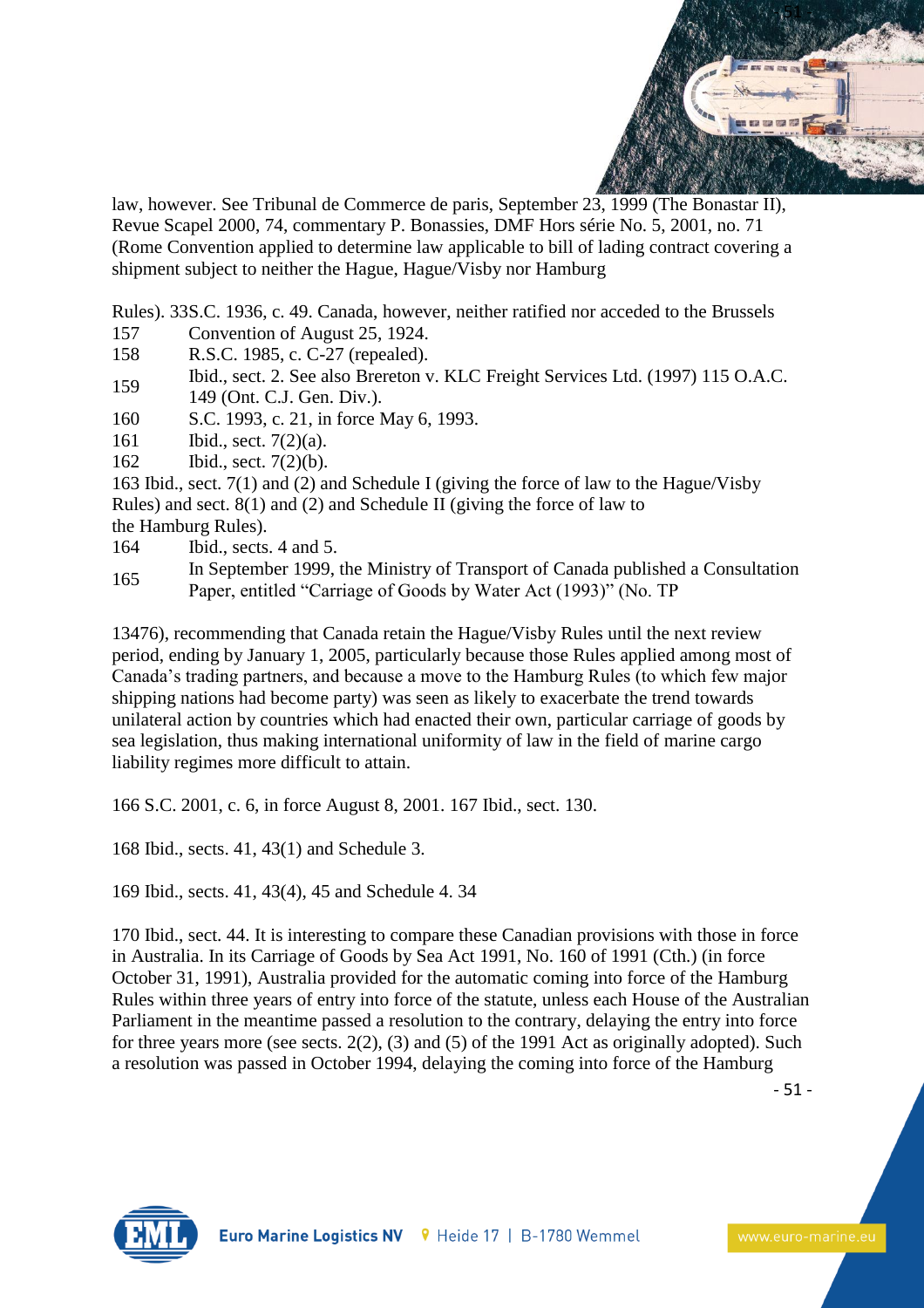

Rules until 1997. In that year, on the basis of a recommendation from the Cargo Liability Working Group, the 1991 Act was amended by the Carriage of Goods by Sea Amendment Act 1997, No. 123 of 1997 (Cth.) (in force September 15, 1997), followed by the Carriage of Goods by Sea Regulations 1998, Statutory Rule 174 of 1998 (in force July 1, 1998), under which the "Hamburg Rules trigger" was replaced by a system of periodic reviews similar to that provided for by Canada's former Carriage of Goods by Water Act of 1993 and its present Marine Liability Act. Should Australia not give the force of law to the Hamburg Rules according to that process by 2007, however, the provisions of the 1991 Act containing the Rules will be repealed. See Carriage of Goods by Sea Act 1991, sects. 2(3) and 2A , as amended by sect. 3 and Schedule 1 of the 1997 Act; Gaskell et al., 2000 at para. 1.13.

171 See, for example, Town Shoes Ltd. v. Panalpina Inc. (1999) 169 F.T.R. 267 at p. 273 (Fed. C. Can.).

172 See, for example, Sidmar v. Fednav International Ltd. [1996] ETL 794 (Fed. C. Can.), upheld (1997) 211 N.R. 143 (Fed. C.A.), leave to appeal to the Supreme Court of Canada denied, September 18, 1997, [1997] S.C.C.A. No. 227, where it was common ground between the parties that the Hague/Visby Rules, which were in force in Belgium, applied compulsorily, under Canada's Carriage of Goods by Sea Act of 1993 to a bill of lading for goods shipped from Belgium to the U.S.

173 See, for example, Thyssen Canada Limited v. Mariana Maritime S.A. [2000] 3 F.C. 398 at p. 413, 2001 AMC 769 at p.777 (Fed. C.A.), application for leave to appeal dismissed with costs and without reasons, [2000] S.C.C.A. No. 257, November 9, 2000, where it was doubted (although not decided) that the Hamburg

Rules of the country of shipment (Romania) could be the proper law of a bill of lading contract which expressly incorporated the terms of a voyage charterparty calling

for the law of England, under which the Hague/Visby Rules apply compulsorily. 35

174 A similar provision was in the 1993 Carriage of Goods by Water Act, at sect. 7(3).

175 See, for example, Ontario Bus Industries Inc. v. The Federal Calumet [1992] 1 F.C. 245, (1991) 47 F.T.R. 149 (Fed. C. Can.), upheld (1992) 150 N.R. 149 (Fed. C.A.), decided before 1993, when Canada was still a Hague Rules state. In that case, the Court applied the Belgian Hague/Visby Rules to a bill of lading issued in Germany (a Hague Rules state) where the shipment was from a Belgian port, on the ground that Belgium was more closely connected to the contract of carriage than Germany, so that Belgian law was the proper law of the contract. The contra proferentem rule of interpretation of contracts was also invoked to support the decision, as was the rule that the law of the place of performance should govern

- 52 -

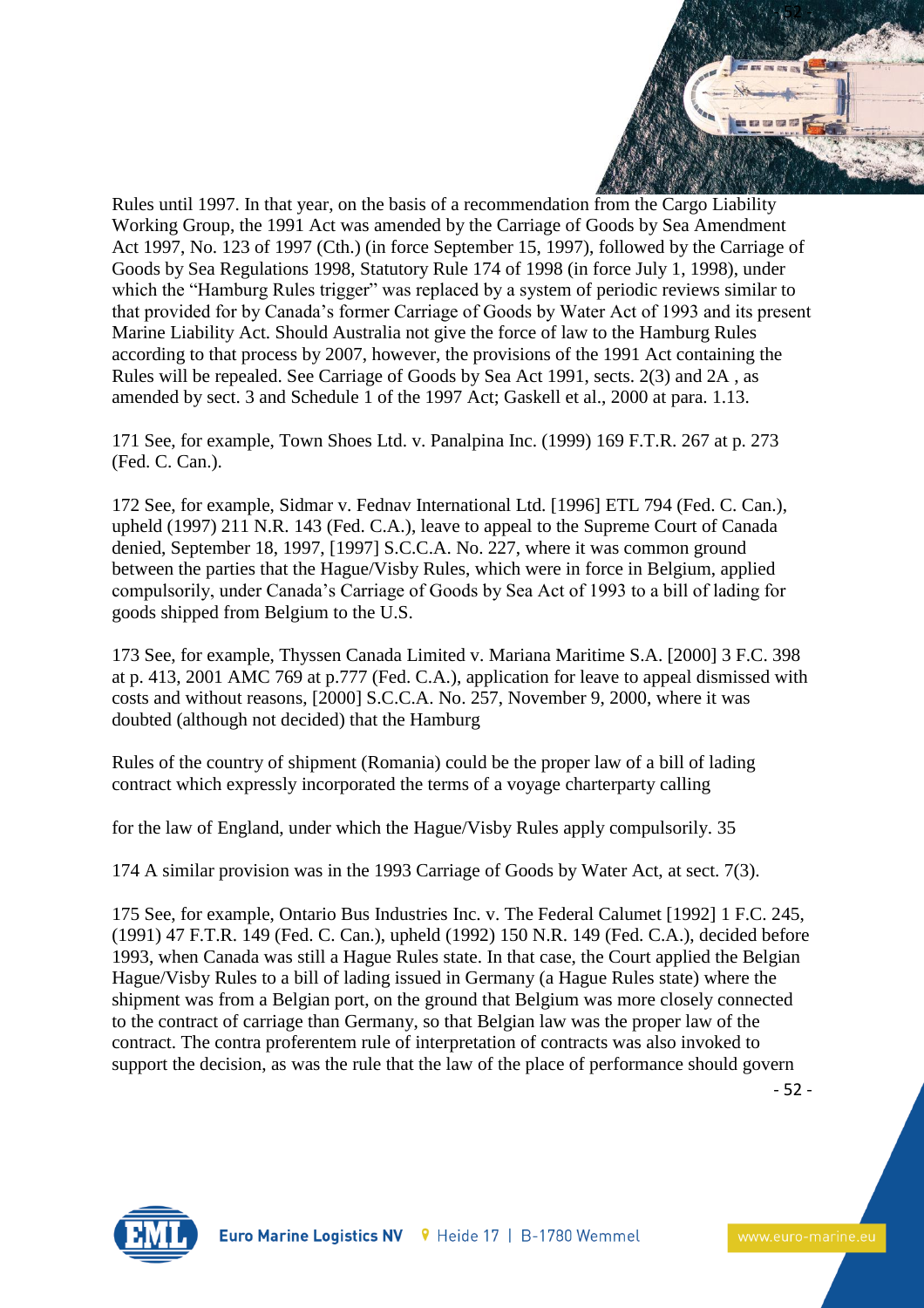

the performance in one country of a contract made in another. A similar decision would now be arrived at more directly, on the basis that the shipment was from a Hague/Visby nation, by applying sect. 43(1) of the Marine Liability Act, referring to art. 10(b) of the Hague/Visby Rules.

176 In Dominion Glass Co. Ltd. v. The Anglo-Indian [1944] S.C.R. 409, [1944] 4 D.L.R. 721, a bill of lading issued in Canada invoked English law, and the Supreme Court of Canada held that the former Canadian Water Carriage of Goods Act (which then gave the force of law in Canada to the Hague Rules) applied. Vita Food Products [1939] A.C. 277, (1939) 63 Ll. L. Rep. 21, 1939 AMC 257, [1939] 2 D.L.R. 1 (P.C.) was specifically disapproved by Kerwin J., who noted that a Canadian Court would find the Canadian Act mandatory. See also Tetley, Int'l Conflict, 1994 at p. 317.

177 For examples of the rejection of foreign law by Canadian courts on the grounds of evasion of the properly applicable law, see Tetley, Int'l Conflict, 1994 at p.315, note 115. See also J.-G. Castel and J. Walker, Canadian Conflict of Laws, 5 Ed., Markham and Vancouver, 2002 at para. 31.2.a.

178 See, for example, The Ebn Al Waleed [2000] 1 Lloyd's Rep. 270 at p. 273 (Fed. C. Can.), giving effect to the Hague Rules as enacted in the Turkish Commercial Code of 1956, rather than to an earlier Turkish enactment of the same Rules, in a shipment from Turkey to Canada, where the bill of lading specified the Hague Rules as enacted in the country of shipment. See also Itochu Canada v. The Fu Ning Hai (1999) 173 F.T.R. 203 at p. 205 (Fed. C. Can. per Hargrave, P.), giving effect to a bill of lading paramount clause invoking the former Canadian Water Carriage of Goods Act of 1936 (the Hague Rules) in a shipment from Korea to Canada, despite another clause clause calling for Korean law to govern claims arising under the bill.

179 See Richardson International, Ltd. v. The MYS Chikhacheva [2001] 3 F.C. 41 at p. 56 (Fed. C. Can.), citing The Federal Calumet, supra, and holding that Canadian courts, applying Canadian conflict of law rules, determine the applicable law according to a two-step process: "1. Where the parties expressly or by

36 implication choose the system of law that is to govern the contract, that will normally be held to be the proper law of the contract. 2. Where the parties have not chosen the proper law, the court determines, in light of all the circumstances, the system of law with which the contract has the closest and most real connection." See also J.-G. Castel & J. Walker, Canadian Conflict of Laws, 5 Ed., Markham and Vancouver, 2002 at para. 31.2.d.

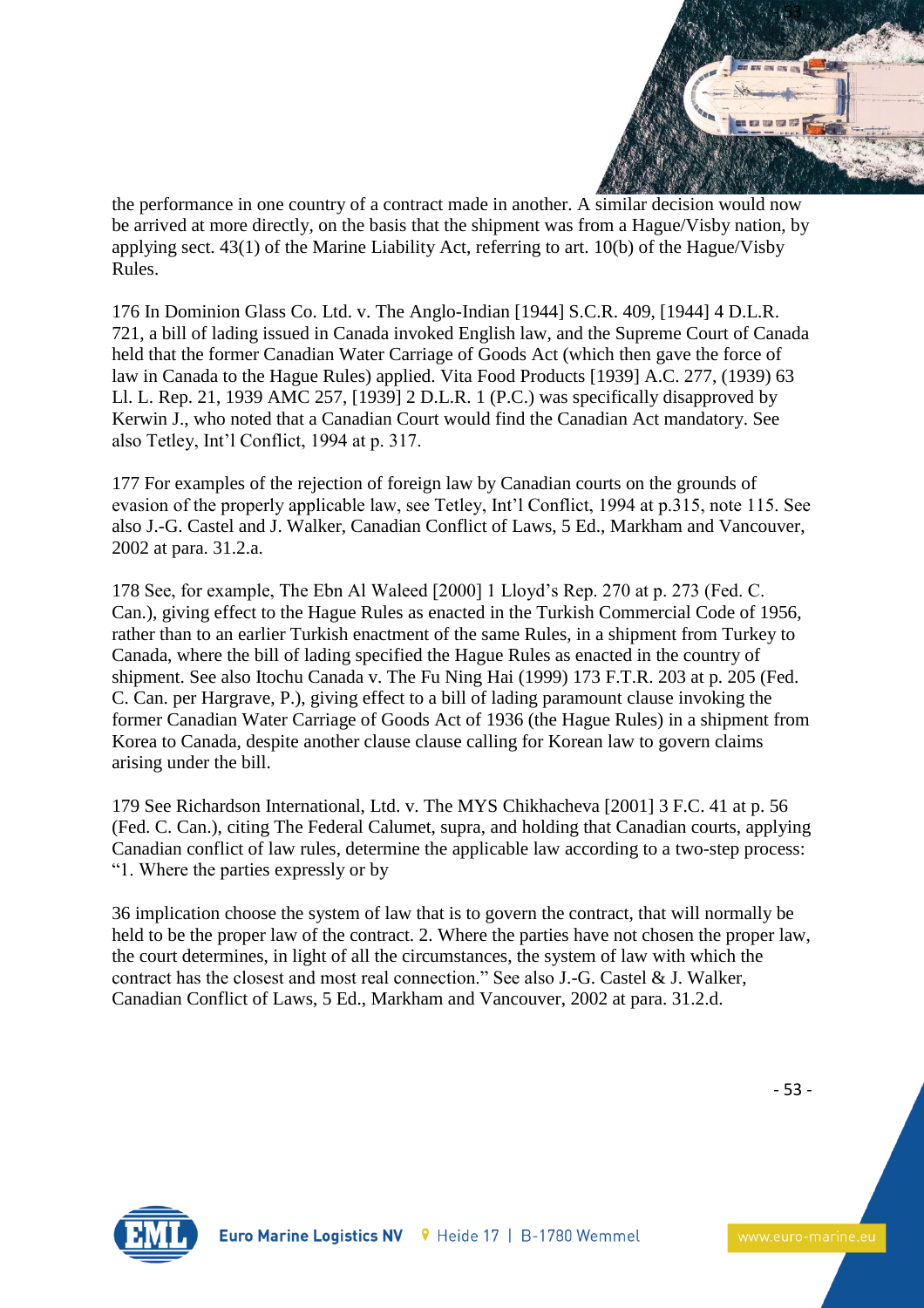

180 By sect. 43(2), the Hague/Visby Rules apply in respect of contracts for the carriage of goods by water from one place in Canada to another place in Canada, either directly or by way of a place outside Canada.

181 A similar provision was contained in the 1993 Carriage of Goods by Water Act, at sect. 7(4). 182 See Chap. 45, "Waybills".

183 See the discussion at section  $IV(4)$ , supra.

184 The paramount clause is the usual method but it has been held that the inclusion of a Hague Rules paramount clause in an Argentina to U.S. bill of lading did not provide the shipper with a fair opportunity to declare the shipment's actual value and thus the carrier could not rely on the per package limitation of COGSA: DB Trade Intl. v. Astramar 592 F. Supp. 1215, 1985 AMC 1476 (N.D. Ill. 1984). A paramount clause must be sufficiently explicit to make the shipper aware that liability is limited to a particular amount.

185 See Chap. 2, "Application of the Rules to Charterparties". For an example, see U.S. v. Ocean Bulk Ships, Inc. 248 F.3d 331 at p. 335, 2001 AMC 1487 at p. 1488 (5 Cir. 2001).

186 46 U.S.C. Appx. 1307. See also Miller Export Corp. v. Hellenic Lines 534 F. Supp. 707, 1982 AMC 1890 (S.D. N.Y. 1982); Ironfarmers Parts & Equipment v. Compagnie Generale Maritime 1994 AMC 2915 at p.2917 (S.D. Ga. 1994); Fireman's Fund Ins. Co. v. Tropical Shipping & Construction Co., Ltd. 254 F.3d 987 at pp. 995-996, 2001 AMC 2474 at p. 2482 (11 Cir. 2001).

187 46 U.S.C. Appx. 1307. See also B.F. McKernin & Co. v. U.S. Lines, 416 F. Supp. 1068 at p. 1071, 1976 AMC 1527 at pp. 1529-1530 (S.D. N.Y. 1976); Toshiba International Corp. v. M/V Sea-Land Express 841 F. supp. 123 at p. 125, 1994 AMC 995 at p. 996 (S.D.N.Y. 1994); Farrell Lines, Inc. v. Columbus Cello- Poly Corp. 32 F. Supp.2d 118 at pp. 128- 129, 1998 AMC 334 at p. 345 (S.D. N.Y. 1997); M.C. Machinery Systems, Inc. v. Maher Terminals, Inc. 2001 AMC 927 at p. 929 (N.J. Supr. Ct. 2000); Hartford Fire Ins. Co. v. The OOCL Bravery 230 F.3d 549 at p. 557, 2001 AMC 25 at p. 33 (2 Cir. 2000). See Chap. 27, "Discharge Properly and Carefully." 37

188 See Chap. 45, "Waybills". See also Hanover Ins. v. Shulman 581 F.2d 268, 1979 AMC 520 (1 Cir.1978), where COGSA was incorporated into a New York to Puerto Rico bill of lading and the (\$50 per shipment) limitation in the bill of lading was rejected as being so low as to offend public policy. The Federal Court of Appeal of Canada arrived at much the same decision in The Doroty v. Atlantic Consolidated Foods Ltd. [1981] 1 F.C. 783, (1980) 35 N.R. 160, affirming [1979] 1 F. C. 283, 1978 ETL 550.

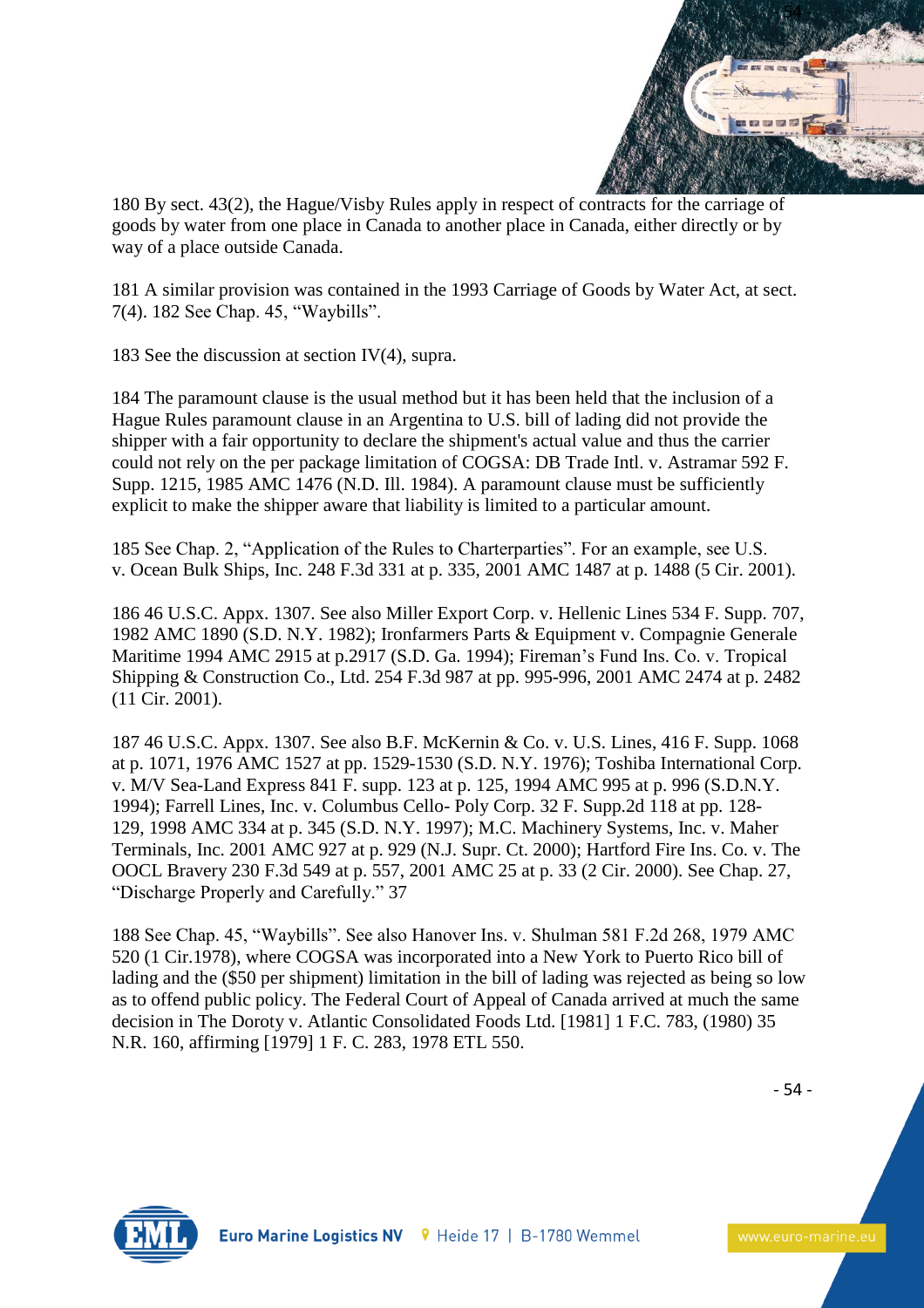

189 Act of April 16, 1936, c. 229, 49 Stat. 1207, 46 U.S. Code Appx. 1300-1315.

190 COGSA sect. 1(e), 46 U.S. Code Appx. 1301(e); B. Elliott (Canada) Ltd. v. John T. Clark & Son 704 F.2d 1305 at p. 1307, 1983 AMC 1742 at p. 1744 (4 Cir. 1983); Wemhoener Pressen v. Ceres Marine Terminal, Inc. 5 F.3d 734 at p. 738, 1993 AMC 2842 at p. 2848 (4 Cir. 1993).

191 COGSA sect. 13, 46 U.S. Code Appx. 1312; PPG Industries v. Ashland Oil Co- Thomas Petro. Tr. Div. 527 F.2d 502 at p. 505 (3 Cir. 1975); Wirth, Ltd. v. S.S. Acadia Forest 537 F.2d 1272 (5 Cir. 1976); Mikinberg v. Baltic S.S. Co. 988 F.2d 327 at p. 330, 1993 AMC 1661 at p. 1664 (2 Cir. 1993).

192 Miller Export Corp. v. Hellenic Lines, Ltd. 534 F.Supp. 707 at pp. 710-711, 1982 AMC 1890 at pp. 1893-1982 (S.D.N.Y. 1982); St. Paul Fire and Marine Ins. Co. v. Marine Transportation Services Sea-Barge Group 727 F. Supp. 1438, at p. 1442 (S.D.Fla. 1989); ETS Gustave Brunet S.A. v. M/V Nedlloyd Rosario 929 F. Supp. 694 at p. 709 at note 12, 1997 AMC 803 at p. 826 at note 12 (S.D. N.Y. 1996); 1995 AMC 2573, at pp.2574- 2575, 882 F.Supp. 1079 at pp. 1082-83 (S.D. Ga. 1995); Sail America Foundation v. M/V T.S. Prosperity, 778 F.Supp. 1282 at p. 1285,1992 AMC 1617 at p. 1621, (S.D.N.Y. 1991).

193 Act of February 13, 1893, c. 105, 27 Stat. 445; 46 U.S. Code Appx. 190-196.

194 Harter Act sect. 1, 46 U.S. Code Appx. 190, read with COGSA sect. 13, 46 U.S. Code Appx. 1312. See Antilles Ins. Co. v. Transconex, Inc. 862 F.2d 391,

1989 AMC 984 (1 Cir. 1988). 38

195 See for example Grace Line, Inc. v. Todd Shipyards Corp. 500 F.2d 361 at p. 371 (9 Cir. 1974), where the parties contracted to provide COGSA's coverage to the carrier's agent; see also North River Ins. Co. v. Fed Pac Line 647 F.2d 985, 1982 AMC 2963 (9 Cir. 1981), cert. denied, 455 U.S. 948, 1982 AMC 2110 (1982).

196 COGSA sect. 13 fourth para., 46 U.S. Code Appx. 1312 ("Provided, however, that …."); Fireman's Ins. Co. v. Gulf Puerto Rico Lines 349 F. Supp. 952 (D.P.R. 1972); Archilla v. Smyth Worldwide Movers 106 D. P.R. 538 (1977); Commonwealth Petrochemicals, Inc. v. S.S. Puerto Rico 607 F.2d 322 at p. 325, 1979 AMC 2772 at p. 2778 (4 Cir. 1979); Home Ins. v. Puerto Rico Maritime Shipping Authority 524 F. Supp. 541, 1982 AMC 1897 (D.P.R. 1981);; Ins. Co. of North Am. v. Puerto Rico Marine Mgmt., 599 F.Supp 199 (D.P.R. 1984); Soto v. Caribe Shipping 1992 AMC 1365 at p. 1371 (P.R. Supr. Ct. 1991); Expeditors Int'l of Washington, Inc. v. Crowley American Transport, Inc. 117 F. Supp..2d 663 at p. 668, 2001 AMC 518 at p. 523 (S.D. Ohio 2000).

- 55 -

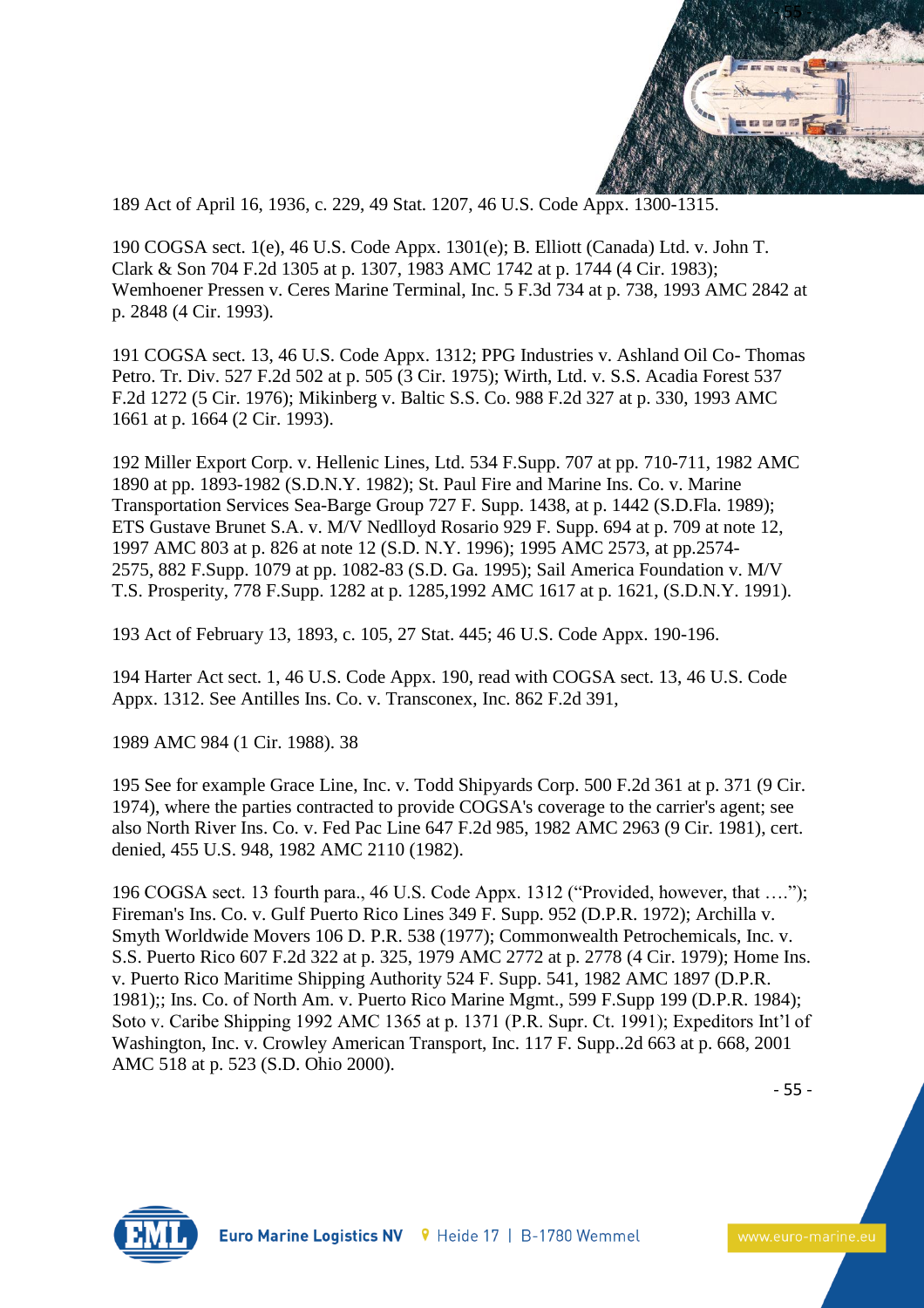

197 COGSA sect. 7, 46 U.S. Code Appx. 1307. See, for example, Leather's Best v. S.S. Mormaclynx 451 F.2d 800 at p. 807, 1971 AMC 2383 at p. 2390 (2 Cir. 1971); B. Elliott (Canada) Ltd. v. John T. Clark & Son 704 F.2d 1305 at p. 1307, 1983 AMC 1742 at p. 1744 (4 Cir. 1983); Mori Seki USA, Inc. v. M.V. Alligator Triumph 990 F.2d 444 at p. 447, 1993 AMC 1521 at p. 1523 (9 Cir. 1993); Ironfarmers Parts & Equipment v. Compagnie Generale Maritime 1994 AMC 2915 at p.

2917 (S.D. Geo. 1994); Farrell Lines Inc. v. Columbus Cello-Poly Corp. 32 F.Supp.2d 118 at pp. 122-123, 1998 AMC 334 at p. 336 (S.D. N.Y. 1997); Hartford Fire Ins.

Co. v. M/V OOCL Bravery 230 F.3d 549 at p. 557, 2001 AMC 25 at p. 33 (2 Cir. 2000); Fireman's Fund Ins. Co. v. Tropical Shipping & Construction Co. Ltd. 254 F.3d 987 at p. 995, 2001 AMC 2474 at p. 2482 (11 Cir. 2001).

198 It should be noted that the court will only allow COGSA to apply to the preloading period if the parties agree to this. The bill of lading must not be issued unilaterally and the period of responsibility clause must not be really an attempt by the carrier to change a pre-existing bilateral agreement: Davis Elliott Intern. v. Pan American Container 705 F.2d 705 (3 Cir. 1983). See also Miller Export Corp. v. Hellenic Line Ltd. 534 F. Supp. 707 at pp. 710-711, 1982 AMC 1890 at p. 1894 (S.D. N.Y. 1982); Junior Gallery, Ltd. v. Neptune Orient Lines Ltd. 1999 AMC 565 at p. 571 (S.D. N.Y. 1998).

199 The Harter Act does not operate during the tackle-to-tackle period where COGSA operates ex proprio vigore: Chester v. Maritima del Litoral S.A. 586 F. Supp. 192 at p. 198 (E.D. Wis. 1984). See also Garner Industries v. Wallenius Lines and Gulf Motorship, Inc. 1989 AMC 2688 at p. 2689 (Tex. Ct. of Apps., 14 Cir., 1988): "The Harter Act applies to the entire period of the contract of carriage, except for those period scovered by COGSA."

200 In Baker Oil Tools, Inc. v. Delta S. S. Lines, Inc. 562 F.2d 938 at p. 941 (5 Cir. 1977), the Harter Act was held to apply from when the carrier's clerk accepted delivery of the goods and signed the dock receipt. In General Motors Corp. v. Pennsylvania Railroad Co. 357 F. Supp. 646 (S.D. N.Y. 1973) the connecting ocean carrier, which did not receive actual notice of the arrival of the cargo at its pier and signed no dock receipt, was held not liable for the loss of cargo since it did not have custody of the cargo.

201 The Monte Iciar 167 F.2d 334 at p. 336 (3 Cir. 1947); Caterpillar Overseas S.A. v. S.S. Expeditor 318 F.2d 720 at p. 723, 1963 AMC 1662 at pp. 1666 (2 Cir. 1963), cert. denied, 375 U.S. 942, 1963 AMC 2697 39 (1963); British West Indies Produce, Inc. v. S.S. Atlantic Clipper 353 F. Supp. 548 (S.D. N.Y. 1973) where

- 56 -

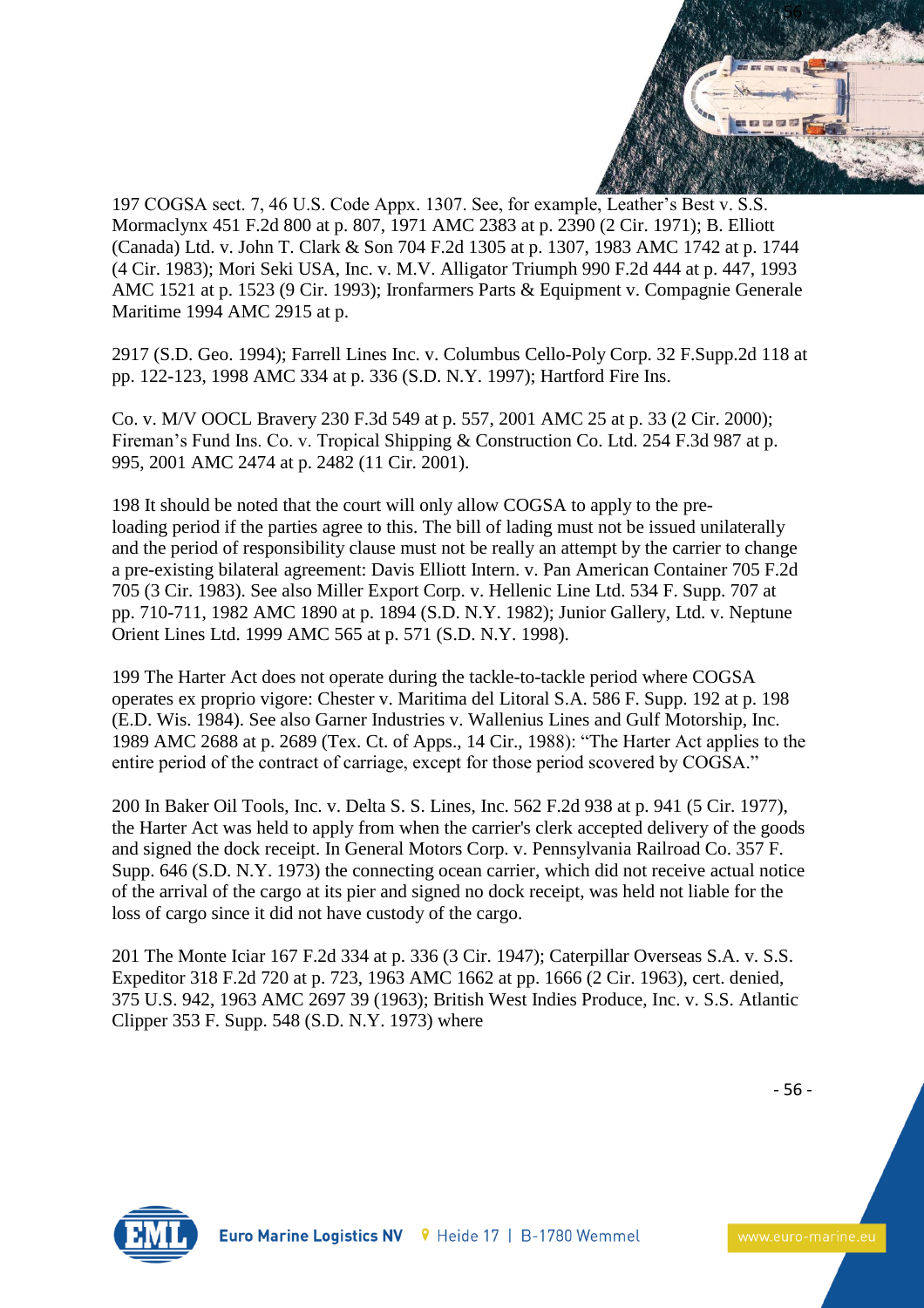

the Harter Act was held to govern a damage claim arising from negligent discharge of the goods to an unheated and unprotected pier controlled by the carrier.

202 Isthmian Steamship Co. v. California Spray-Chemical Corp. 290 F.2d 486 at p. 489 (9 Cir. 1961), where the Harter Act was held to apply from the time when the cargo left the ship's tackle until proper delivery. Accord: U.S. v. Ultramar Shipping Co., Inc. 1988 AMC 527 at pp. 539-540 (S.D. N.Y. 1987).

203 Allstate Ins. Co. v. Imparca 646 F.2d 169 (5 Cir. 1981); Black Sea & Baltic General Ins. Co. v. S. S. Hellenic Destiny 500 F. Supp. 677 (S.D.N.Y. 1980).

204 The predominance of the Harter Act over any other law in respect of the pre-loading and post- discharge periods is provided for by COGSA itself at 46 U.S.C. Appx. 1311. See also Uncle Ben's Int'l Div. Of Uncle Ben's, Inc. v. Hapag-Lloyd Aktiengesellschaft 855 F.2d 215 at p. 217, 1989 AMC 748 at pp. 750-751 (5 Cir. 1988), holding that where the parties contractually extend COGSA to the periods covered by the Harter Act, "… any inconsistency with the Harter Act must yield to the Harter Act"; see also Sabah Shipyard v. M/V Harbel Tapper 178 F.3d 400 at p. 407, 2000 AMC 163 at pp. 170-171 (5 Cir. 1999), cert. denied, 528 U.S. 1048 (1999).

205 Harter Act, sect. 1, 46 U.S. Code Appx. 190.

206 365 A. 2d 325 at p. 335, 1976 AMC 2365 at pp. 2373-2574 (Ct. Sp. App. Md. 1976). See the same definitions approved in B. Elliott Ltd. v. John T. Clark & Son 704 F.2d 1305 at p. 1308, 1983 AMC 1742 at p. 1745 (4 Cir. 1983); Wemhoener Pressen v. Ceres Marine Terminals, Inc. 5 F.3d 734 at p. 742, 1993 AMC 2842 at p. 2853 (4 Cir. 1993); Jagenberg, Inc. v. Georgia Ports Authority 882 F. Supp. 1065 at pp. 1076-1077, 1995 AMC 2333 at pp. 2349-2350 (S.D. Ga. 1995); Colgate Palmolive Co. v. M/V Atlantic Conveyor 1997 AMC 1478 at p. 1481 (S.D. N.Y. 1996); M.C. Watkins v. M/V London Senator 112 F. Supp. 2d 511 at p. 518, 2000 AMC 2740 at p. 2749 (E.D. Va. 2000).

207 Black Sea & Baltic General Ins. Co. v. S.S. Hellenic Destiny 575 F. Supp. 685 at pp. 687-688 (S.D. N.Y. 1983). 40 208 437 F. Supp. 474 at pp. 486-487 (D. NJ. 1977).

209 In David Crystal, Inc. v. Cunard Steam-Ship Co. 339 F.2d 295, 1965 AMC 1292 (2 Cir. 1964), a clause in the bill of lading providing that the carrier's liability would cease when delivery was made from the ship's deck and that, if the consignee did not immediately receive the goods, the carrier could abandon them on the wharf, was held null and void as being contrary to the Harter Act. The Court held that the carrier was a bailee and remained liable for the safety of the goods while they were on the pier. See also B. Elliott (Canada) Ltd. v. John T. Clark & Son 542 F. Supp. 1367 at p. 1373 (D. Md. 1982).

- 57 -

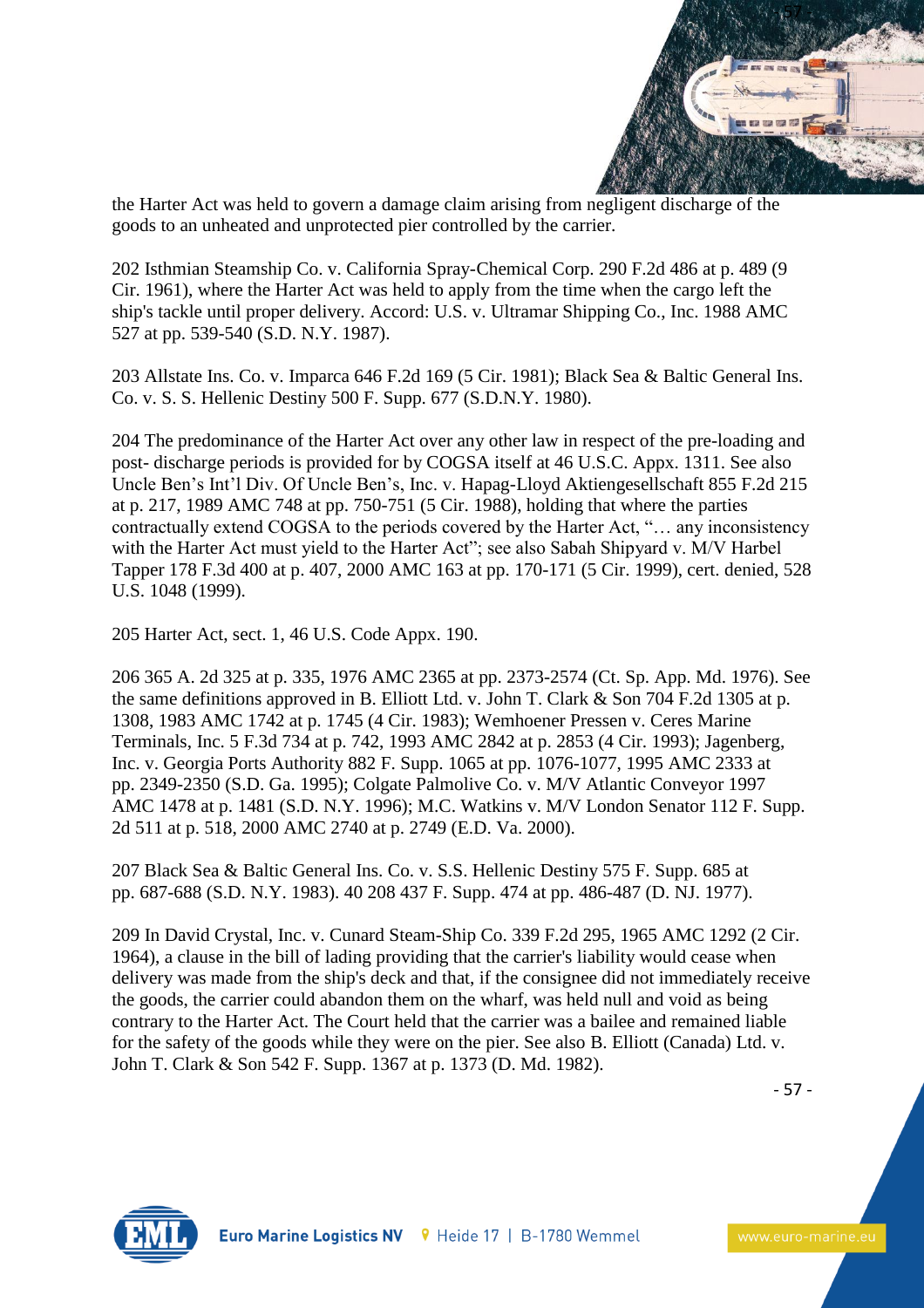

210 46 U.S. Code Appx. 1311.

211 46 U.S. Code Appx. 1312.

212 See R.L. Pritchard & Co. v. S.S. Hellenic Laurel 342 F. Supp. 388 at p. 391 (S.D. N.Y. 1972), where the Court stated: "Insofar as the provisions of COGSA are inconsistent with the Harter Act, they cannot be incorporated into a bill of lading to cover the responsibilities of the carrier after discharge and before delivery of the cargo." See also M.C. Machinery Systems, Inc. Maher Terminals, Inc. 2001 AMC 927 at p. 930, note 3 (N.J. Supr. Ct. 200): "…COGSA does not prevent a carrier or shipper from entering into an agreement as to liability prior to loading or after discharge, and accordingly, parties may agree to extend the COGSA provisions to cover the time when the goods are in the carrier's possession prior to loading and subsequent to discharge. However, COGSA is not to be construed as superseding the Harter Act or any other applicable law insofar as they relate to the duties, responsibilities, and liabilities of the carrier before goods are loaded or after they are discharged from the ship. Thus, provisions of the Carriage of Goods by Sea Act that are inconsistent with the Harter Act provision prohibiting stipulations in bills of lading relieving from negligence liability cannot be incorporated into a bill of lading to cover responsibilities of the carrier after discharge and before delivery of cargo. 70 Am. Jur. 2d Shipping § 692 (1987)."

213 COGSA sects. 1(e), 2, 12 & 13, all taken together. See China State Construction v. Ambyth Shipping 1991 AMC 771 at p. 775 (Guam Supr. Ct. 1990);. Ins. Co. v. Fed Sea/Fed Pac Line 647 F.2d 985 at p. 987, 1982 AMC 2963 at p. 2965 (9 Cir. 1981), cert. denied, 455 U.S. 948, 1982 AMC 2110 (1982); Sunkist Growers, Inc. v. Adelaide Shipping Lines 603 F.2d 1327 at pp. 1333-1334, 1979 AMC 2787 at p. 2795, (9 Cir. 1979), cert. denied, 444 U.S. 1012, 1980 AMC 2102 (1980).

214 367 F. Supp. 681 at p. 685 (S.D. N.Y. 1973); Philip Morris v. Amer Shipping Co. 748 F.2d 563, 1986 AMC 276 (11 Cir. 1984); Vistar S.A. v. MIV Sea Land Express, 774 F. 2d 1339, 1986 AMC 392 (5 Cir. 1985). The obiter dictum in The Vale Royal, 51 F. Supp. 412 (D. Md. 1943), where COGSA was said to supersede the Harter Act because COGSA is the later act (at p. 424) would seem to be incorrect as is the decision in North River Insurance Co. v. Fed Sea/Fed Pac Line, 647 F.2d 985 at p. 987, 1982 AMC 2963 at p. 987 (9 Cir. 1981), cert. denied, 455 U.S. 948, 1982 AMC 2110 (1982), where the Court stated, in an offhand way without any justification, that "When COGSA is incorporated by contract, it, rather than the Harter Act, controls." See also Cigna Insurance Asia Pacific v. Expeditors

International of Washington 2002 AMC 1085 at p. 1092 (C.D. Cal. 2001). 41

215 537 F. Supp. 266, 1986 AMC 960 (D. Del. 1982). See, however, Gold Medal Trading Corp. v. Atlantic Overseas Corp., 580 F. Supp. 610 at p. 614 (S.D. N.Y. 1984), where the

- 58 -

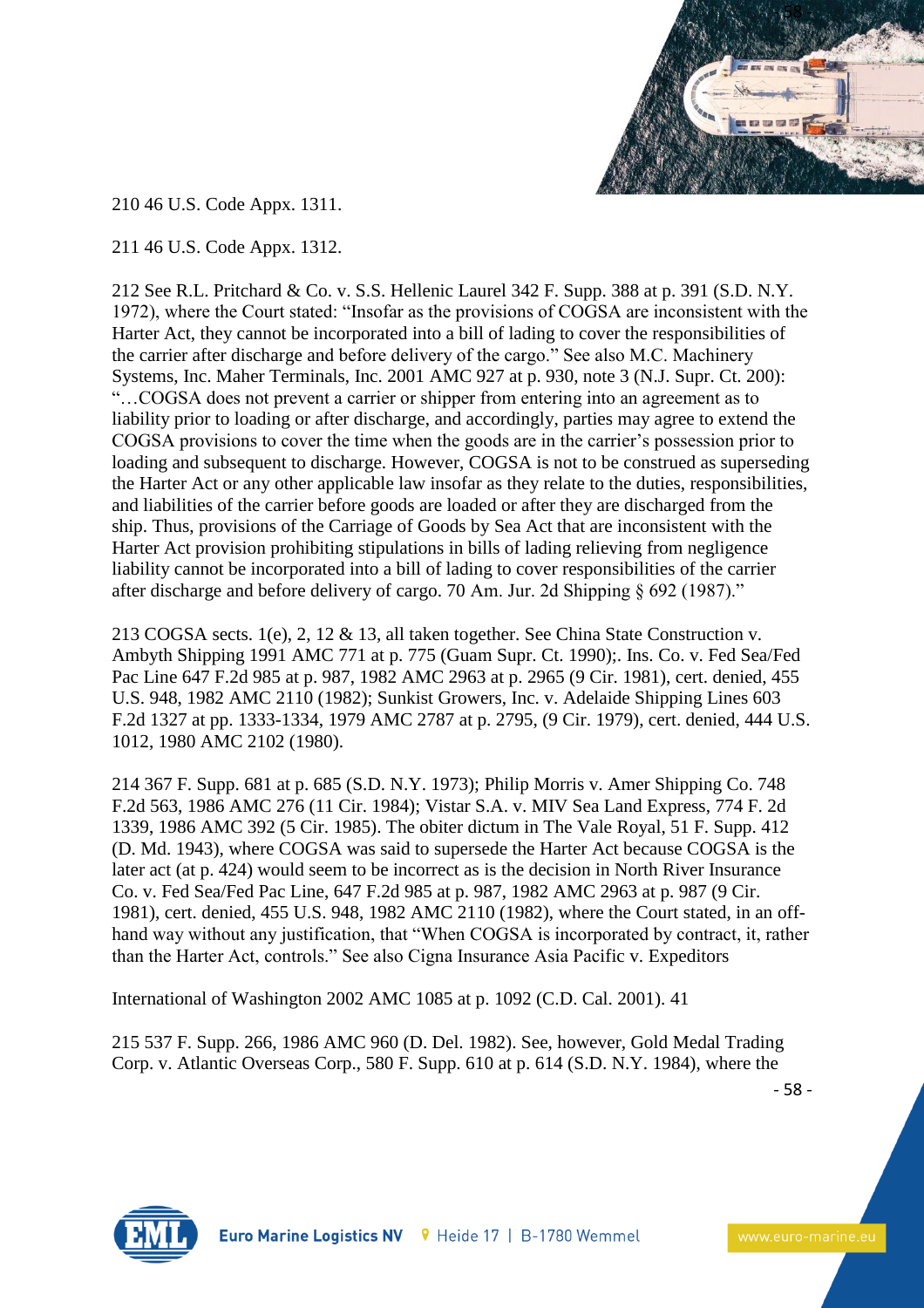

Court, while recognizing that COGSA's \$500 per package limitation did not apply to a post discharge loss because the Harter Act applied, nevertheless gave effect to a clause in the bill of lading which allowed the carrier to limit his liability to \$500 per package, since the clause did not violate the Harter Act.

216 703 F.2d 497 at p. 499 (11 Cir. 1983). See also Home Ins. v. Puerto Rico Maritime Shipping Authority 524 F. Supp. 541 at p. 546 (D.P.R. 1981), where, even though COGSA was incorporated, its one year time for suit defence was not available to the carrier since the Harter Act applied ex proprio vigore.

217 1988 AMC 527 at p. 530 (S.D. N.Y. 1987).

218 542 F. Supp. 1367 at p. 1374 (D. Md. 1982). See also Koppers Co., Inc. v. S/S Defiance 542 F. Supp. 1356 (D. Md. 1982). 219 There was diversity of jurisdiction; therefore 28 U.S. Code sect. 1332 applied.

220 Philipp Bros. Metal Corp. v. S.S. Rio Iguazu 498 F. Supp. 645 (S.D. N.Y. 1980). 42 221 Calcot, Ltd. v. Isbrandisen Co. 318 F.2d 669 at p. 673 (1 Cir. 1963).

222 David Crystal, Inc. v. Cunard S.S. Co. 223 F. Supp. 273 at p. 288 (S.D. N.Y 1963).

223 Consolidated Cork Corp. v. Jugoslavenka Linijska Plovidba 318 F. Supp. 1209 (S.D. N.Y. 1970). See, however, Mitsui & Co. v. Honduras 1979 AMC 2880 (S.D. N.Y. 1979).

224 416 F. Supp. 1068 at p. 1071 (S.D. N.Y. 1976). 225 658 F.2d 30 at p. 32 (2 Cir. 1981).

226 B. Elliott (Canada) Ltd. v. John T Clark & Son 542 F. Supp. 1367 at p. 1374 (D. Md. 1982). See Joanne Zawitoski, "Limitation of Liability for

Stevedores and Terminal Operators Under the Carrier's Bill of Lading and COGSA" (1985) 16 JMLC 337 at p. 342.

227 Miller Export Corp. v. Hellenic Lines 534 F. Supp. 707 at pp. 710-711. 228 724 F.2d 313 at p. 315, 1984 AMC 305 at p. 307 (2 Cir. 1983).

229 724 F.2d at pp. 315-316, 1984 AMC at p. 309. See, however, the strong dissent by Van Graafeiland, Ct. J. See also Moonwalk Intl, Inc. v. S/S Seatrain Italy 1985 AMC 1270 (S.D. N.Y. 1984).

230 Roco Carriers Ltd. v. M/V Nurnberg Express 899 F.2d 1292 at pp. 194 and 1297, 1990 AMC 913 at pp. 916 and 920-921 (2 Cir. 1990); Citrus Marketing Board v. J. Lauritzen 943

- 59 -

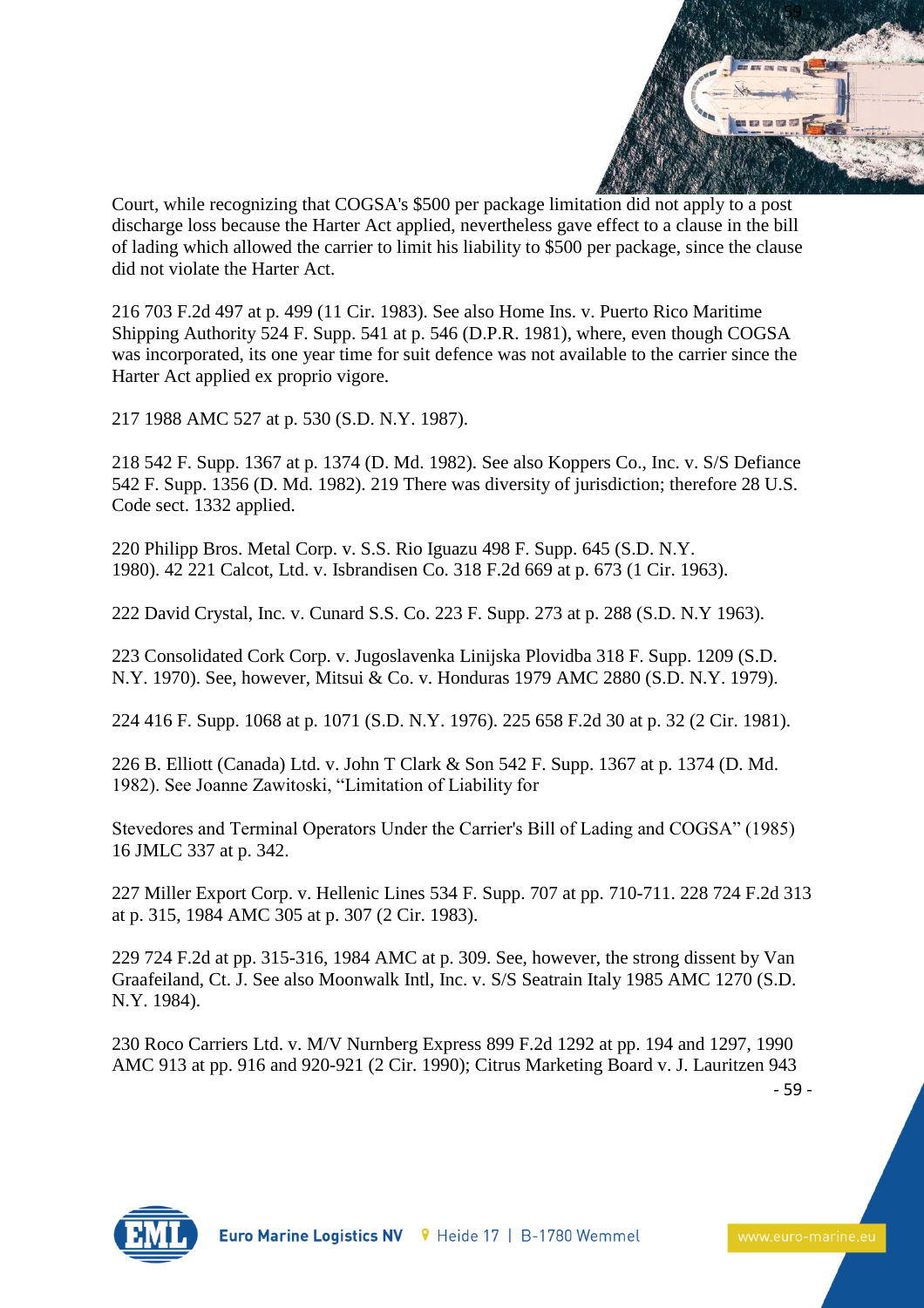

F.2d 220 at p. 224, 1991 AMC 27705 at p. 2711 (2 Cir. 1991); New York Marine v. S/S Ming Prosperity 920 F. Supp. 416 at p. 421, 1991 AMC 1161 at p. 1168 (S.D. N.Y. 1991).

231 Gebr. Bellmer KG. v. Terminal Servs. Houston, Inc. 711 F.2d 622, 1986 AMC 607 (5 Cir. 1983); Assicurazioni Generali v. D'Amico 766 F.2d 485, 1986 AMC 1051 (11 Cir. 1985); Barretto Peat, Inc. v. Luis A. Ayala Colon Successors Inc. 896 F.2d 656 (1 Cir. 1990); St. Paul Fire and Marine Ins. Co. v. A.P. Moller Inc. 1996 AMC 2012 (N.J. Super. C. 1996); Jagenberg Inc. v. Georgia Ports Authority 882 F. Supp. 1065 at p. 1071, 1995 AMC 2333 at p. 2340 (S.D. Ga. 1995), citing Wemhoener, 5 F.3d 734 at p. 740, 1993 AMC 2842 at p.2851 (4 Cir. 1993); Pasztory v. Croatia Lines 918 F. Supp. 961 at p. 968, 1996 43 AMC 1189 at p. 1199 (E.D.Va. 1996). See generally Chap. 24: "Load Properly and Carefully", infra, and Chap. 27: "Discharge properly and Carefully", infra.

232 See, for example, Halm Industries v. Timur Star 1985 AMC 391 (S.D. N.Y. 1984), where, by distinguishing Colgate Palmolive, a non-vessel-operating common carrier (NVOCC) was found to be entitled to the COGSA package limitation in respect of loss that occurred at an unknown time during the NVOCC's period of responsibility during a partly inland and partly international shipment carried under a multimodal bill of lading which provided that such unknown losses would be deemed to have occurred during the ocean carriage and thus be subject to COGSA. See also St. Paul Fire and Marine Ins. Co. v. A.P. Moller Inc. 1996 AMC 2012 (N.J. Supr. C. 1996), where the defendant was found to be acting not as a warehouseman subject to state law (as in Colgate Palmolive) but rather as a stevedore and agent of the carrier, and as such entitled to benefit from the COGSA package limitation in respect of pre-loading damage to a drilling rig.

233 5 F.3d 734 F.3d. at p. 740, 1993 AMC 2842 at pp. 2851 (4 Cir. 1993). The Wemhoener court also suggested that a different rule might apply in purely domestic cases.

234 United Nations Convention on the Carriage of Goods by Sea adopted at Hamburg on March 30, 1978, and in force November 1, 1992. 235 46 U.S. Code Appx. 1300 (preamble). 44

236 See, for example, Compania Sud Americana de Vapores S.A. v. I.T.O. Corp of Baltimore 940 F. Supp. 855, 1997 AMC 362 (D. Md. 1996), where the American court recognized that a court in Chile, where the Hamburg Rules would apply inbound, would invalidate a bill of lading clause calling for U.S. COGSA in respect of a shipment from the U.S., as well as the one-year COGSA time-bar.

237 J.O. April 16, 1981, p. 1074.

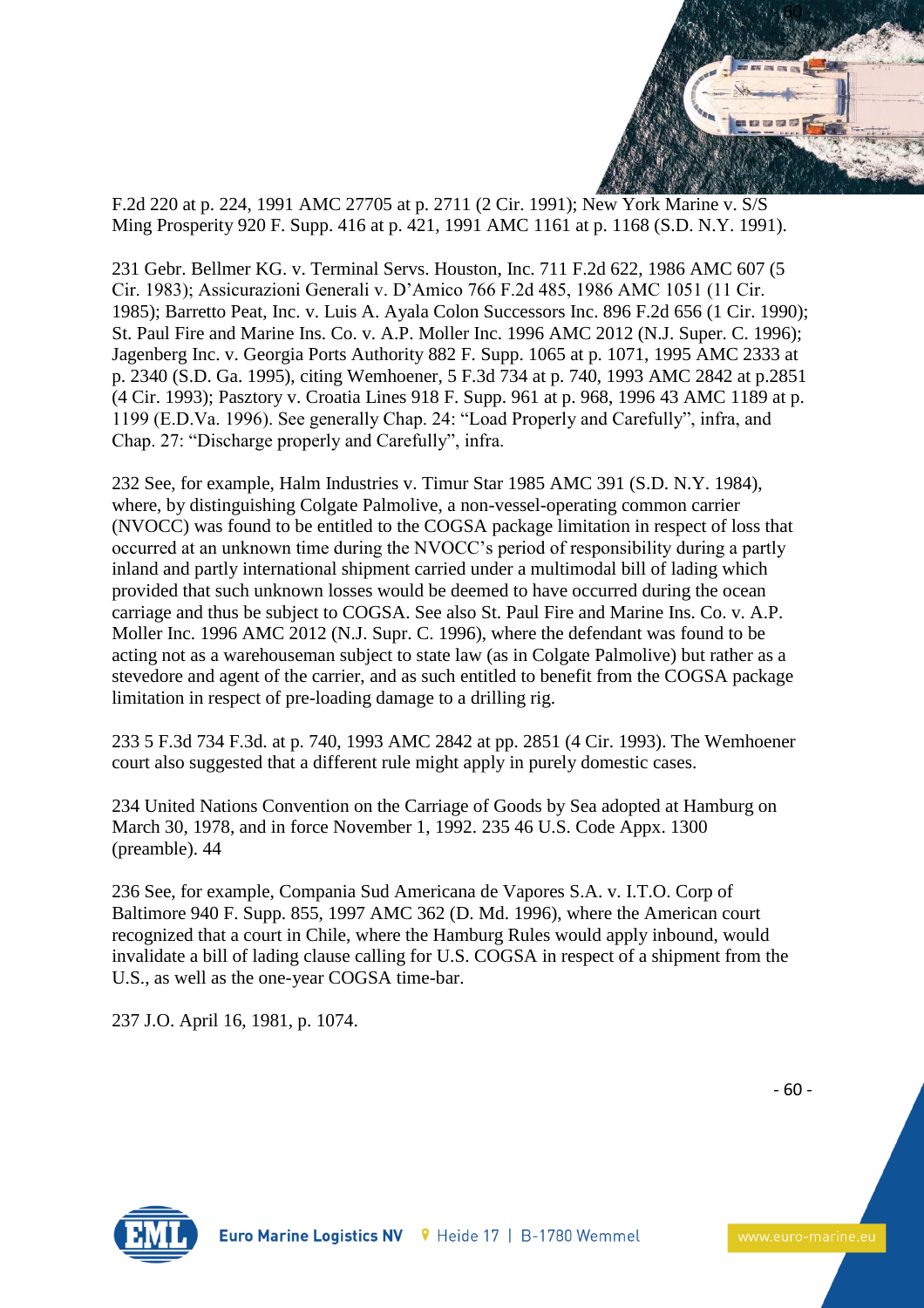

238 For a detailed analysis of these three approaches, see P.-Y. Nicolas, "Les Règles d'Hambourg devant les tribunaux français" DMF 1998, 547.

239 Tribunal de Commerce de Paris, September 10, 1997 (The Aïn Oussera), DMF 1998, 585, commentary by P.-Y. Nicolas, where the Hamburg Rules were declared directly applicable to a contract of carriage of goods from the U.S.A. (a Hague Rules state) to Egypt (a Hamburg Rules state) on the grounds that the Hamburg Rules, under art.  $2(1)(b)$ , were mandatorily applicable to carriage inbound to Egypt. The court's choice of law analysis disregarded the paramount clause in the bill of lading (issued in the U.S.), which called for U.S. COGSA 1936, which law is also compulsorily applicable to outbound shipments from U.S. ports in the

foreign trade. 45

240 Tribunal de Commerce de Marseille, February 15, 1994 (The G & C Admiral), Revue Scapel 1994, 105; Cour d'Appel de Paris, December 3, 1997 (The Teesta), DMF 1998, 588, commentary P. Bonassies, upheld by the Cour de Cassation, March 28, 2000, DMF 2000, 920, observations P. Bonassies.

241 Cour d'Appel de Paris, December 2, 1998 (The Lucy), DMF 1999, 732, observations P.- Y. Nicolas; Cour d'Appel d'Aix, December 2, 1999 (The World Apollo), DMF 2001, 308, observations by P.-Y. Nicolas. See also the Hamburg Rules themselves, at art. 30(3), providing: "Each Contracting State shall apply the provisions of this Convention to contracts of carriage by sea concluded on or after the date of the entry into force of this Convention in respect of that State." (Emphasis added).

242 Cour de Cassation, December 7, 1999 (The Vassili Klochkov and the Klim Voroshilov), DMF 2000, 903, observations Le Louer; commentary by P. Bonassies, DMF Hors série No. 5, 2001, no. 70, where the Court interpreted a complex paramount clause in the relevant bills of lading as invoking the national law of Sierra Leone, the country of discharge, which had become party to the Hamburg Rules, although without having first denounced the Hague Rules 1924. Accordingly, the bill of lading contracts covering shipments inbound to that country were held to be governed by the Hamburg Rules, under their art. 2(1)(b).

243 See P.-Y. Nicolas, « Les Règles d'Hambourg devant les tribunaux français » DMF 1998, 547 at p. 566; see also Nicolas' commentary on The World Apollo, supra, DMF 2001, 308 at p. 312. For a similar view in the United Kingdom, see Gaskell et al., 2000 at para. 2.52, note 170.

244 See commentary by P. Bonassies on the Cour de Cassation's decision in The Teesta, supra, DMF 2000, 920 at p. 922. Bonassies also notes, however, that the Rome Convention

- 61 -

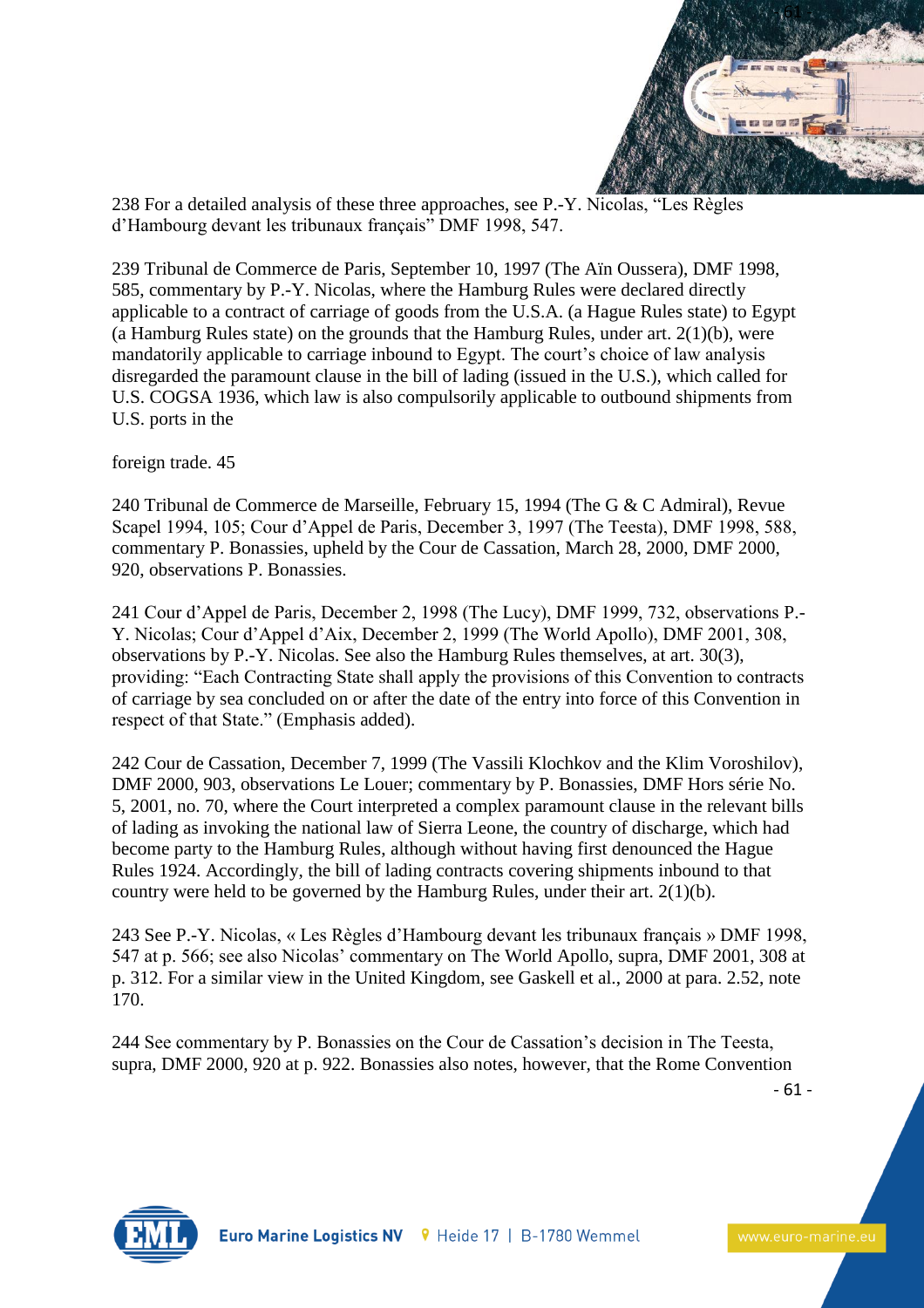

could also be applied so as to displace the Hamburg Rules in some cases, for example, if they were found to violate the French concept of public order as understood in international relations (Rome Convention, art. 16).

- 62 -